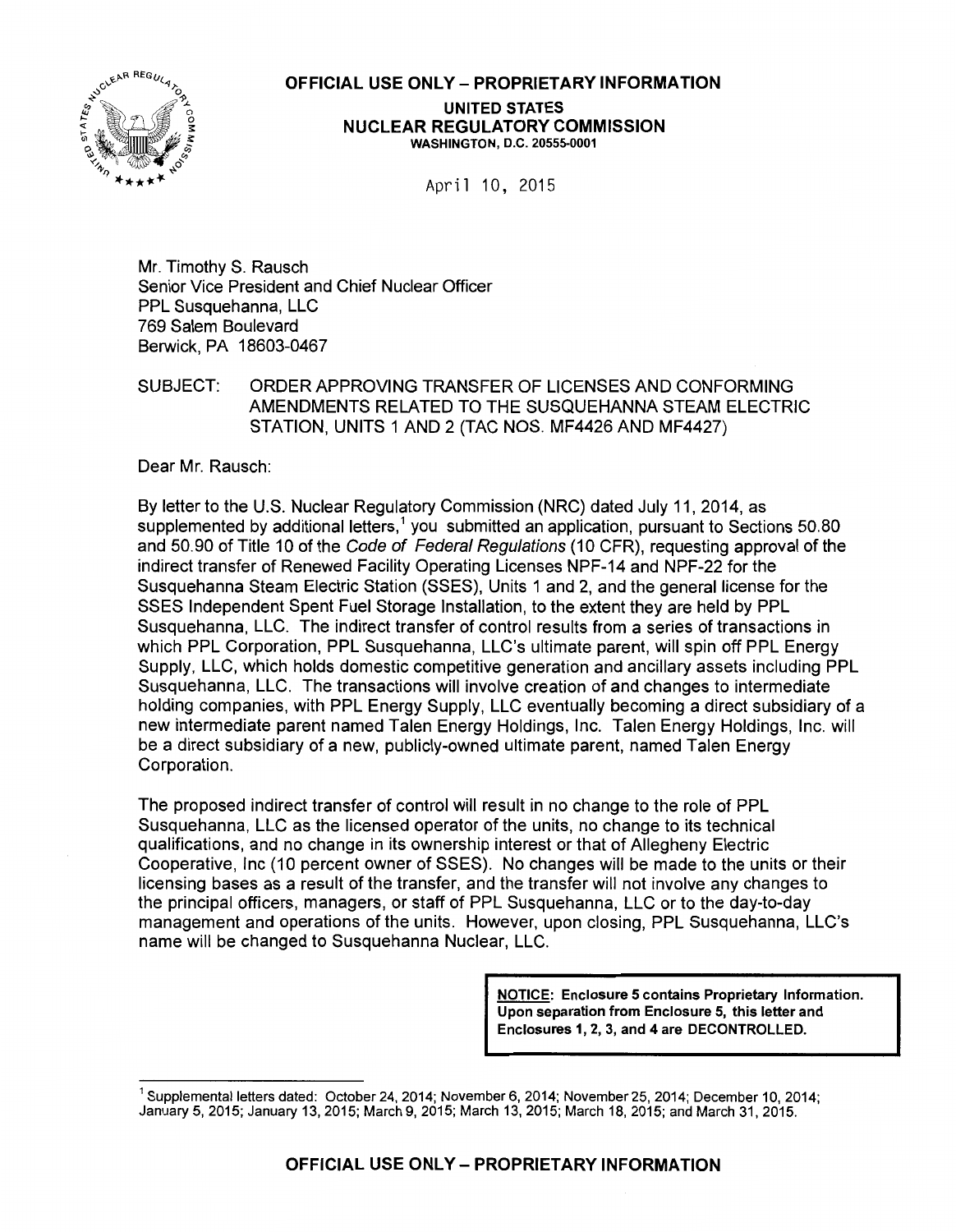#### **OFFICIAL USE ONLY- PROPRIETARY INFORMATION**

#### T. Rausch and the contract of the contract of the contract of the contract of the contract of the contract of the contract of the contract of the contract of the contract of the contract of the contract of the contract of

The application also requested approval of the conforming amendment to the license pursuant to 10 CFR 50.80 and 50.90. Notice of the application was published in the Federal Register on October 6, 2014 (79 FR 60192). The supplemental letters dated October 24, 2014, November 6, 2014, November 25, 2014, December 10, 2014, January 5, 2015, January 13, 2015, March 9, 2015, March 13, 2015, March 18, 2015, and March 31, 2015, contained clarifying information, did not expand the application beyond the scope of the notice, and did not affect the applicability of the generic no significant hazards consideration determination.

The NRC staff has completed its review of the application. Enclosure 1 is the Order, which approves the proposed indirect license transfer, subject to the conditions described therein. Enclosures 2 and 3 provide conforming amendment pages for SSES, Units 1 and 2. The Order also approves the conforming amendments, which will be issued and become effective at the time the transfer is consummated. Enclosures 4 and 5 contain the non-proprietary and proprietary versions, respectively, of the NRC staff's safety evaluation (SE) related to the preceding actions. The non-proprietary version of the SE will be placed in the NRC public document room and added to the Agencywide Documents Access and Management System's Publicly Available Records System Library.

The Order has been forwarded to the Office of Federal Register for publication

Sincerely,

of Ahlta

Jeffrey A. Whited, Project Manager Plant Licensing Branch 1-2 Division of Operating Reactor Licensing Office of Nuclear Reactor Regulation

Docket Nos. 50-387, 50-388, and 72-28

Enclosures:

- 1. Order
- 2. Conforming Amendment to Renewed License No. NPF-14
- 3. Conforming Amendment to Renewed License No. NPF-22
- 4. Safety Evaluation (Non-proprietary)
- 5. Safety Evaluation (Proprietary)

cc w/o Enclosure 5: Distribution via Listserv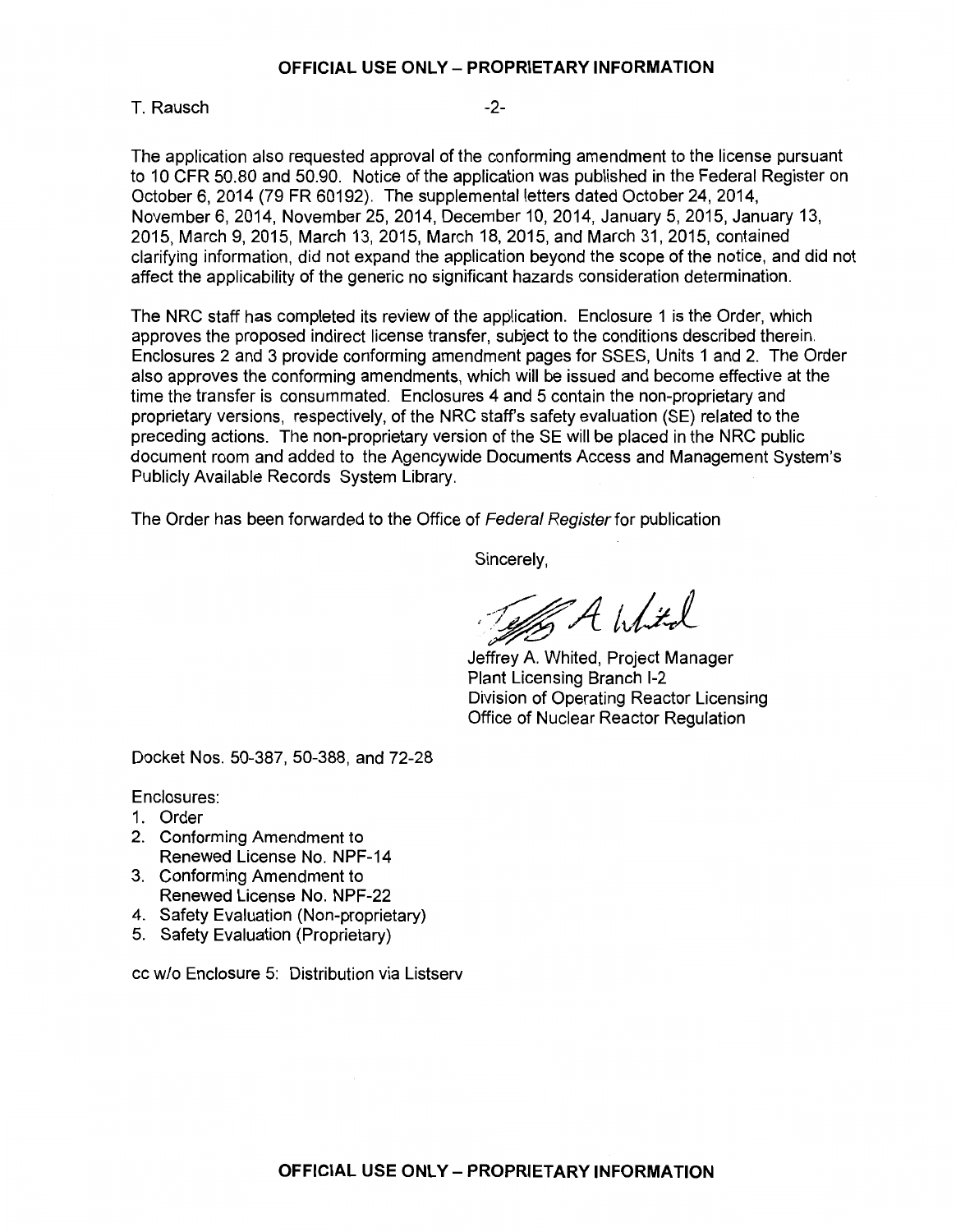## ENCLOSURE 1

ORDER APPROVING INDIRECT TRANSFER OF SUSQUEHANNA STEAM ELECTRIC STATION, UNITS 1AND2 LICENSE NUMBERS NPF-14 AND NPF-22 AND SUSQUEHANNA STEAM ELECTRIC STATION INDEPENDENT SPENT FUEL STORAGE INSTALLATION GENERAL LICENSE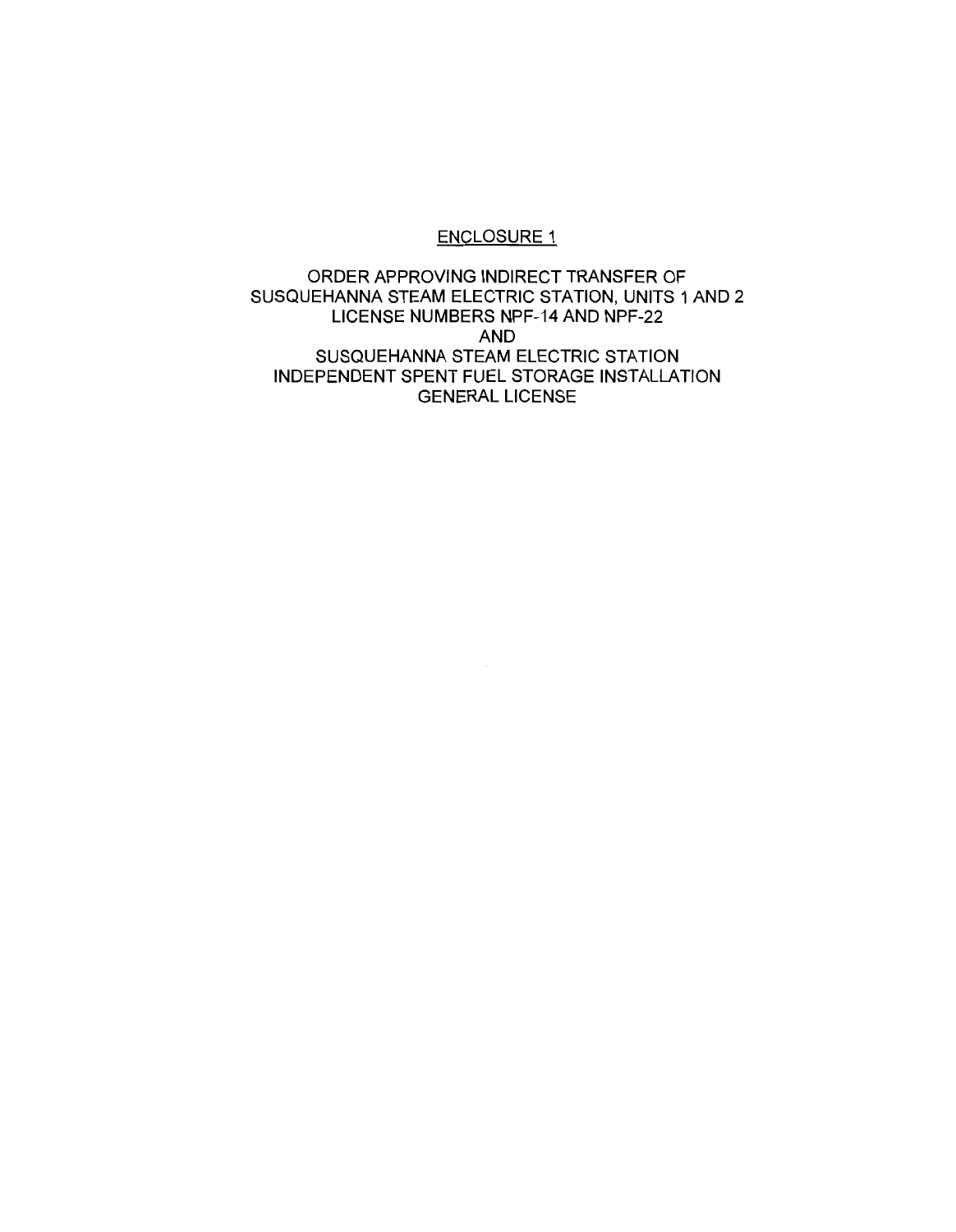#### UNITED STATES OF AMERICA

## NUCLEAR REGULATORY COMMISSION

| In the Matter of                                       |                                       |
|--------------------------------------------------------|---------------------------------------|
| PPL SUSQUEHANNA, LLC                                   | Docket Nos. 50-387<br>50-388          |
| (Susquehanna Steam Electric Station,<br>Units 1 and 2) | Renewed License Nos. NPF-14<br>NPF-22 |

## ORDER APPROVING TRANSFER OF LICENSES AND CONFORMING AMENDMENTS

I.

PPL Susquehanna, LLC (PPL Susquehanna, or the applicant) and Allegheny Electric Cooperative, Inc. (Allegheny) are holders of Renewed Facility Operating License Nos. NPF-14, NPF-22, and the general license of the Independent Spent Fuel Storage Installation (ISFSI), which authorizes the possession, use, and operation of the Susquehanna Steam Electric Station (SSES), Units 1 and 2, and the ISFSI. PPL Susquehanna (currently owner of 90 percent of SSES) is authorized to possess, use, and operate SSES, Units 1 and 2, as well as the general license for the SSES ISFSI. Allegheny (currently owner of 10 percent of SSES) is authorized to possess SSES, Units 1 and 2, as well as the general license for the SSES ISFSI. SSES is located in Luzerne County, Pennsylvania.

11.

By application dated July 11, 2014, as supplemented by letters dated October 24, 2014, November 6, 2014, November 25, 2014, December 10, 2014, January 5, 2015, January 13,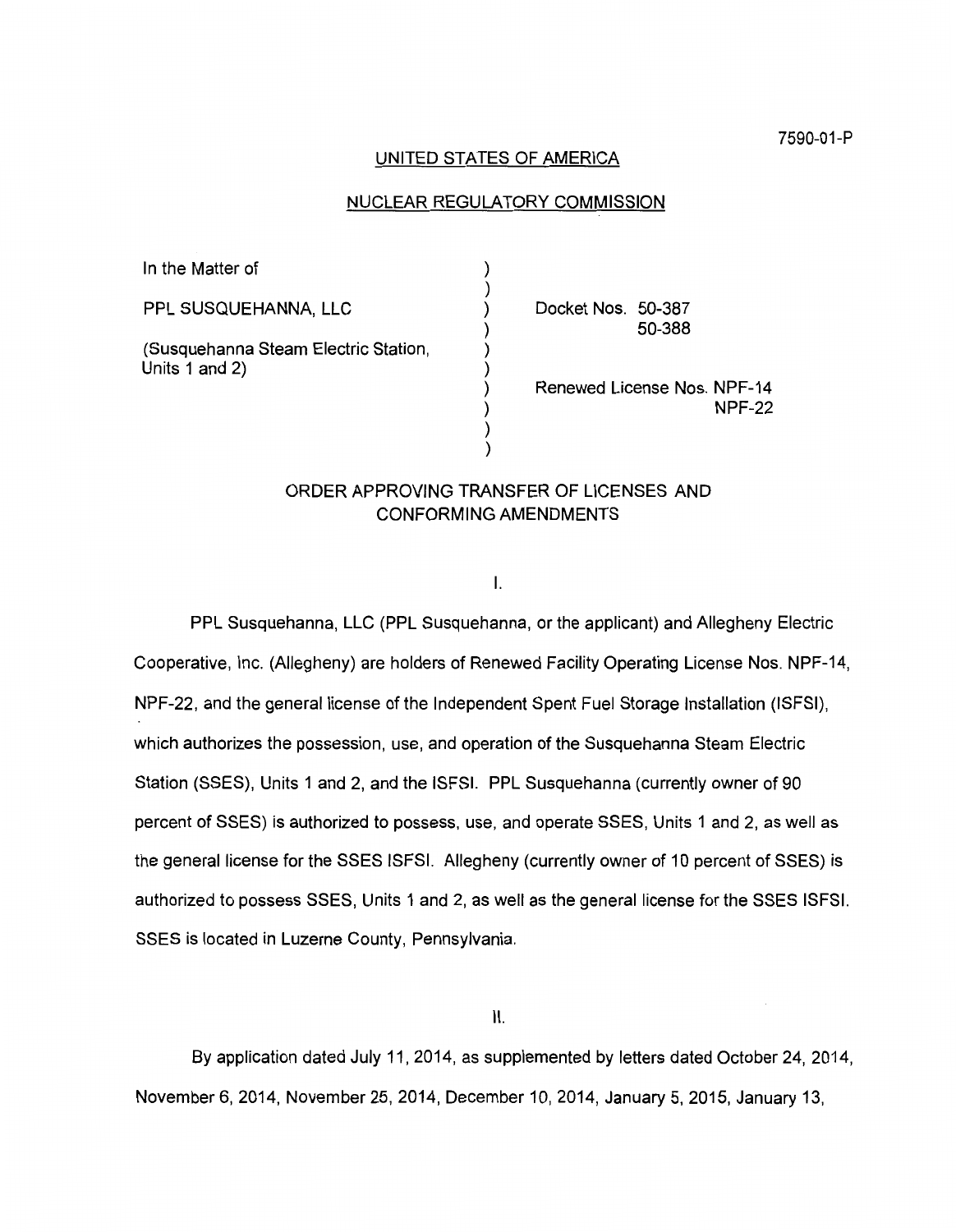2015, March 9, 2015, March 13, 2015, March 18, 2015, and March 31, 2015 (collectively, the application), PPL Susquehanna requested on behalf of itself, that the U.S. Nuclear Regulatory Commission (NRC) approve the indirect transfer of control of PPL Susquehanna's interests in Renewed Facility Operating License Nos. NPF-14 and NPF-22, as well as the general license for the ISFSI. PPL Susquehanna is licensed as the sole operator and has a 90 percent undivided ownership interest in SSES. The proposed indirect transfer of licenses does not involve Allegheny, the other (10-percent) owner and a nonoperating licensee for SSES. The indirect transfer of control will result from a series of transactions, in which PPL Corporation, PPL Susquehanna's ultimate parent, will spin off PPL Energy Supply, LLC (Energy Supply), which holds domestic competitive generation and ancillary assets including PPL Susquehanna. The transaction will involve the creation of and changes to intermediate holding companies, with Energy Supply eventually becoming a direct wholly owned subsidiary of a new intermediate parent named Talen Energy Holdings, Inc. (Talen Holdings), which in turn will be a direct wholly owned subsidiary of a new, publicly owned ultimate parent, named Talen Energy Corporation (Talen Energy). As a result of the transaction, PPL Susquehanna will become indirectly controlled by two new entities (Talen Energy and Talen Holdings). Immediately following the transaction, PPL Susquehanna will be renamed Susquehanna Nuclear, LLC (Susquehanna Nuclear).

The applicant also requested approval of conforming license amendments that would replace references to PPL Corporation in the license with references to Talen Energy to reflect the indirect transfer of ownership, and would replace references to PPL Susquehanna, LLC with references to Susquehanna Nuclear, LLC to reflect the new name. No physical changes to the facilities or operational changes were proposed in the application. After completion of the proposed transfer, Susquehanna Nuclear will be owner and operator of the facility.

Approval of the indirect transfer of the renewed facility operating licenses, and conforming license amendments was requested by the applicant pursuant to Sections 50.80

-2-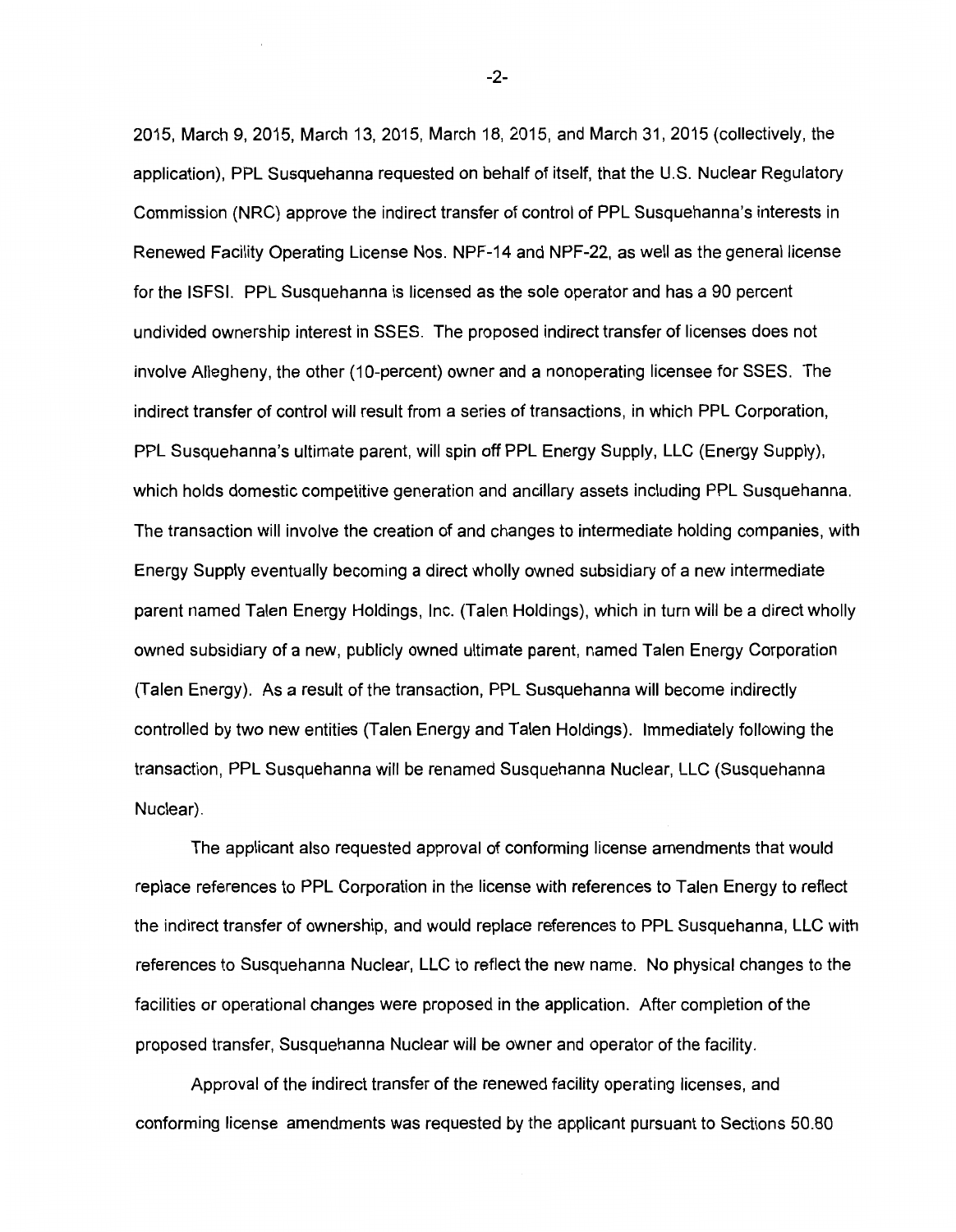and 50.90, of Title 10 of the Code of Federal Regulations (10 CFR). A notice entitled, "Susquehanna Steam Electric Station, Units 1 and 2; Consideration of Approval of Transfer of Licenses and Conforming Amendments," was published in the Federal Register on October 6, 2014 (79 FR 60192). Three public comments were received regarding the proposed License Transfer. The NRC staff has addressed these comments in the safety evaluation dated April 10, 2015, supporting this Order. A petition for leave to intervene pursuant to 10 CFR 2.309 was received on October 24, 2014, from Mr. Douglas B. Ritter of Berwick, Pennsylvania. The petition is under consideration by the Commission.

Under 10 CFR 50.80, no license, or any right thereunder, shall be transferred, directly or indirectly, through transfer of control of the license, unless the Commission shall give its consent in writing. Upon review of the information in the licensee's application and other information before the Commission, and relying upon the representations and agreements contained in the application, the NRC has determined that the proposed indirect license transfer of control of the subject licenses held by the licensee to the extent such will result from the corporate spin-off whereby Talen Energy will become the ultimate parent company of Susquehanna Nuclear to the extent affected by the proposed transaction, as described in the application, is otherwise consistent with applicable provisions of law, regulations, and orders issued by the NRC, pursuant thereto, subject to the conditions set forth below. The NRC staff has also found that Susquehanna Nuclear remains qualified to hold the license. The NRC staff has further found that the application for the proposed license amendment complies with the standards and requirements of the Atomic Energy Act of 1954, as amended (the Act), and the Commission's rules and regulations set forth in 10 CFR Chapter I; the facilities will operate in conformity with the applications, the provisions of the Act, and the rules and regulations of the Commission; there is reasonable assurance that the activities authorized by the proposed license amendment can be conducted without endangering the health and safety of the public and that such activities will be conducted in compliance with the Commission's regulations; the issuance of the

-3-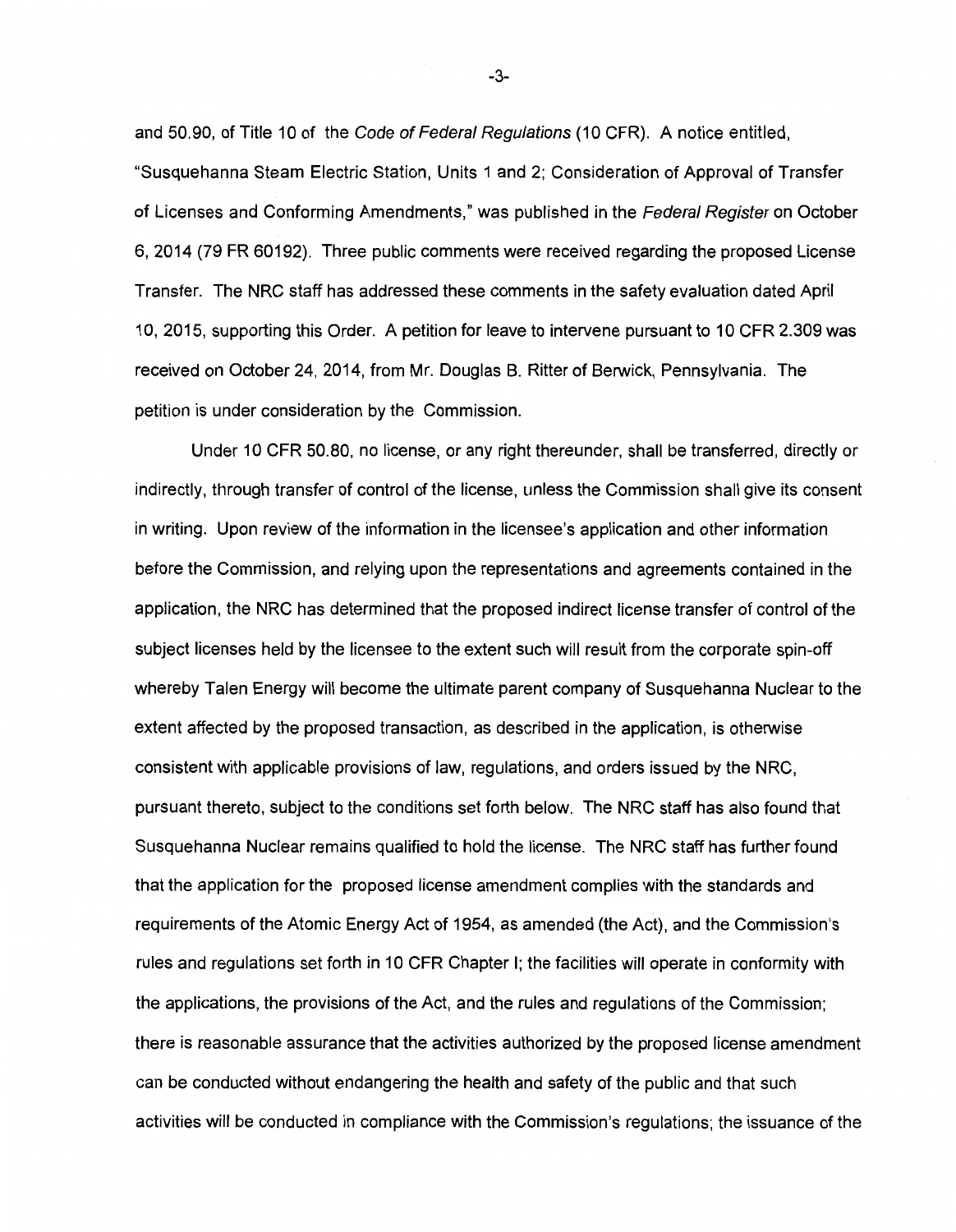proposed license amendment will not be inimical to the common defense and security or to the health and safety of the public; and the issuance of the proposed amendment will be in accordance with 10 CFR Part 51 of the Commission's regulations and all applicable requirements have been satisfied.

The findings set forth above are supported by NRC safety evaluation dated April 10, 2015.

111.

Accordingly, pursuant to Sections 161b, 161i, 161o and 184 of the Act, 42 U.S.C. Sections 2201(b), 2201(i), 2201(0) and 2234; and 10 CFR 50.80, IT IS HEREBY ORDERED that the indirect transfer of the licenses, as described herein, to Talen Energy is approved, subject to the following conditions:

- 1. Susquehanna Nuclear, LLC shall not take any action that would cause Talen Energy Corporation or any other direct or indirect parent of Susquehanna Nuclear, LLC or other entity, to void, cancel, or diminish the commitment to fund an extended plant shutdown, as represented in the application for approval of the indirect transfer of the license for Susquehanna SES, Unit [1 or 2, as applicable].
- 2. The Support Agreement containing the commitment to fund an extended shutdown by Talen Energy Corporation, as represented in the application, shall be executed on or before the transfer date and shall be submitted to the NRC no later than five (5) days after the transfer is consummated.
- 3. The decommissioning trust agreement for Susquehanna SES, Units 1 and 2, is subject to the following:
	- a) The trust agreement must be in a form acceptable to the NRC
	- b) With respect to the decommissioning trust funds, investments in securities or other obligations of Talen Energy Corporation or its affiliates, successors, or

-4-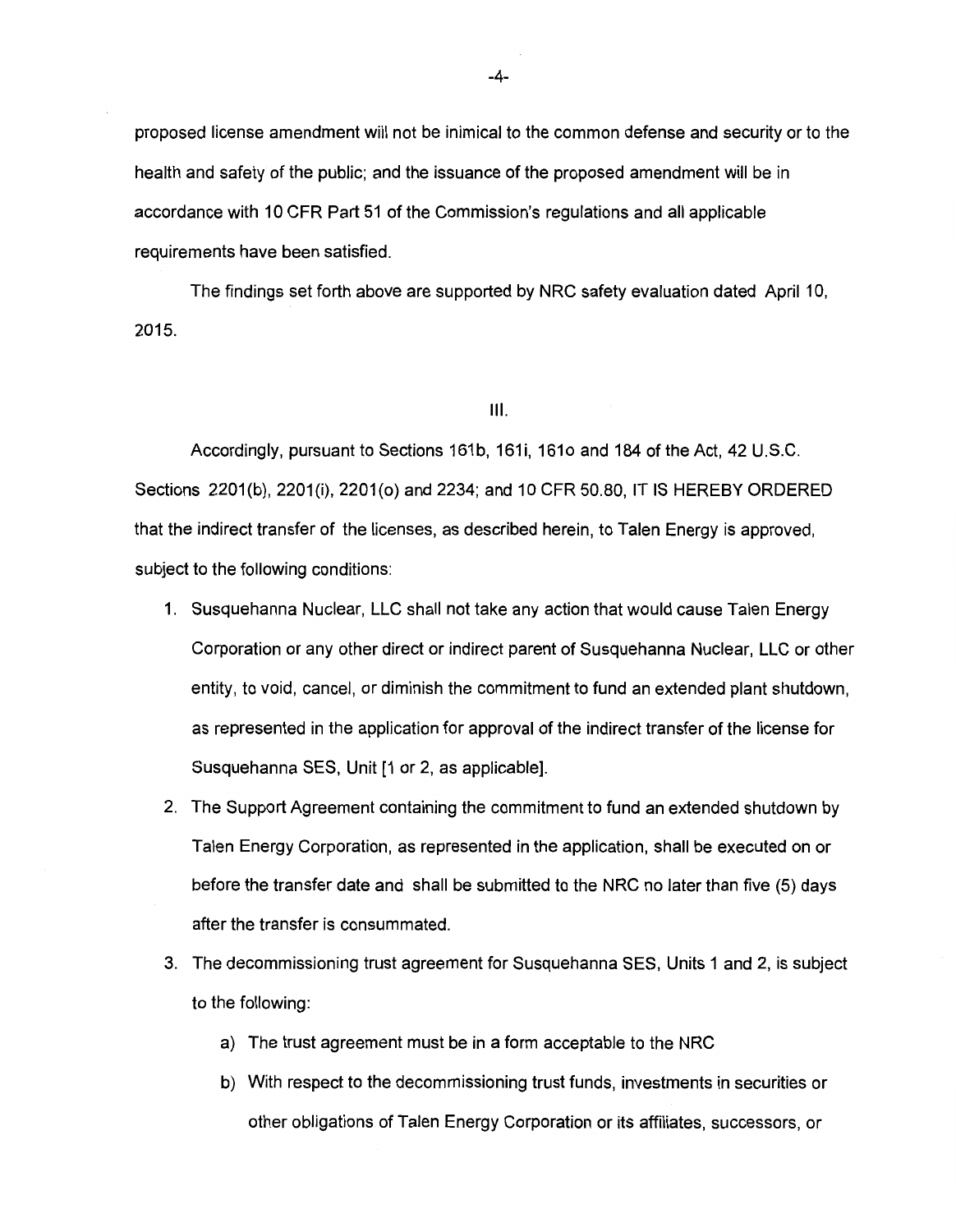assigns shall be prohibited. Except for investments tied to market indexes or other non-nuclear-sector mutual funds, investments in any entity owning one or more nuclear power plants are prohibited.

- c) The decommissioning trust agreement for Susquehanna SES, Units 1 and 2, must provide that no disbursements or payments from the trust shall be made by the trustee unless the trustee has first given the NRC 30-day prior written notice of payment. The decommissioning trust agreement shall further contain a provision that no disbursements or payments from the trust shall be made if the trustee received prior written notice of objection from the Director, Office of Nuclear Reactor Regulation.
- d) The decommissioning trust agreements must provide that the agreements cannot be amended in any material respect without 30-days prior written notification to the Director, Office of Nuclear Reactor Regulation.
- e) The appropriate section of the decommissioning trust agreement shall state that the trustee, investment advisor, or anyone else directing the investments made in the trust shall adhere to a "prudent investor'' standard, as specified in 18 CFR 35.32(a)(3) of the Federal Energy Regulatory Commission's regulations.

IT IS FURTHER ORDERED that, consistent with 10 CFR 2.1315(b), the license amendments that makes changes, as indicated in Enclosures 2 and 3 to the cover letter forwarding this Order, to conform the licenses to reflect the subject indirect license transfer are approved. The license amendments shall be issued and made effective at the time the proposed indirect transfers are completed.

IT IS FURTHER ORDERED that after receipt of all required regulatory approvals of the proposed indirect transfer action Susquehanna Nuclear shall inform the Director of the Office of Nuclear Reactor Regulation in writing of such receipt, and the date of closing of the transfer no later than 2 business days prior to the date of the closing of the indirect transfer. Should the

-5-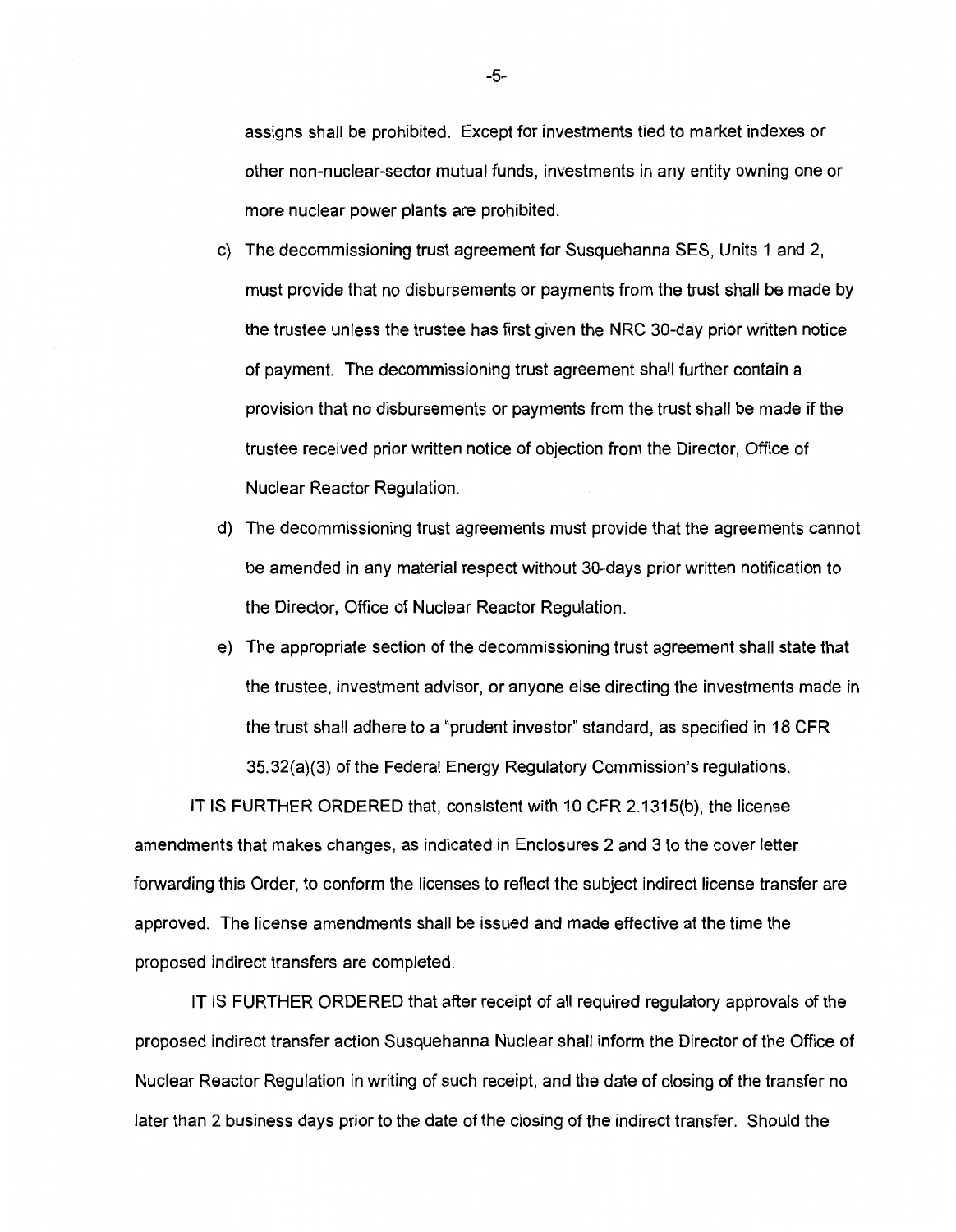indirect transfer not be completed within one year of this Order's date of issue, this Order shall become null and void, provided, however, that upon written application and good cause shown, such date may be extended by order.

This Order is effective upon issuance.

For further details with respect to this Order, see the initial application dated July 11, 2014, (Agencywide Documents Access and Management System (ADAMS) Accession No. ML 14195A110}, as supplemented by additional letters dated October 24, 2014 (ADAMS Accession No. ML14311A672); November 6, 2014 (ADAMS Accession No. ML14311A292); November 25, 2014 (ADAMS Accession No. ML 15002A215); December 10, 2014 (ADAMS Accession No. ML14344A207); January 5, 2015 (ADAMS Accession No. ML15007A408); January 13, 2015 (ADAMS Accession No. ML 15016A050); March 9, 2015 (ADAMS Accession No. ML 15076A113); March 13, 2015 (ADAMS Accession No. ML 15093A180); March 18, 2015 (ADAMS Accession No. ML 15091A320); and March 31, 2015 (ADAMS Accession No. ML 15090A395}, and the non-proprietary safety evaluation dated April 10, 2015, which are available for public inspection at the Commission's Public Document Room (PDR), located at One White Flint North, 11555 Rockville Pike, Room 0-1 F21 (First Floor}, Rockville, Maryland and accessible electronically though the ADAMS Public Electronic Reading Room on the Internet at the NRC Web site, http://www.nrc.gov/reading-rm/adams.html. Persons who do not have access to ADAMS or who encounter problems in accessing the documents located in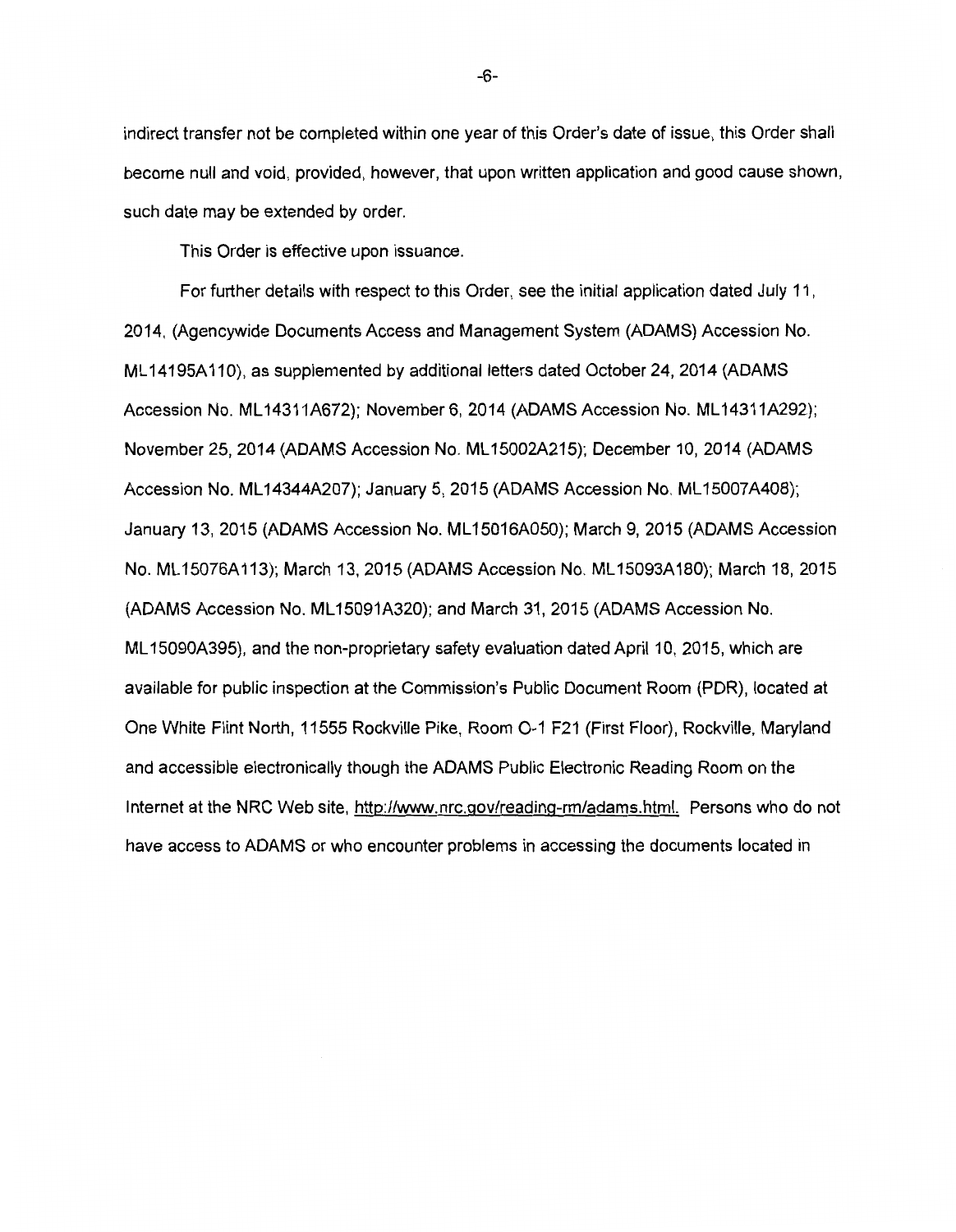ADAMS should contact the NRC PDR reference staff by telephone at 1-800-397-4209, 301-415-

4737, or by e-mail at pdr.resource@nrc.gov.

/~ Dated at Rockville, Maryland this <sup>ro</sup>day of April 2015.

FOR THE NUCLEAR REGULATORY COMMISSION

For the which

A. Louise Lund, Acting Dire*d*tor Division of Operating Reactor Licensing Office of Nuclear Reactor Regulation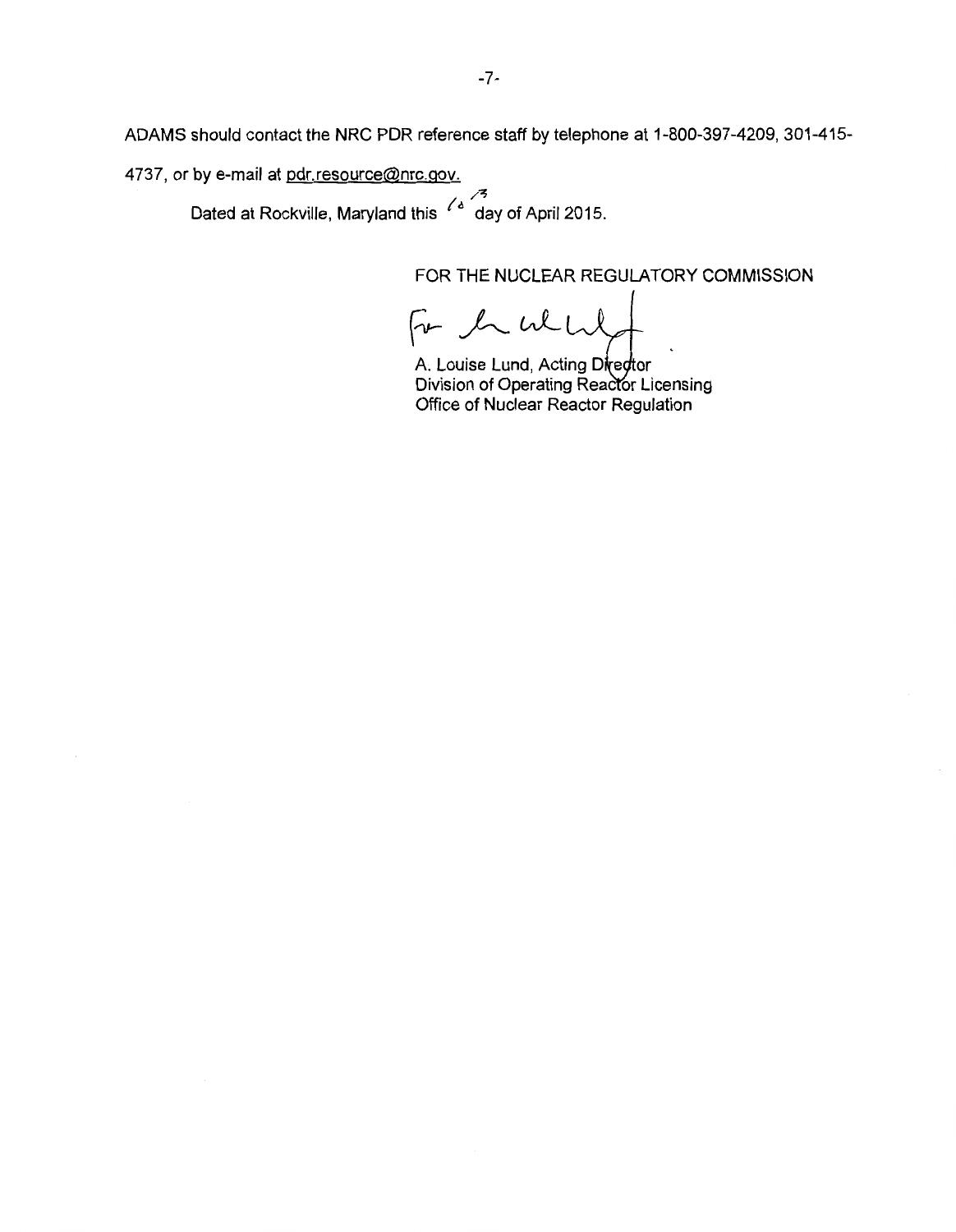## ENCLOSURE 2

## CONFORMING AMENDMENT TO SUSQUEHANNA STEAM ELECTRIC STATION LICENSE NUMBER NPF-14

 $\sim 10^7$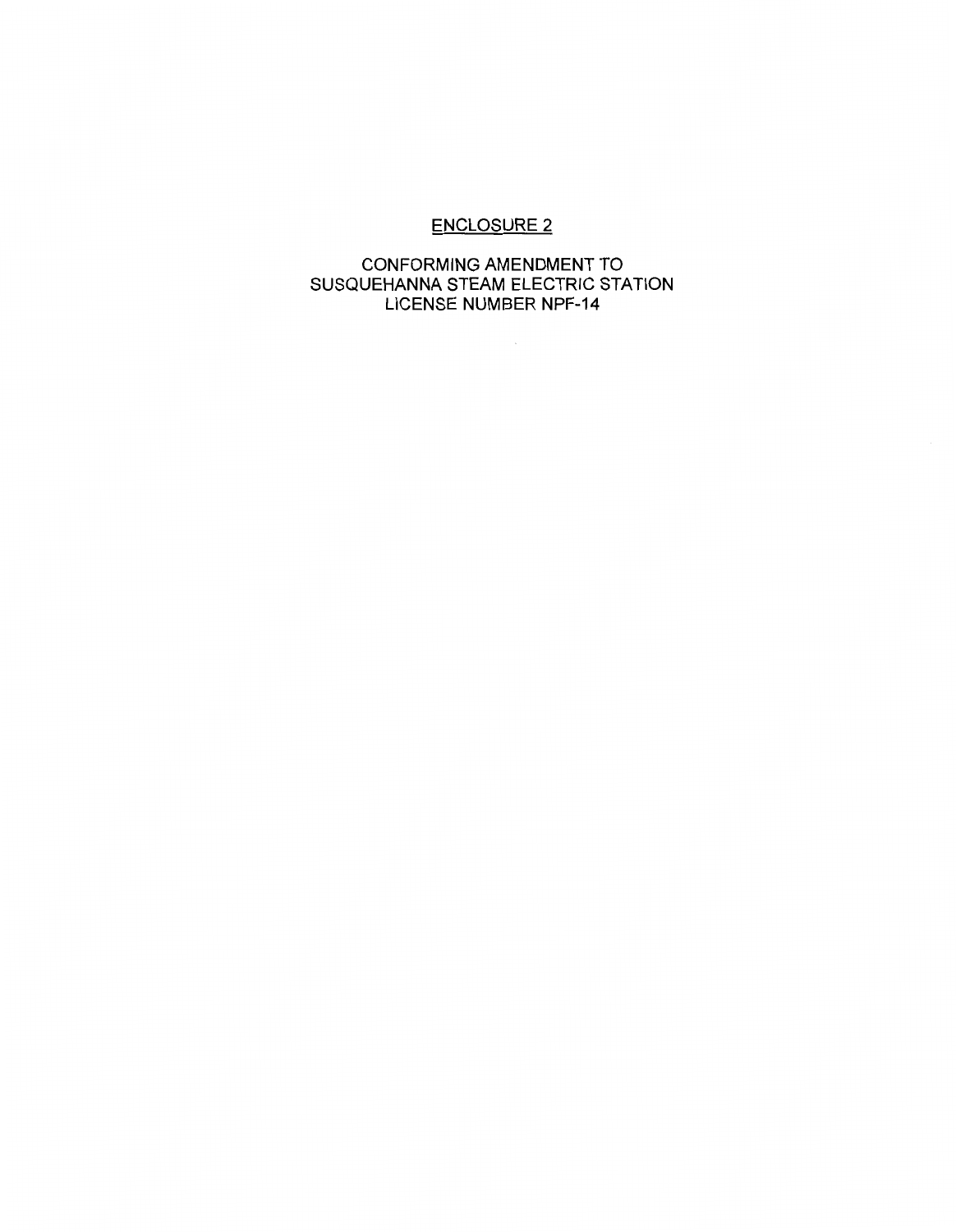

#### UNITED STATES NUCLEAR REGULATORY COMMISSION WASHINGTON, D.C. 20555-0001

## PPL SUSQUEHANNA. LLC

## ALLEGHENY ELECTRIC COOPERATIVE, INC.

## DOCKET NO. 50-387

## SUSQUEHANNA STEAM ELECTRIC STATION, UNIT 1

## AMENDMENT TO RENEWED FACILITY OPERATING LICENSE

Amendment No. Renewed License No. NPF-14

- 1. The U.S. Nuclear Regulatory Commission (the Commission) has found that:
	- A. The application for the amendment filed by PPL Susquehanna, LLC, dated July 11, 2014, as supplemented by letters dated October 24, 2014, November 6, 2014, November 25, 2014, December 10, 2014, January 5, 2015, January 13, 2015, March 9, 2015, March 13, 2015, March 18, 2015, and March 31, 2015, complies with the standards and requirements of the Atomic Energy Act of 1954, as amended (the Act), and the Commission's regulations set forth in 1 O CFR Chapter I;
	- B. The facility will operate in conformity with the application, the provisions of the Act, and the rules and regulations of the Commission;
	- C. There is reasonable assurance: (i) that the activities authorized by this amendment can be conducted without endangering the health and safety of the public, and (ii) that such activities will be conducted in compliance with the Commission's regulations;
	- D. The issuance of this amendment will not be inimical to the common defense and security or to the health and safety of the public; and
	- E. The issuance of this amendment is in accordance with 1 O CFR Part 51 of the Commission's regulations and all applicable requirements have been satisfied.
- 2. Accordingly, the renewed license is amended as indicated in the attachment to this license amendment.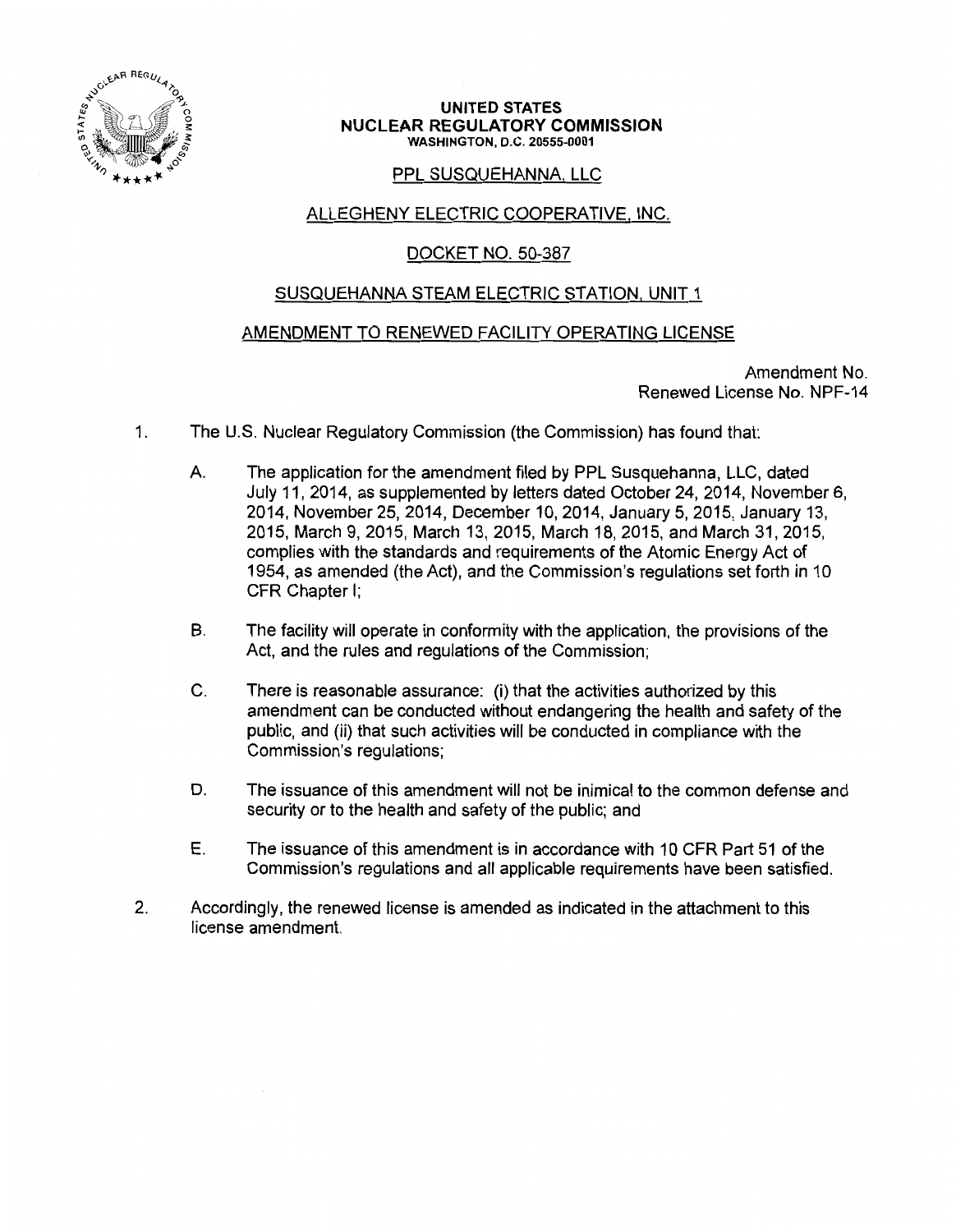3. The license amendment is effective as of its date of issuance and shall be implemented within 30 days from the date of issuance.

## FOR THE NUCLEAR REGULATORY COMMISSION

A. Louise Lund, Acting Director Division of Operating Reactor Licensing Office of Nuclear Reactor Regulation

Attachment:

Changes to the Renewed License, the Environmental Protection Plan and the Additional Conditions

Date of Issuance: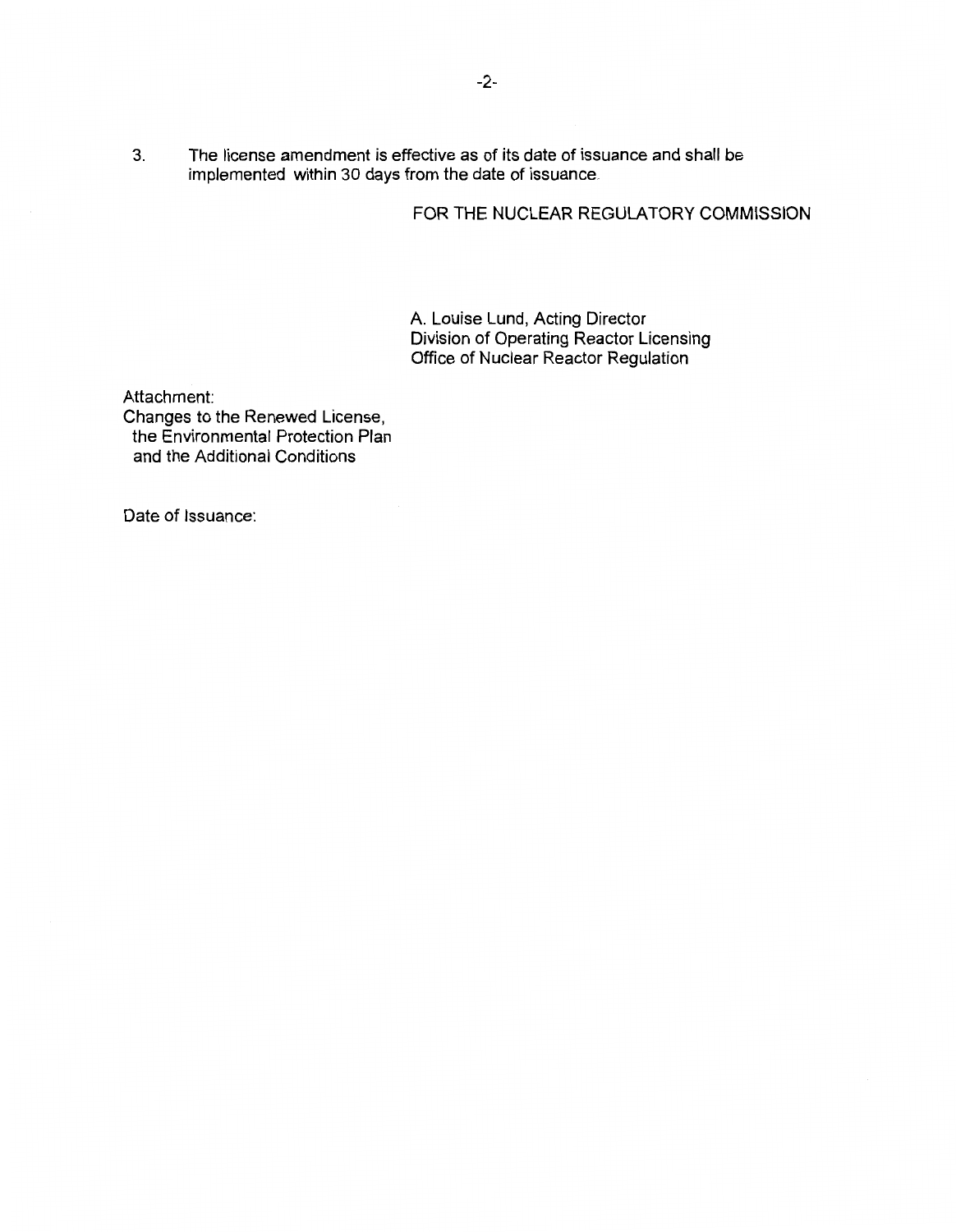## ATTACHMENT TO LICENSE AMENDMENT NO.

#### RENEWED FACILITY OPERATING LICENSE NO. NPF-14

#### DOCKET NO. 50-387

Replace the following pages of the Renewed Facility Operating License with the attached revised pages. The revised pages are identified by amendment number and contain marginal lines indicating the areas of change.

| Page 1<br>Page 2<br>Page 3 | <b>INSERT</b> |
|----------------------------|---------------|
|                            | Page 1        |
|                            | Page 2        |
|                            | Page 3        |
| Page 4                     | Page 4        |
| Page 5                     | Page 5        |
| Page 13                    | Page 13       |
| Page 14                    | Page 14       |
| Page 15                    | Page 15       |
| Page 16                    | Page 16       |
| Page 17                    | Page 17       |
| Page 18                    | Page 18       |
| Page 19                    | Page 19       |
| Page 20                    | Page 20       |

Replace the following page of the Appendix B Environmental Protection Plan with the attached revised page. The revised page is identified by amendment number and contains marginal lines indicating the area of change.

| REMOVE      | <b>INSERT</b> |
|-------------|---------------|
| Page 1 of 1 | Page 1 of 1   |

Replace the following pages of the Appendix C Additional Conditions with the attached revised pages. The revised pages are identified by amendment number and contain marginal lines indicating the areas of change.

| <b>REMOVE</b> | <b>INSERT</b> |  |
|---------------|---------------|--|
| Page 1 of 2   | Page 1 of 2   |  |
| Page 2 of 2   | Page 2 of 2   |  |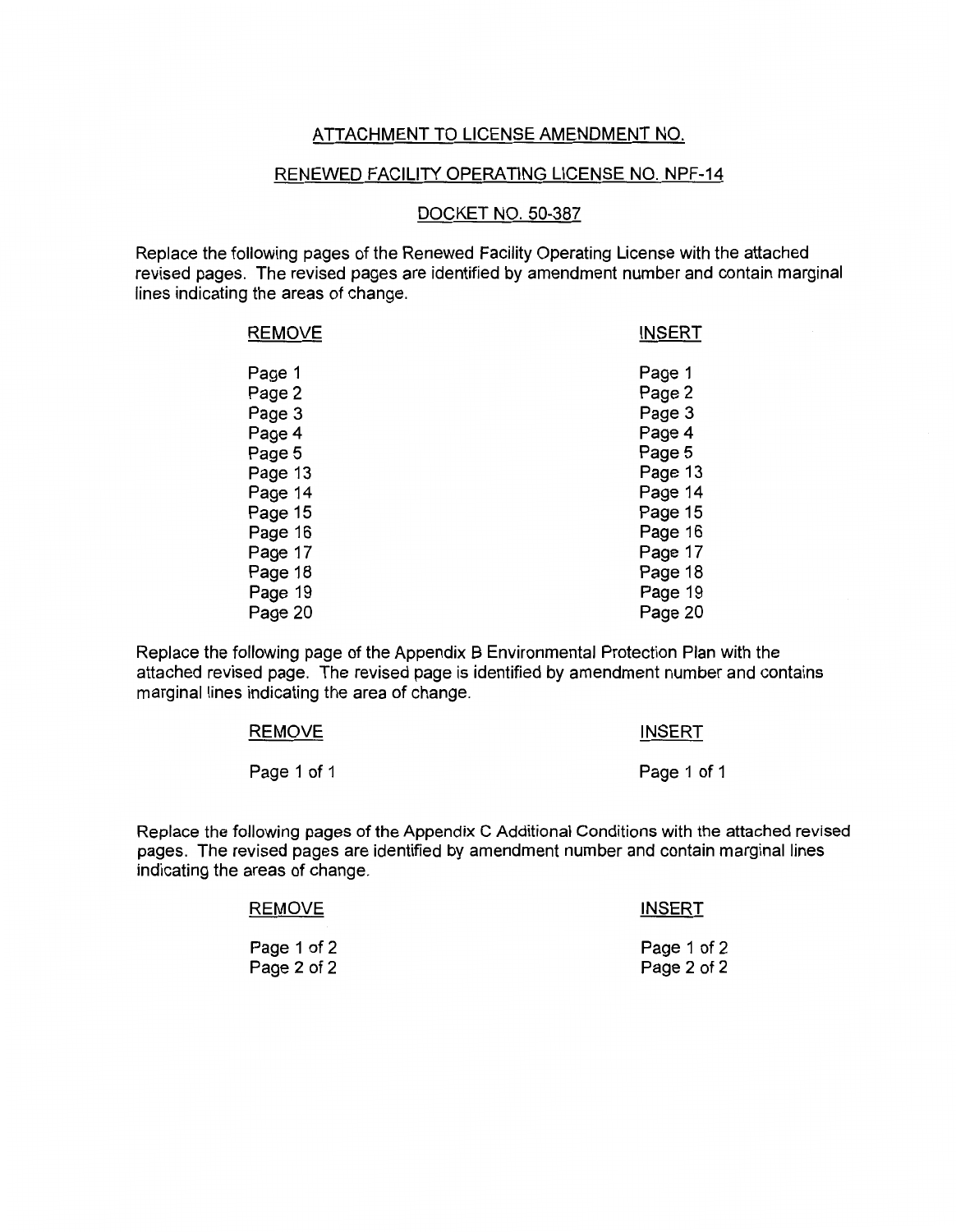#### Susquehanna Nuclear. LLC Allegheny Electric Cooperative, Inc. Docket No. 50-387 Susquehanna Steam Electric Station. Unit 1 Renewed Facility Operating License

- 1. The Nuclear Regulatory Commission (the Commission or the NRC) having found that:
	- A. The application for a renewed license filed by the operating licensee and the Allegheny | Electric Cooperative, Inc. (the licensees)<sup>#</sup> complies with the standards and requirements of the Atomic Energy Act of 1954, as amended (the Act}, and the Commission's regulations set forth in 10 CFR Chapter I, and all required notifications to other agencies or bodies have been duly made;
	- B. Construction of the Susquehanna Steam Electric Station, Unit 1 (the facility), has been substantially completed in conformity with Construction Permit CPPR-101 and the application, as amended, the provisions of the Act, and the regulations of the Commission;
	- C. The facility will operate in conformity with the application, as amended, the provisions of the Act, and the regulations of the Commission;
	- D. There is reasonable assurance: (i) that the activities authorized by this operating license can be conducted without endangering the health and safety of the public, and (ii) that such activities will be conducted in compliance with the Commission's regulations set forth in 10 CFR Chapter I;
	- E. Susquehanna Nuclear, LLC<sup> $\cdot$ </sup> is technically qualified to engage in the activities authorized by this operating license in accordance with the Commission's regulations set forth in 10 CFR Chapter I;
	- F. The licensees have satisfied the applicable provisions of 10 CFR 140, "Financial Protection Requirements and Indemnity Agreements," of the Commission's regulations;

The original applications for the operating license and construction permit were submitted by Pennsylvania Power & Light Company and Allegheny Electric Cooperative, Inc. The application for the renewed license was submitted by PPL Susquehanna, LLC and Allegheny Electric Cooperative, Inc. For purposes of certain historical references contained herein, the term "operating licensee" is used to refer to Susquehanna Nuclear, LLC as well as Pennsylvania Power & Light Company, PP&L, Inc and PPL Susquehanna, LLC, all three of which were previously named in the license with authority to operate the facility.

Susquehanna Nuclear, LLC is authorized to act as agent for the Allegheny Electric Cooperative, Inc. and has exclusive responsibility and control over the physical construction, operation, and maintenance of the facility.

Renewed Operating License No. NPF-14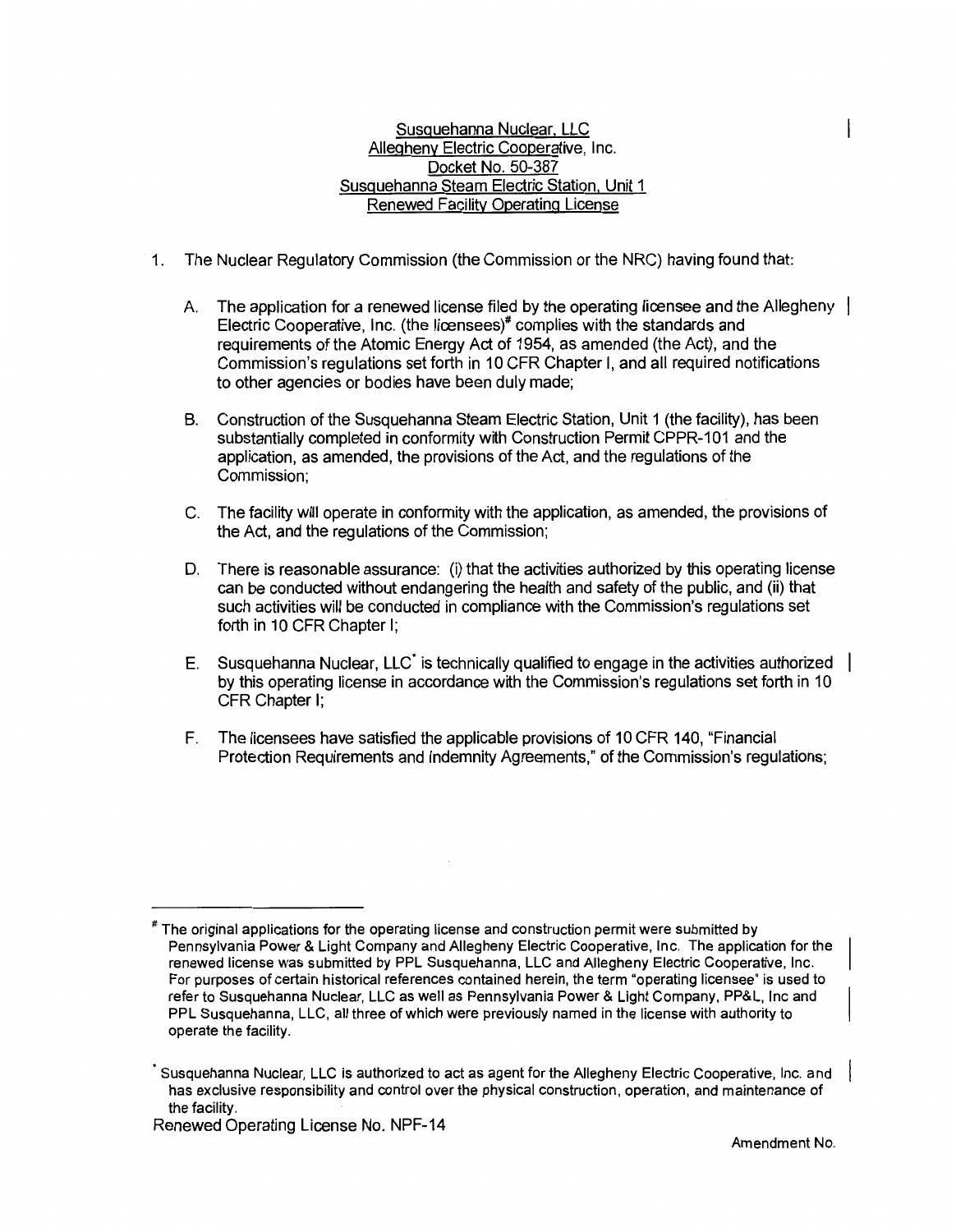- G. The issuance of this license will not be inimical to the common defense and security or to the health and safety of the public;
- H. After weighing the environmental, economic, technical, and other benefits of the facility against environmental and other costs and considering available alternatives, the issuance of renewed Facility Operating License No. NPF-14 subject to the condition for protection of the environment set forth herein, is in accordance with 10 CFR Part 51 of the Commission's regulations and all applicable requirements have been satisfied;
- I. The receipt, possession, and use of source, byproduct, and special nuclear material as authorized by this license will be in accordance with the Commission's regulations in 10 CFR Parts 30, 40 and 70; and
- J. Actions have been identified and have been or will be taken with respect to (1) managing the effects of aging during the period of extended operation on the functionality of structures and components that have been identified to require review under 10 CFR 54.21(a)(1); and (2) time-limited aging analyses that have been identified to require review under 10 CFR 54.21(c), such that there is reasonable assurance that the activities authorized by the renewed operating license will continue to be conducted in accordance with the current licensing basis, as defined in 10 CFR 54.3, for the facility, and that any changes made to the facility's current licensing basis in order to comply with 10 CFR 54.29(a) are in accordance with the Act and the Commission's regulations.
- 2. Renewed Facility Operating License No. NPF-14 is hereby issued to the Susquehanna Nuclear, LLC and the Allegheny Electric Cooperative, Inc. to read as follows:
	- A This license applies to the Susquehanna Steam Electric Station, Unit 1, a boiling water nuclear reactor and associated equipment (the facility), owned by the licensees. The facility is located in Luzerne County, Pennsylvania, and is described in the licensees' Final Safety Analysis Report as supplemented and amended, and the licensees' Environmental Report as supplemented and amended.
	- B. Subject to the conditions and requirements incorporated herein, the Commission hereby licenses:
		- (1) Pursuant to Section 103 of the Act and 10 CFR Part 50, "Domestic Licensing of Production and Utilization Facilities," Susquehanna Nuclear, LLC and the Allegheny Electric Cooperative, Inc. to possess, and Susquehanna Nuclear, LLC to use, and operate the facility at the designated location in Luzerne County, Pennsylvania, in accordance with the procedures and limitations set forth in this renewed license;
		- (2) Susquehanna Nuclear, LLC pursuant to the Act and 10 CFR Part 70, to receive, possess, and use at any time special nuclear material as reactor fuel, in accordance with the limitations for storage and amounts required for reactor operation, as described in the Final Safety Analysis Report, as supplemented and amended;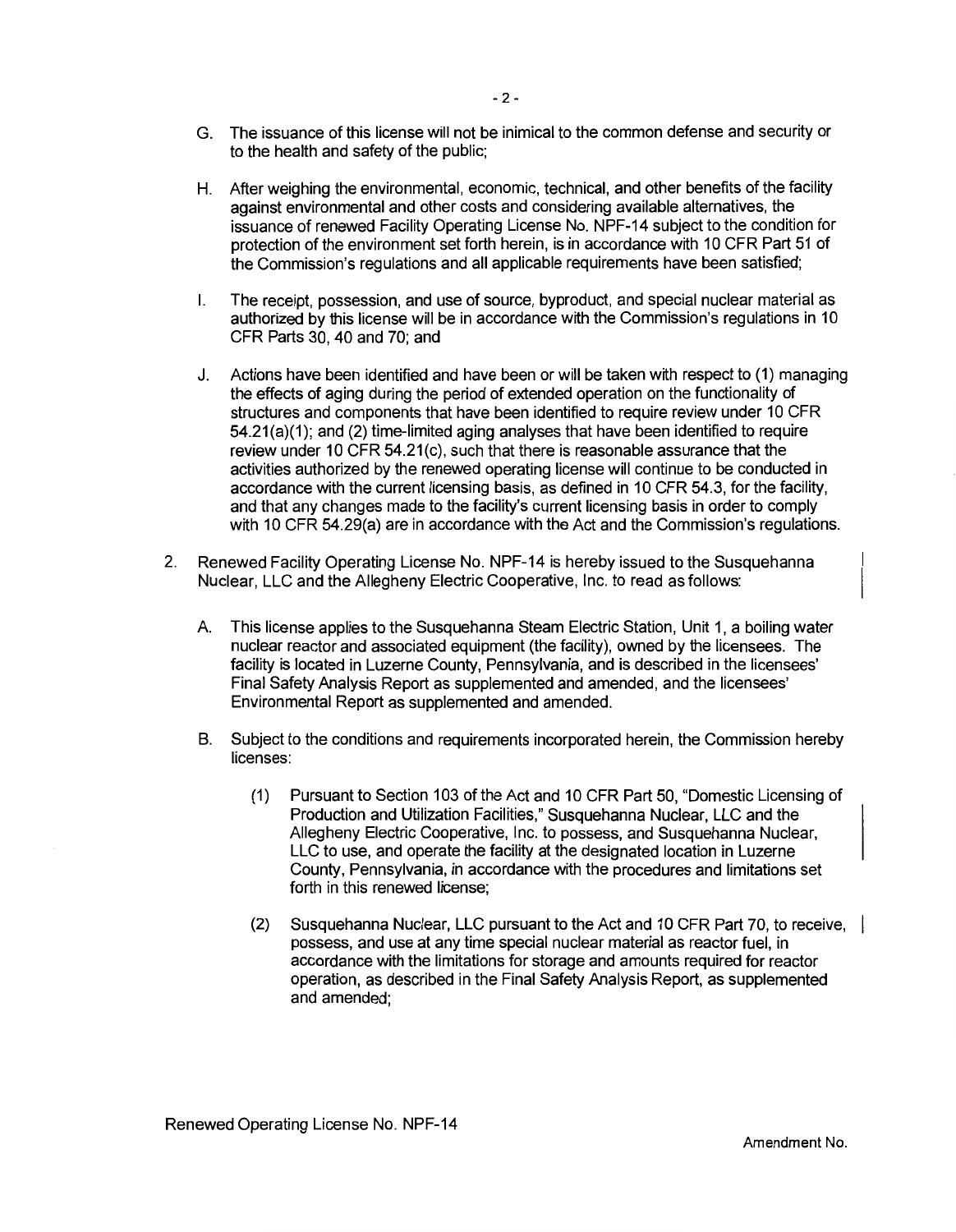- (3) Susquehanna Nuclear, LLC pursuant to the Act and 10 CFR Parts 30, 40, and 70, to receive, possess, and use at any time any byproduct, source and special nuclear material as sealed neutron sources for reactor startup, sealed neutron sources for reactor instrumentation and radiation monitoring equipment calibration, and as fission detectors in amounts as required;
- (4) Susquehanna Nuclear, LLC pursuant to the Act and 10 CFR Parts 30, 40, and 70 to receive, possess, and use in amounts as required any byproduct, source or special nuclear material without restriction to chemical or physical form, for sample analysis or instrument calibration or associated with radioactive apparatus or components; and
- (5) Susquehanna Nuclear, LLC pursuant to the Act and 10 CFR Parts 30, 40, and 70 to possess, but not separate, such byproduct and special nuclear materials as may be produced by the operation of the facility.
- C. This license shall be deemed to contain and is subject to the conditions specified in the Commission's regulations set forth in 10 CFR Chapter I and is subject to all applicable provisions of the Act and to the rules, regulations and orders of the Commission now or hereafter in effect; and is subject to the additional conditions specified or incorporated below:
	- (1) Maximum Power Level

Susquehanna Nuclear, LLC is authorized to operate the facility at reactor core power levels not in excess of 3952 megawatts thermal in accordance with the conditions specified herein. The preoperational tests, startup tests and other items identified in License Conditions 2.C.(36), 2.C.(37), 2.C.(38), and 2.C.(39) to this license shall be completed as specified.

(2) Technical Specifications and Environmental Protection Plan

The Technical Specifications contained in Appendix A, as revised through Amendment No. and the Environmental Protection Plan contained in Appendix B are hereby incorporated in the license. Susquehanna Nuclear, LLC shall operate the facility in accordance with the Technical Specifications and the Environmental Protection Plan.

For Surveillance Requirements (SRs) that are new in Amendment 178 to Facility Operating License No. NPF-14, the first performance is due at the end of the first surveillance interval that begins at implementation of Amendment 178. For SRs that existed prior to Amendment 178, including SRs with modified acceptance criteria and SRs whose frequency of performance is being extended, the first performance is due at the end of the first surveillance interval that begins on the date the Surveillance was last performed prior to implementation of Amendment 178.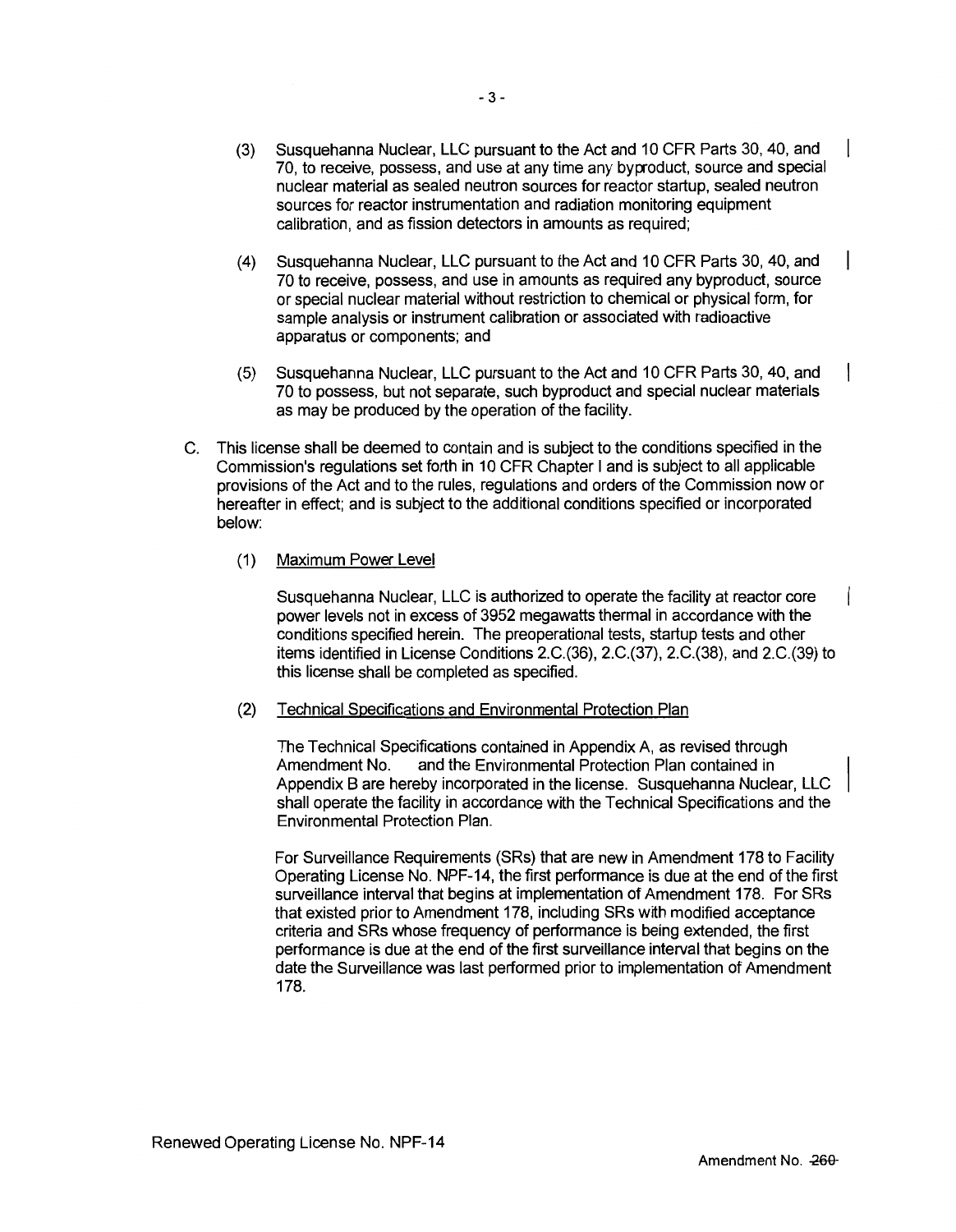The operating licensee shall review by committee all facility construction, Preoperational Testing, and System Demonstration activities performed concurrently wtth facility initial fuel loading or with the facility Startup Test Program to assure that the activity will not affect the safe performance of the facility fuel loading or the portion of the facility Startup Program being performed. The review shall address, as a minimum, system interaction, span of control, staffing, security and health physics, with respect to performance of the activity concurrently wtth the facility fuel loading or the portion of the facility Startup Program being performed. The committee for the review shall be composed of a least three members, knowledgeable in the above areas, and who meet the qualifications for professional-technical personnel specified by section 4.4 of ANSI N18.7-1971. At least one of these three shall be a senior member of the Assistant Superintendent of Plant's staff.

- (4) Thermal and Hydraulic Design (Section 4.4, SER)
	- (a) Susquehanna Nuclear, LLC is prohibited from power operation under natural circulation conditions.

## (5) Qualification of Purge Valves

Whenever the operational condition is other than cold shutdown or refueling, the operating licensee shall maintain each containment purge and vent isolation valve greater than 2-in. nominal diameter in one of the following conditions:

- (a) Closed and electrically prohibited from opening,
- (b) Blocked so as not to permit opening by more than 50 degrees, or
- (c) Operated to permit opening by more than 50 degrees after demonstrating that the valves are qualified to close from the full open position against peak LOCA pressure, and are also qualified per the criteria of Branch Technical Position CSB 6-4. Purge valve qualification documentation must be approved by the NRC prior to operating valves in this mode.
- (6) Susquehanna Nuclear, LLC shall implement and maintain in effect all provisions of the approved fire protection program as described in the Fire Protection Review Report for the facility and as approved in Fire Protection Program, Section 9.5, SER, SSER#1, SSER#2, SSER#3, SSER#4, SSER#6, Safety Evaluation of Fire Protection Report dated August 9, 1989, Safety Evaluation of Revision 4 to the Fire Protection Review Report dated March 29, 1993, Safety Evaluation of Fire Protection Program Issues, Safe Shutdown Methodology and Analysis of Associated Circuits dated October 21, 1997, and Safety Evaluation of the licensee's Amendment No. 177, dated June 24, 1998, to relocate the Fire Protection Program subject to the following provision: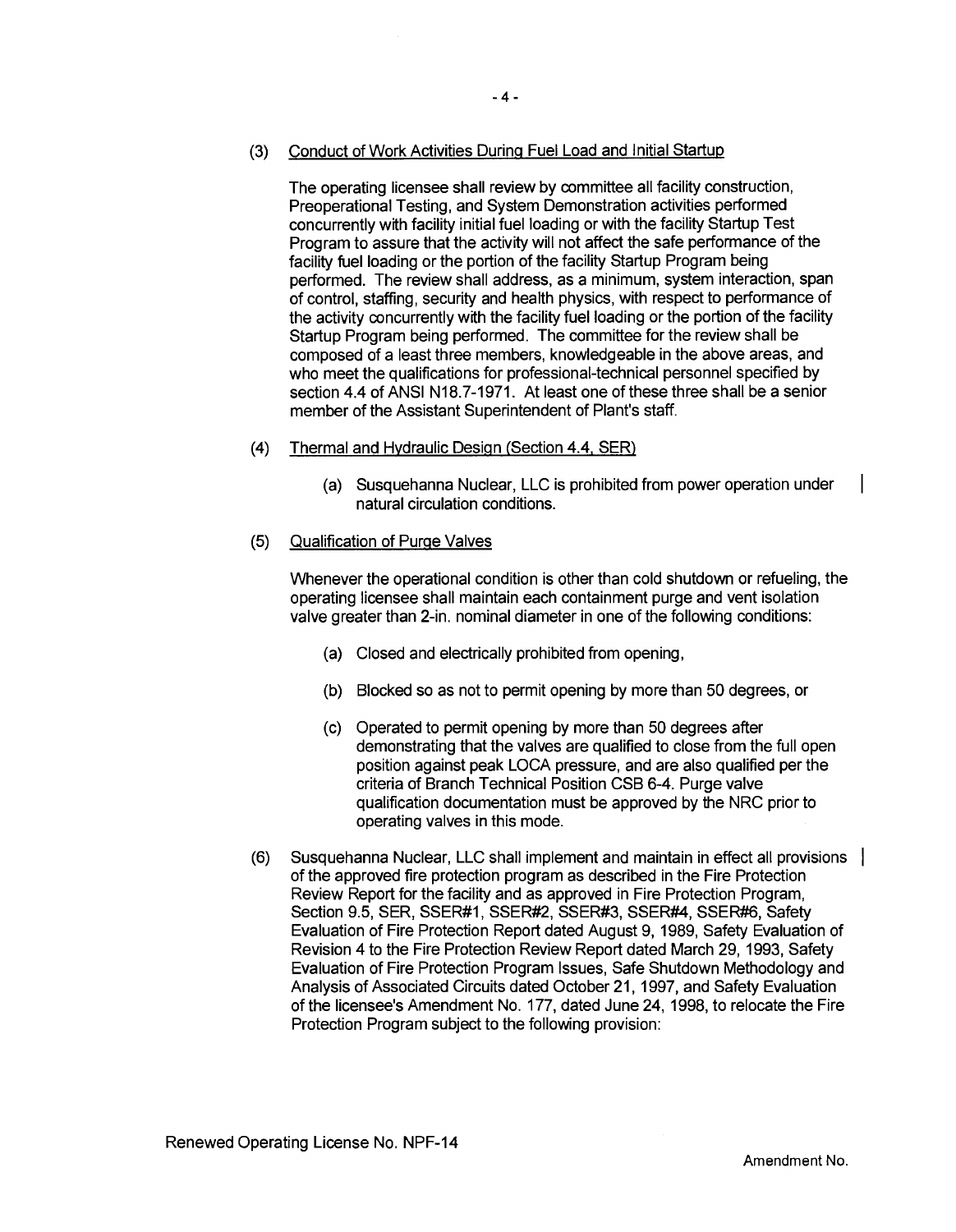The operating licensee may make changes to the approved fire protection program without prior approval of the Commission only if those changes would not adversely affect the ability to achieve and maintain safe shutdown in the event of a fire.

#### (7) Battery Room Area (Section 9.5.4. SER. SSER#1. SSER#3)

Prior to exceeding five percent of full power and subject to NRC review and approval, the operating licensee shall either conduct at an approved testing laboratory an ASTM E-119 test of the as-installed one-hour cable wrap configuration or install an automatic fire extinguishing system.

### (8) Operation with Partial Feedwater Heating at End-of-Cycle (Section 15.1. SER. SSER#1)

Prior to operation with partial feedwater heating, Susquehanna Nuclear, LLC shall provide for NRC review and approval, analyses which show a more limiting change does not occur in the minimum critical power ratio than that obtained using normal feedwater heating.

#### (9) Initial Test Program (Section 14. SER. SSER#1)

The operating licensee shall conduct the post-fuel-loading initial test program (set forth in Section 14 of the licensee's Final Safety Analysis Report, as amended through Amendment 50 and modified by the operating licensee's letter dated August 26, 1982, (PLA-1257)) without making any major modifications of this program unless modifications have been identified and have received prior NRC approval. Major modifications are defined as:

- (a) Elimination of any test identified as essential in Section 14 of the licensees' Final Safety Analysis Report, as amended through Amendment 50 and modified by The operating licensee's letter dated August 26, 1982, (PLA-1257);
- (b) Modifications of test objectives, methods or acceptance criteria for any test identified as essential in Section 14 of the licensee's Final Safety Analysis Report, as amended through Amendment 50 and modified by the operating licensee's letter dated August 26, 1982, (PLA-1257);
- (c) Performance of any test at a power level different from that described in the program; and
- (d) Failure to complete any tests included in the described program (planned or scheduled for power levels up to the authorized power level).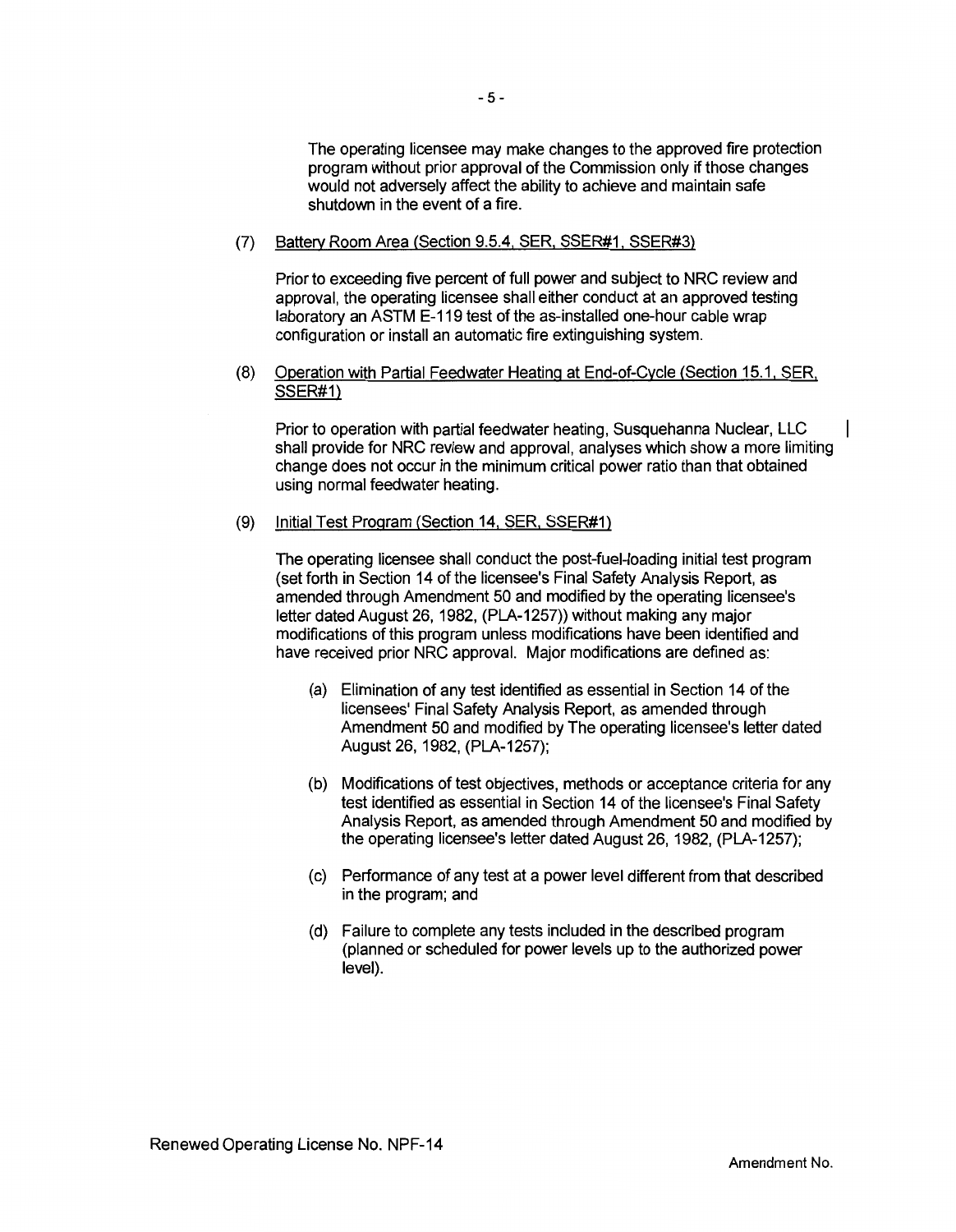or outside containment, are dynamically qualified or the operating licensee shall provide a basis for continued operation and a program for qualifying such valves.

(31) Control Room Design Review (Section 22, SSER #4)

Prior to startup following the first refueling outage, the operating licensee shall provide a report discussing the experience, including demonstrated reliability, of the Display Control System.

(32) Emergency Service Water System (Section 6.3.4. SSER #4)

Prior to startup following the first refueling outage, the operating licensee shall complete design modifications to the emergency service water (ESW) system, approved by the staff, to eliminate single failure in the ESW system which leads to the need for an uncooled residual heat removal (RHR) pump.

- (33) The Additional Conditions contained in Appendix C, as revised through Amendment No. , are hereby incorporated into this license. The operating licensee shall operate the facility in accordance with the Additional Conditions.
- (34) Mitigation Strategy License Condition

Develop and maintain strategies for addressing large fires and explosions that include the following key areas:

- (a) Fire fighting response strategy with the following elements:
	- 1. Pre-defined coordinated fire response strategy and guidance
	- 2. Assessment of mutual aid fire-fighting assets
	- 3. Designated staging areas for equipment and materials
	- 4. Command and control
	- 5. Training of response personnel
- (b) Operations to mitigate fuel damage considering the following:
	- 1. Protection and use of personnel assets
	- 2. Communications
	- 3. Minimizing fire spread
	- 4. Procedures for implementing integrated fire response strategy
	- 5. Identification of readily-available pre-staged equipment
	- 6. Training on integrated fire response strategy
	- 7. Spent fuel pool mitigation measures
- (c) Actions to minimize release to include consideration of:
	- 1. Water spray scrubbing
	- 2. Dose to onsite responders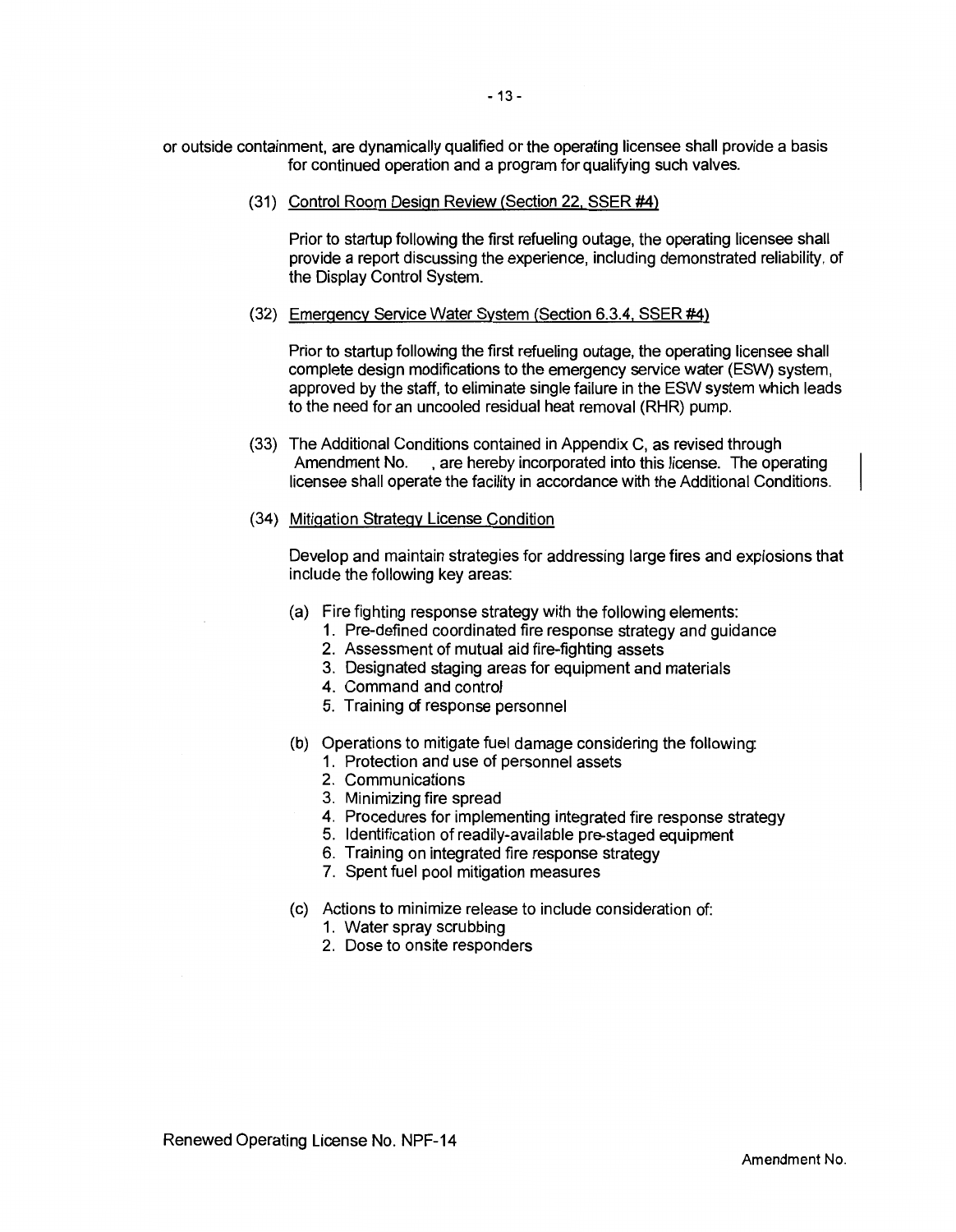- (35) The licensee shall implement and maintain all Actions required by Attachment 2 to NRC Order EA-06-137, issued June 20, 2006, except the last action that requires incorporation of the strategies into the site security plan, contingency plan, emergency plan and/or guard training and qualification plan, as appropriate.
- (36) Potential Adverse Flow Effects

These license conditions provide for monitoring, evaluating, and taking prompt action in response to potential adverse flow effects as a result of power uprate operation on plant structures, systems, and components (including verifying the continued structural integrity of the steam dryer).

- (a) The following requirements are placed on operation of Susquehanna SES. Unit 1 above the licensed thermal power (CLTP) level of 3489 megawatts thermal (MWt):
	- (1) The operating licensee shall obtain at each 3.5% power ascension step up to 107% of 3489 MWt, dryer strain gauge data and compare it to the acceptance criteria during power ascension above 3489 MWt. The operating licensee shall obtain at each 3.5% power ascension step above 107% of 3489 MWt, main steam line strain gauge data and compare it to the limit curve for the dryer strains during power ascension.
	- (2) The operating licensee shall monitor the main steam line (MSL) strain gauges during power ascension testing above 3489 MWt for increasing pressure fluctuations in the steam lines.
	- (3) The operating licensee shall hold the facility at each 3.5% ascension step to collect data from License Condition 2.C.(36)(a) and conduct plant inspections and walk-downs, and evaluate steam dryer performance based on the data; shall provide the evaluation to the NRC staff by facsimile or electronic transmission to the NRC project manager upon completion of the evaluation; and shall not increase power above each hold point until 96 hours after the NRC project manager confirms receipt of the transmission.
	- (4) If any steam dryer strains at each 3.5% power ascension step up to 107% of 3489 MWt or frequency peak from the MSL strain gauge data exceeds the level 1 limit curve for the MSL strains above 107% of 3489 MWt, the operating licensee shall return the facility to a power level at which the acceptance criteria is not exceeded. The operating licensee shall resolve the discrepancy, document the continued structural integrity of the steam dryer, and provide that documentation to the NRC staff by facsimile or electronic transmission to the NRC project manager prior to further increases in reactor power.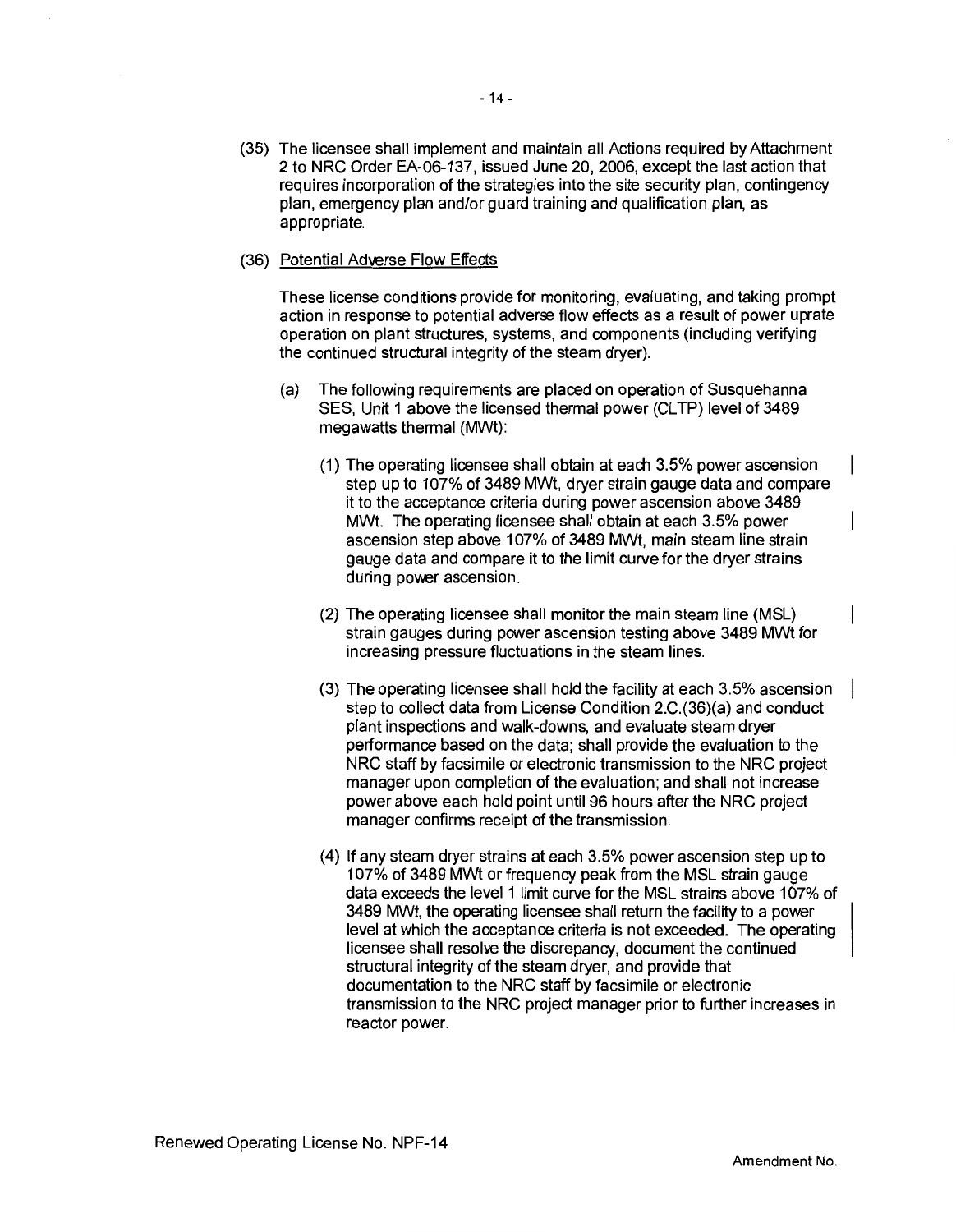- (5) In addition to evaluating the dryer instrumentation data and MSL strain gauge data, the operating licensee shall monitor reactor pressure vessel water level instrumentation and MSL piping accelerometers during power ascension above 3489 MWt. If resonance frequencies are identified as increasing above nominal levels in proportion to instrumentation data, the operating licensee shall stop power ascension, document the continued structural integrity of the steam dryer, and provide that documentation to the NRC staff by facsimile or electronic transmission to the NRC project manager prior to further increases in reactor power.
- (6) Following CPPU start-up testing, the operating licensee shall resolve any discrepancies in the steam dryer analysis and provide that resolution to the NRC staff by facsimile or electronic transmission to the NRC project manager. If the discrepancies are not resolved within 90 days of identification, the operating licensee shall return the facility to a power level at which the discrepancy does not exist.
- (b) The operating licensee shall implement the following actions:
	- (1) The operating licensee shall provide to NRC the as-built dryer stress reconciliation and load limit curves 45 days prior to operation above 3489 MWt.
	- (2) After the dryer stress analysis is benchmarked to the Unit 1 startup test data (Unit 1 data taken up to 107 % of 3489 MWt), the benchmark results and updated MSL limit curves shall be provided to the NRC 90 days prior to operation above 107% of 3489 MWt.
	- (3) In the event that acoustic signals are identified that challenge the limit curve during power ascension above 107%, the operating licensee shall evaluate dryer loads and re-establish the acceptance criteria based on the new data, and shall perform an assessment of ACM uncertainty at the acoustic signal frequency.
	- (4) After reaching 107% of CLTP, the operating licensee shall obtain measurements from the steam dryer instrumentation and establish the steam dryer flow-induced vibration load fatigue margin for the facility, update the dryer stress report, and re-establish the limit curve with the updated ACM load definition and revised instrument uncertainty, which will be provided to the NRC staff.
	- (5) During power ascension above 107 % CLTP, if an engineering evaluation for the steam dryer is required because a Level 1 acceptance criteria is exceeded, the operating licensee shall perform the structural analysis to address frequency uncertainties up to  $\pm 10\%$ and assure that peak responses that fall within this uncertainty band are addressed.

 $\mathbf{I}$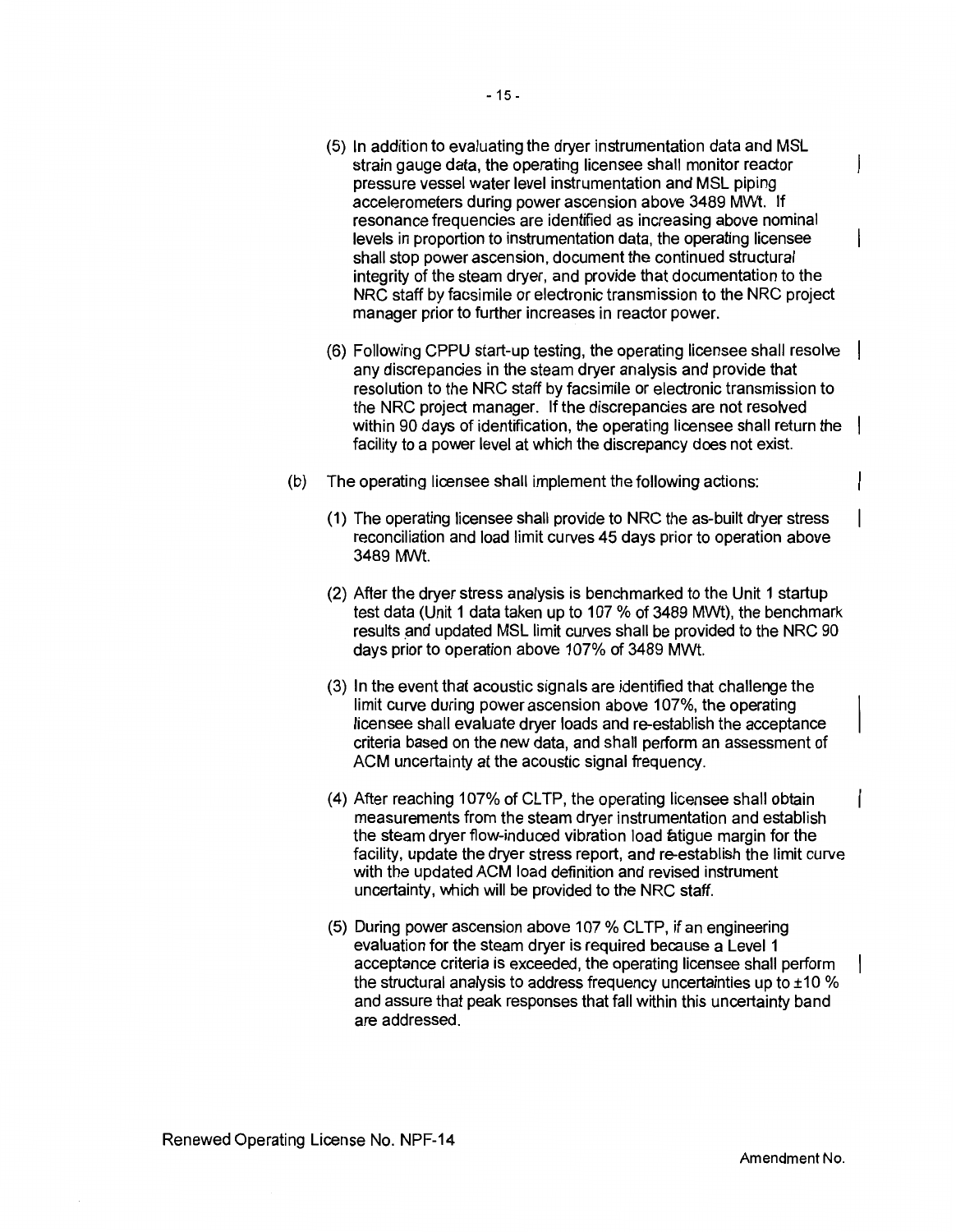- (6) The operating licensee shall revise the Post Constant Pressure Power Uprate (CPPU) Monitoring & Inspection Program to reflect long-term monitoring of plant parameters potentially indicative of steam dryer failure; to reflect consistency of the facility's steam dryer inspection program with General Electric Service Information Letter (SIL) 644, "BWR/3 Steam Dryer Failure," Revision 2; and to identify the NRC Project Manager for the facility as the point of contact for providing Power Ascension Test Plan (PATP) information during power ascension.
- (7) The operating licensee shall submit CPPU steam dryer reports to the NRC. Two written reports will be provided to the NRC. These reports will be issued following completion of testing of Unit 1 power ascension to 107% CLTP and 114% CLTP. Each report will include evaluations or corrective actions that were required to assure steam dryer structural integrity. Additionally, they will include relevant data collected at each power step, comparisons to performance criteria (design predictions), and evaluations performed in conjunction with steam dryer structural integrity monitoring.
- (8) The operating licensee shall submit the flow-induced vibration related portions of the CPPU startup test procedure to the NRC, including methodology for updating the limit curve, prior to initial power ascension above 3489 MWt.
- (c) The operating licensee shall prepare the CPPU startup test procedure to include the:
	- (1) steam dryer strain gauge acceptance criteria to be used up to 107% of CL TP and the main steam line strain gauge limit curves to be applied for evaluating steam dryer performance above 107% CLTP;
	- (2) specific hold points and their duration during CPPU power ascension;
	- (3) activities to be accomplished during hold points;
	- (4) plant parameters to be monitored;
	- (5) inspections and walk-downs to be conducted for steam, feedwater, and condensate systems and components during the hold points;
	- (6) methods to be used to trend plant parameters;
	- (7) acceptance criteria for monitoring and trending plant parameters, and conducting the walk-downs and inspections;
	- (8) actions to be taken if acceptance criteria are not satisfied; and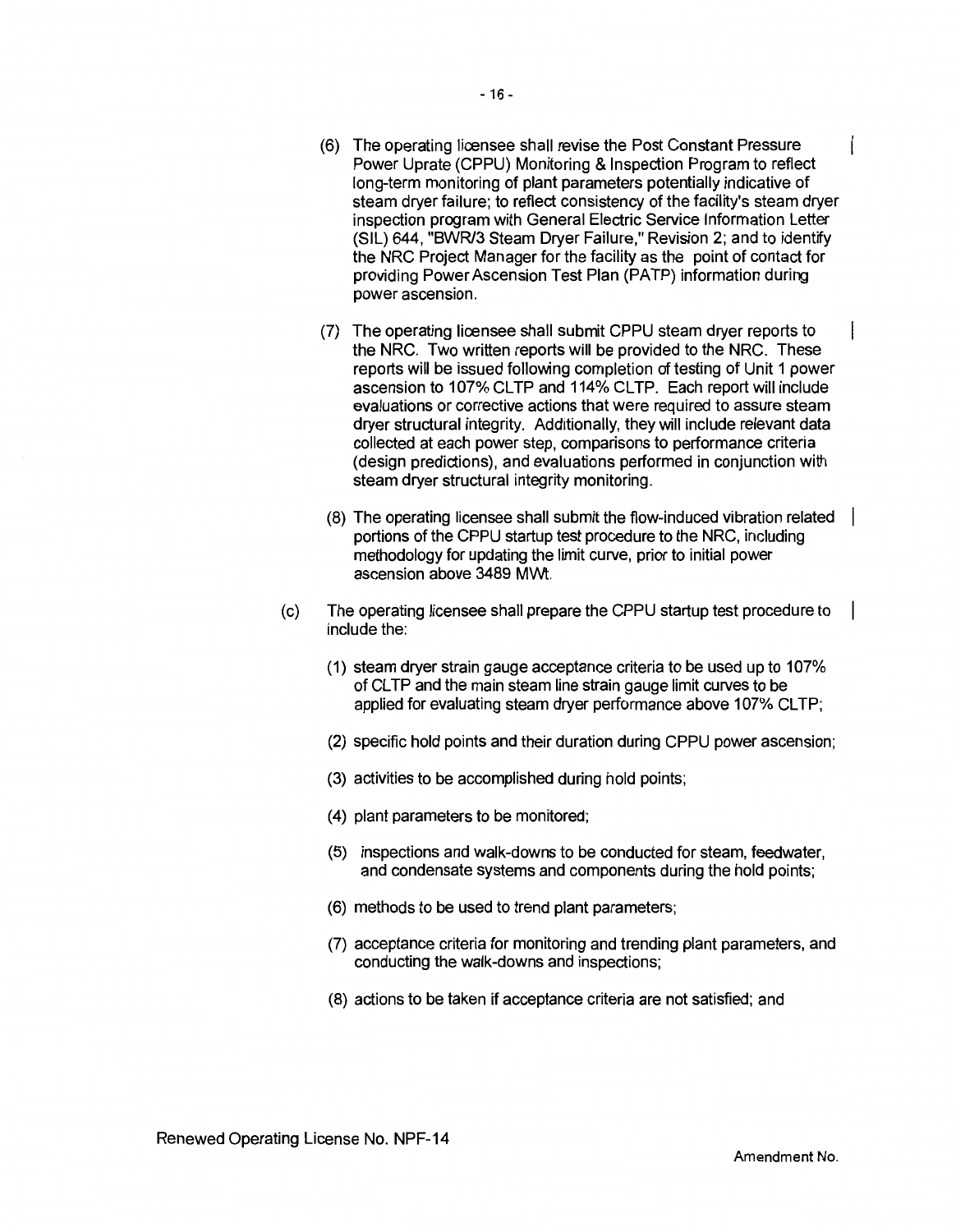- (9) verification of the completion of commitments and planned actions specified in its application and all supplements to the application in support of the CPPU license amendment request pertaining to the steam dryer prior to power increase above 3489 Mwt. The operating licensee shall provide the related CPPU startup test procedure sections to the NRC by facsimile or electronic transmission to the NRC project manager prior to increasing power above 3489 MWt.
- (d) The following key attributes of the PATP shall not be made less restrictive without prior NRC approval:
	- (1) During initial power ascension testing above 3489 MWt, each test plateau increment shall be approximately 3.5% of 3489 MWt;
	- (2) Level 1 performance criteria; and
	- (3) The methodology for establishing the stress criteria used for the Level 1 and Level 2 performance criteria.

Changes to other aspects of the PATP may be made in accordance with the guidance of Nuclear Energy Institute (NEI) 99-04, "Guidelines for Managing NRC Commitments," issued July 1999.

- (e) During each scheduled refueling outage until at least two full operating cycles at full CPPU conditions have been achieved, a visual inspection shall be conducted of all accessible, susceptible bcations of the steam dryer in accordance with BVVRVIP-139 and General Electric inspection guidelines.
- (f) The results of the visual inspections of the steam dryer shall be reported to the NRC staff within 60 days following startup. The results of the PATP shall be submitted to the NRC staff in a report within 60 days following the completion of all CPPU power ascension testing.
- (g) This license condition shall expire upon satisfaction of the requirements in License Conditions 2.C.(36)(e) and 2.C.(36)(f) provided that a visual inspection of the steam dryer does not reveal any new unacceptable flaw or unacceptable flaw growth that is due to fatigue.

### (37) Transient Testing

(a) The operating licensee will demonstrate through performance of transient testing on each SSES unit that the loss of one condensate pump will not result in a complete loss of reactor feedwater. The test shall be performed on each unit during the unifs CPPU power ascension test program within 336 hours of achieving and prior to exceeding a nominal power level of 3733 MWt with feedwater and condensate flow rates stabilized. The operating licensee shall confirm that the plant response to the transient is as expected in accordance with the acceptance criteria that are established. If a loss of all reactor feedwater occurs as a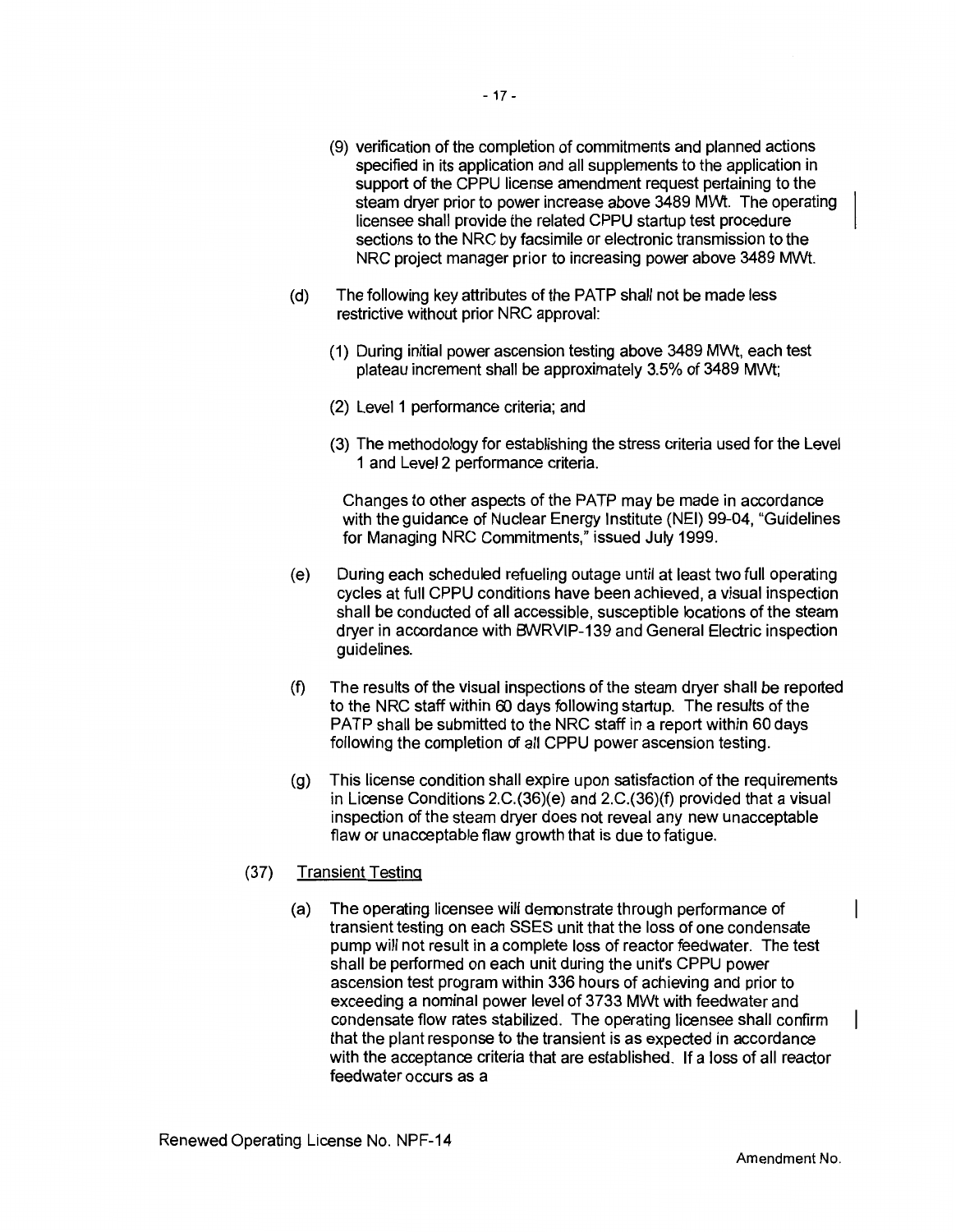result of the test, the test failure shall be addressed in accordance with corrective action program requirements and the provisions of the power ascension test program prior to continued operation of the SSES Unit above 3489 MWt.

- (b) Unless the NRC issues a letter notifying the licensee that the tests specified by License Condition 2.C.(37)(a) adequately demonstrate that a single condensate pump trip will not result in a loss of all feedwater while operating at the full CPPU power level of 3952 MWt, the operating licensee shall perform the transient test on either SSES unit (whichever unit is first to achieve the following specified operating conditions) specified by License Condition 2.C.(37)(a) during the power ascension test program while operating at 3872 MWt to 3952 (98% to 100% of the full CPPU power level) with feedwater and condensate flow rates stabilized. The test shall be performed within 90 days of operating at greater than 3733 MWt and within 336 hours of achieving a nominal power level of 3872 MWt with feedwater and condensate flow rates stabilized. The operating licensee will demonstrate through performance of transient testing on either Susquehanna Unit 1 or Unit 2 (whichever unit is first to achieve the specified conditions) that the loss of one condensate pump will not result in a complete loss of reactor feedwater. The operating licensee shall confirm that the plant response to the transient is as expected in accordance with the acceptance criteria that are established. If a loss of all feedwater occurs as a result of the test, the test failure shall be addressed in accordance with corrective action program requirements and the provisions of the power ascension test program prior to continued operation of either SSES Unit above 3733 MWt.
- (38) Neutronic Methods
	- (a) An OPRM amplitude setpoint penalty will be applied 1o account for a reduction in thermal neutrons around the LPRM detectors caused by transients that increase voiding. This penalty will reduce the OPRM scram setpoint according to the methodology described in Response No. 3 of the operating licensee's letter, PLA-6306, dated November 30, 2007. This penalty will be applied until NRC evaluation determines that a penalty to account for this phenomenon is not warranted.
	- (b) For SSES SLMCPR, a conservatively adjusted pin power distribution uncertainty and bundle power correlation ooefficient will be applied as stated in Response No. 4 of the operating licensee's letter, PLA-6306, dated November 30, 2007, when performing the analyses in accordance with ANF-524(P)(A), "Critical Power Methodology for Boiling Water Reactors," using the uncertainty parameters associated with EMF-2158(P)(A) "Siemens Power Corporations Methodology for Boiling Water Reactors: Evaluation and Validation of CASM0- 4/MICROBURN-B2."

ł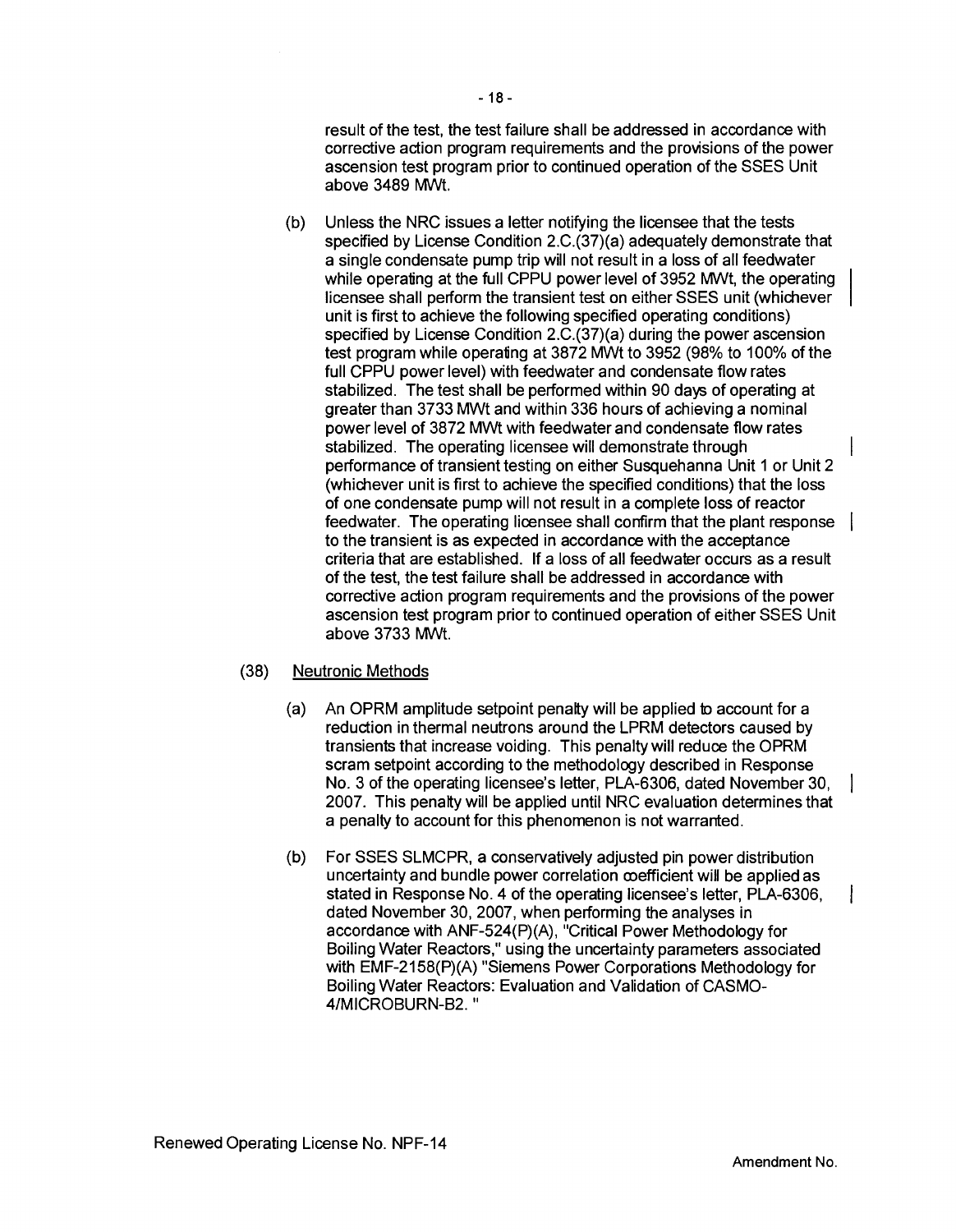#### (39) Containment Operability for EPU

The operating licensee shall ensure that the CPPU containment analysis is consistent with the SSES 1 and 2 operating and emergency procedures. Prior to operation above CL TP, for each respective unit, the operating licensee shall notify the NRC project manager that all appropriate actions have been completed.

#### (40) Primary Containment Leakage Rate Testing Program

Those primary containment local leak rate program tests (Type B - leakageboundary and Type C - containment isolation valves) as modified by approved exemptions, required by 10 CFR Part 50, Appendix J, Option B and Technical Specification 5.5.12, are not required to be performed at the CPPU peak calculated containment internal pressure of 48.6 psig (Amendment No. 246 to this Operating License) until their next required performance.

D. The operating licensee shall fully implement and maintain in effect all provisions of the Commission-approved physical security, training and qualification, and safeguards contingency plans including amendments made pursuant to provisions of the Miscellaneous Amendments and Search Requirements revisions to 10 CFR 73.55 (51 FR 27817 and 27822) and to the authority of 10 CFR 50.90 and 10 CFR 50.54(p). The plan, which contains Safeguards Information protected under 10 CFR 73.21, is entitled: "Physical Security Plan, Training and Qualification Plan, Safeguards Contingency Plan and Security and Contingency Plan for Independent Spent Fuel Storage Facility," and was submitted October 8, 2004.

The operating licensee shall fully implement and maintain in effect all provisions of the Commission-approved cyber security plan (CSP), including changes made pursuant to the authority of 10 CFR 50.90 and 10 CFR 50.54(p). The Susquehanna Nuclear, LLC CSP was approved by License Amendment No. 258.

E. Exemptions from certain requirements of Appendices G and H to 10 CFR Part 50 are described in the Safety Evaluation Report and Supplements 1 and 2 to the Safety Evaluation Report. In addition, an exemption was requested until receipt of new fuel for first refueling from the requirements for criticality monitors in the spent fuel pool area, 10 CFR Part 70.24. Also, an exemption was requested from the requirements of Appendix J of 10 CFR Part 50 for the first fuel cycle when performing local leak rate testing of Residual Heat Removal (RHR) relief valves in accordance with Technical Specification 4.6.1.2. This latter exemption is described in the safety evaluation of License Amendment No. 13. These exemptions are authorized by law and will not endanger life or property or the common defense and security and are otherwise in the public interest and have been granted pursuant to 10 CFR 50.12. Except as here exempted, the facility will operate, to the extent authorized herein, in conformity with the application, as amended, and the rules and regulations of the Commission and the provisions of the Act.

Renewed Operating License No. NPF-14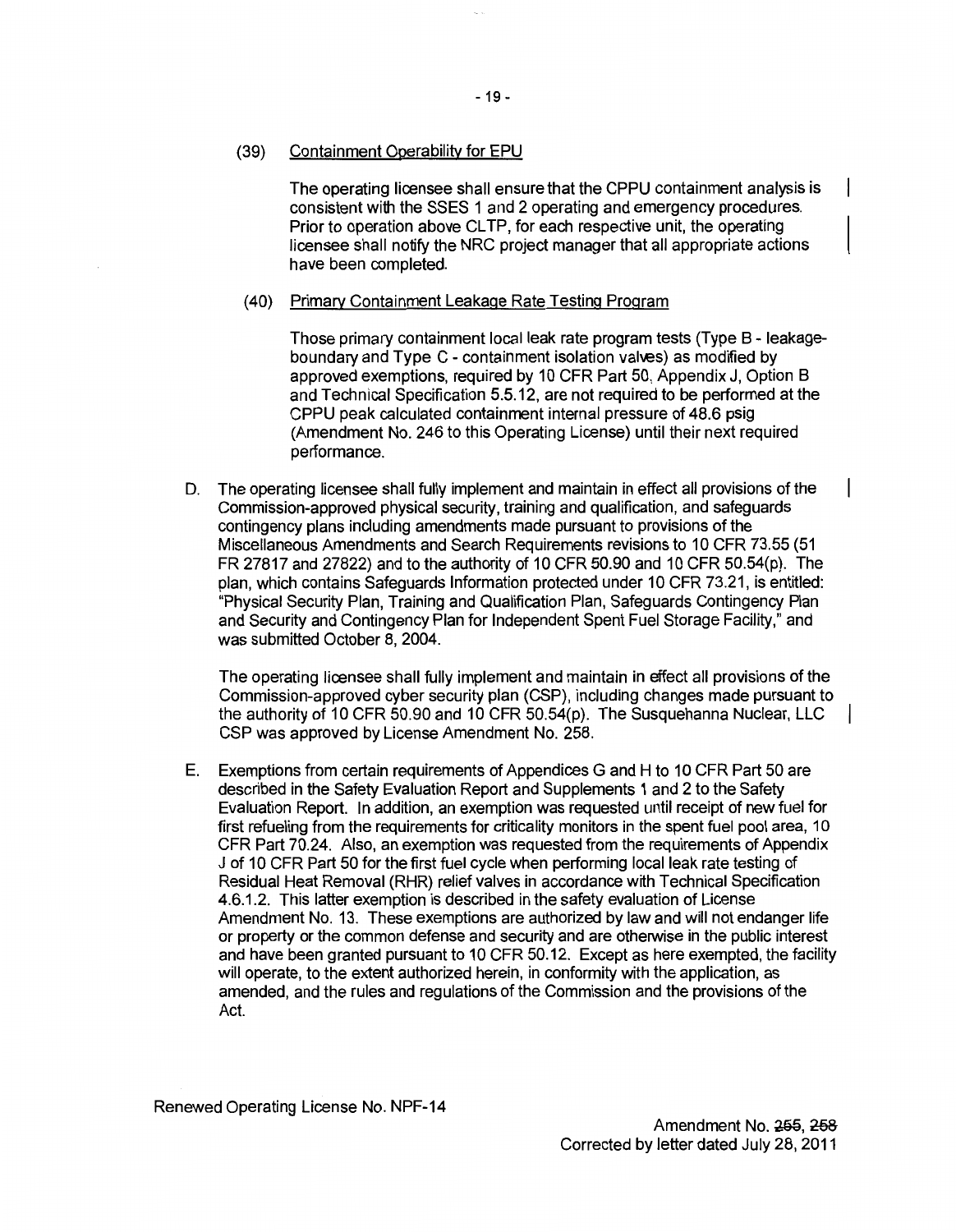F. This license is subject to the following additional condition for the protection of the environment:

Before engaging in additional construction or operational activities which may result in a significant adverse environmental impact that was not evaluated or that is significantly greater than that evaluated in the Final Environmental Statement and its Addendum, Susquehanna Nuclear, LLC shall provide a written notification to the Director of the Office of Nuclear Reactor Regulation and receive written approval from that office before proceeding with such activities.

- G. DELETED
- H. Susquehanna Nuclear, LLC shall have and maintain financial protection of such type and in such amounts as the Commission shall require in accordance with Section 170 of the Atomic Energy Act of 1954, as amended, to cover public liability claims.
- I. In accordance with the Commission's direction in its Statement of Policy, Licensing and Regulatory Policy and Procedures for Environmental Protection; Uranium Fuel Cycle Impacts, October 29, 1982, this license is subject to the final resolution of the pending litigation involving Table S-3. See, Natural Resources Defense Council v. NRG, No. 74-1586 (April 27, 1982).
- J. The information in the Updated Final Safety Analysis Report (USFAR) supplement, as revised, submitted pursuant to 10 CFR 54.21(d), shall be incorporated into the UFSAR no later than the next scheduled update required by 10 CFR 50. 71 (e) following the issuance of this renewed operating license. Until this update is complete, the operating licensee may not make changes to the information in the supplement. Following incorporation into the UFSAR, the need for prior Commission approval of any changes will be governed by 10 CFR 50.59.
- K. The USFAR supplement, as revised, submitted pursuant to 10 CFR 54.21(d), describes certain future activities to be completed prior to and/or during the period of extended operation. The licensee shall complete these activities in accordance with Appendix A of NUREG-1931, "Safety Evaluation Report Related to the Susquehanna Steam Electric Station, Units 1 and 2," dated November, 2009. The licensee shall notify the NRG in writing when activities to be completed prior to the period of extended operation are complete and can be verified by NRG inspection.
- L. All capsules in the reactor vessel that are removed and tested must meet the requirements of American Society for Testing and Materials (ASTM) E 185-82 to the extent practicable for the configuration of the specimens in the capsule. Any changes to the capsule withdraw schedule, including spare capsules, must be approved by the staff prior to implementation. All capsules placed in storage must be maintained for future insertion. Any changes to storage requirements must be approved by the staff, as required by 10 CFR Part 50, Appendix H.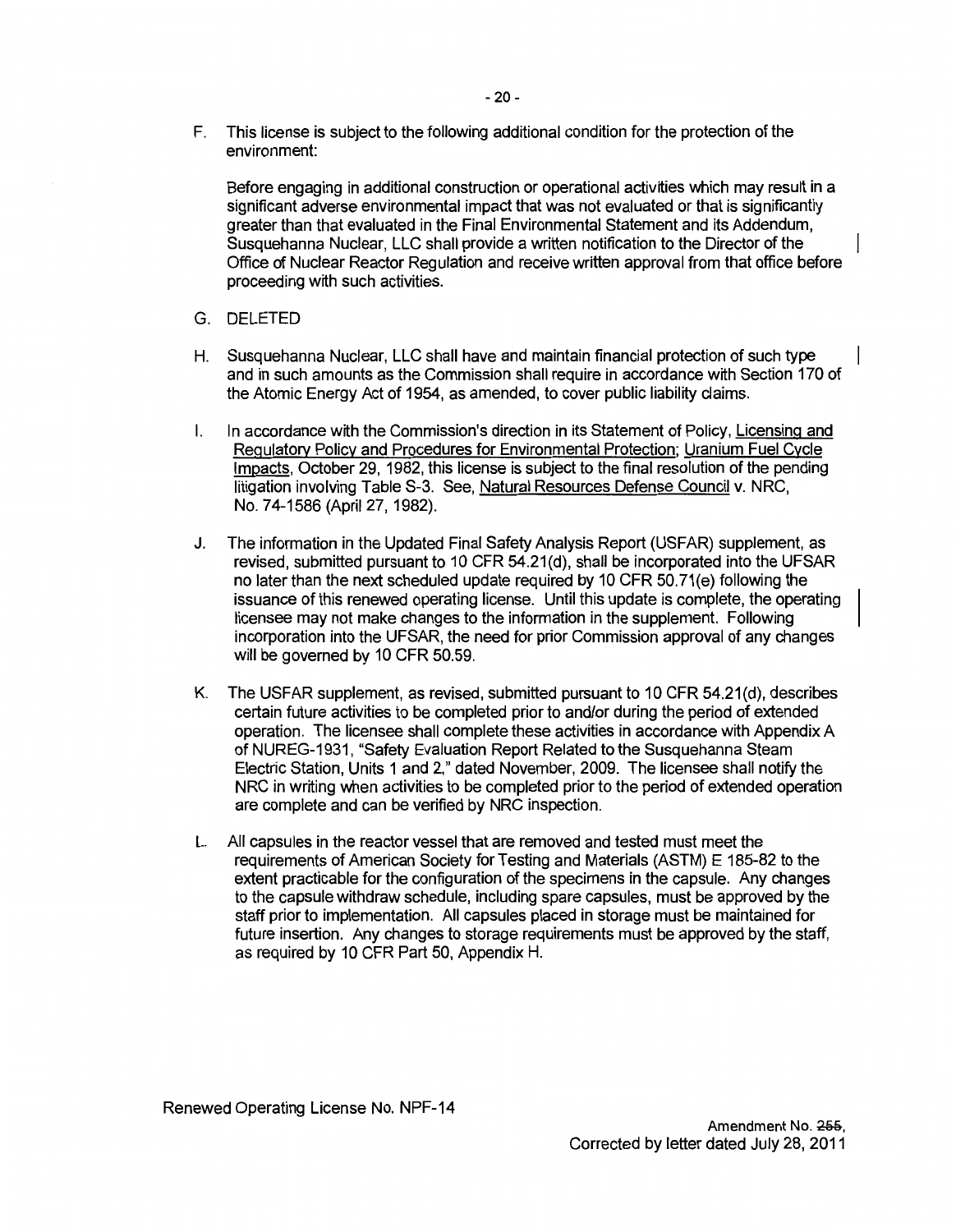### **APPENDIX B**

# TO FACILITY OPERATING LICENSE NO. NPF-14 SUSQUEHANNA STEAM ELECTRIC STATION, UNITS 1 AND 2

Susquehanna Nuclear, LLC

## DOCKET NOS. 50-387 AND 50-388

## ENVIRONMENTAL PROTECTION PLAN

## (NON-RADIOLOGICAL)

July 17, 1982

Amendment No. |

 $\overline{\phantom{a}}$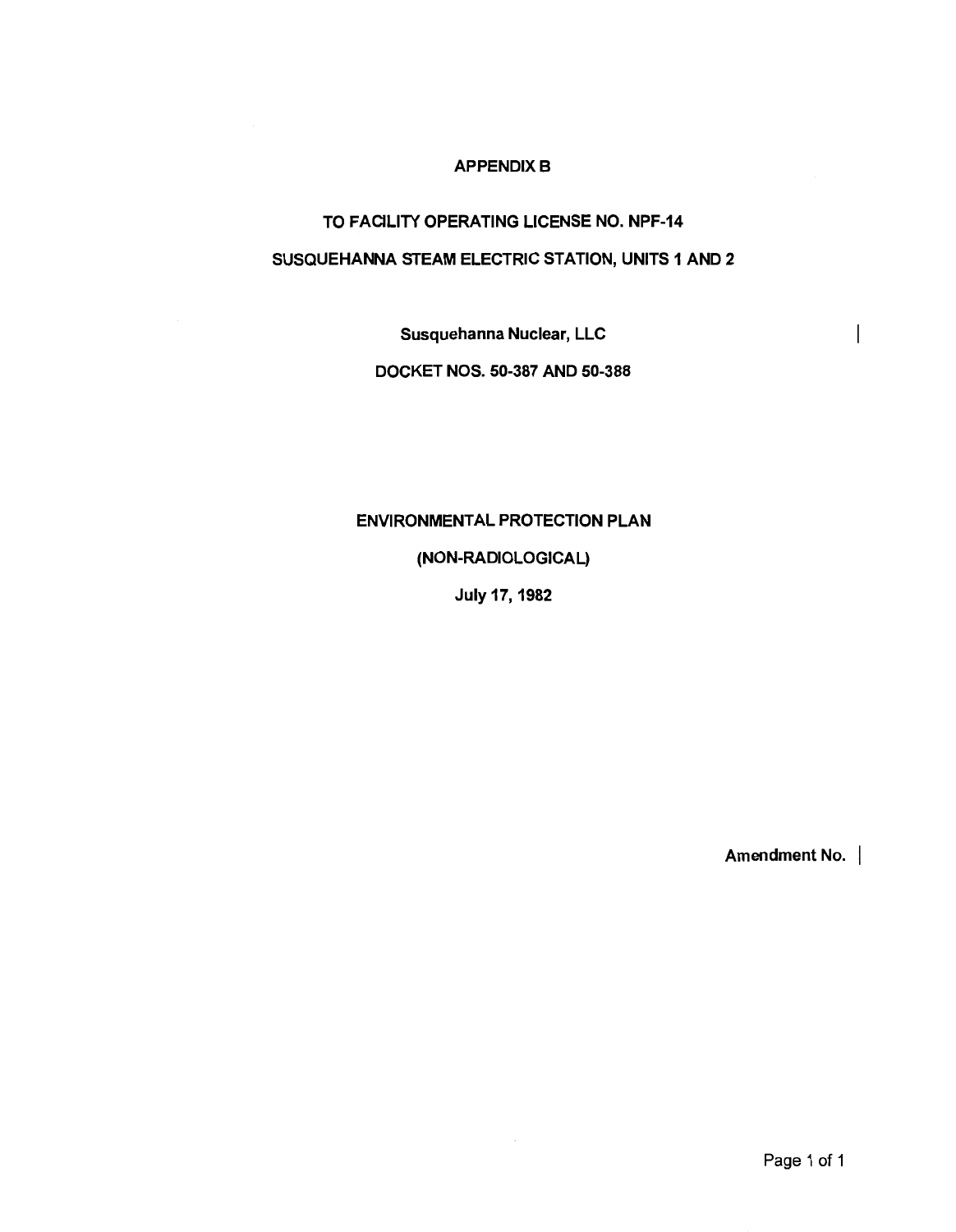## **Appendix C**

#### **Additional Conditions Facility Operating License No. NPF-14 Docket No. 50-387**

| Amendment | <b>Additional Conditions</b>                                                                                                                                                                                                                                                                                                                                                                                                                                                                                                                                                                                                                                                            | <b>Implementation Date</b>                                                                                                                                                                   |
|-----------|-----------------------------------------------------------------------------------------------------------------------------------------------------------------------------------------------------------------------------------------------------------------------------------------------------------------------------------------------------------------------------------------------------------------------------------------------------------------------------------------------------------------------------------------------------------------------------------------------------------------------------------------------------------------------------------------|----------------------------------------------------------------------------------------------------------------------------------------------------------------------------------------------|
| 178       | The operating licensee is authorized to<br>relocate certain requirements included in<br>Appendix A to operating licensee-controlled<br>documents. Implementation of this<br>amendment shall include the relocation of<br>these requirements to the appropriate<br>documents, as described in the operating<br>licensee's letters dated August 1, 1996, as<br>supplemented by letters dated<br>November 26, 1997, January 6, March 2,<br>April 24, and June 18, 1998, evaluated in the<br>NRC staff's Safety Evaluation enclosed with<br>this amendment.                                                                                                                                 | This amendment is effective<br>immediately and shall be implemented<br>within 90 days of the date of this<br>amendment.<br>Dated: July 30, 1998                                              |
| 188       | Deleted                                                                                                                                                                                                                                                                                                                                                                                                                                                                                                                                                                                                                                                                                 |                                                                                                                                                                                              |
| 188       | Deleted                                                                                                                                                                                                                                                                                                                                                                                                                                                                                                                                                                                                                                                                                 |                                                                                                                                                                                              |
| 188       | Deleted                                                                                                                                                                                                                                                                                                                                                                                                                                                                                                                                                                                                                                                                                 |                                                                                                                                                                                              |
|           | Susquehanna Nuclear, LLC shall not take<br>any action that would cause Talen Energy<br>Corporation or any other direct or indirect<br>parent of Susquehanna Nuclear, LLC or<br>other entity, to void, cancel, or diminish the<br>commitment to fund an extended plant<br>shutdown, as represented in the application<br>for approval of the indirect transfer of the<br>license for Susquehanna SES, Unit 1.                                                                                                                                                                                                                                                                            | This amendment shall be issued and<br>made effective at the time the indirect<br>transfer of control to Talen Energy is<br>completed and shall be implemented<br>within 30 days of issuance. |
|           | The decommissioning trust agreement for<br>Susquehanna SES, Unit 1, is subject to the<br>following:<br>The trust agreement must be in a form<br>a)<br>acceptable to the NRC.<br>With respect to the decommissioning<br>b)<br>trust fund, investments in the securities or<br>other obligations of Talen Energy<br>Corporation or its affiliates, successors,<br>or assigns shall be prohibited. Except for<br>investments tied to market indexes or<br>other non-nuclear-sector mutual funds,<br>investments in any entity owning one or<br>more nuclear power plants are prohibited.<br>The decommissioning trust agreement for<br>C)<br>Susquehanna SES, Unit 1, must provide<br>that | This amendment shall be issued and<br>made effective at the time the indirect<br>transfer of control to Talen Energy is<br>completed and shall be implemented<br>within 30 days of issuance. |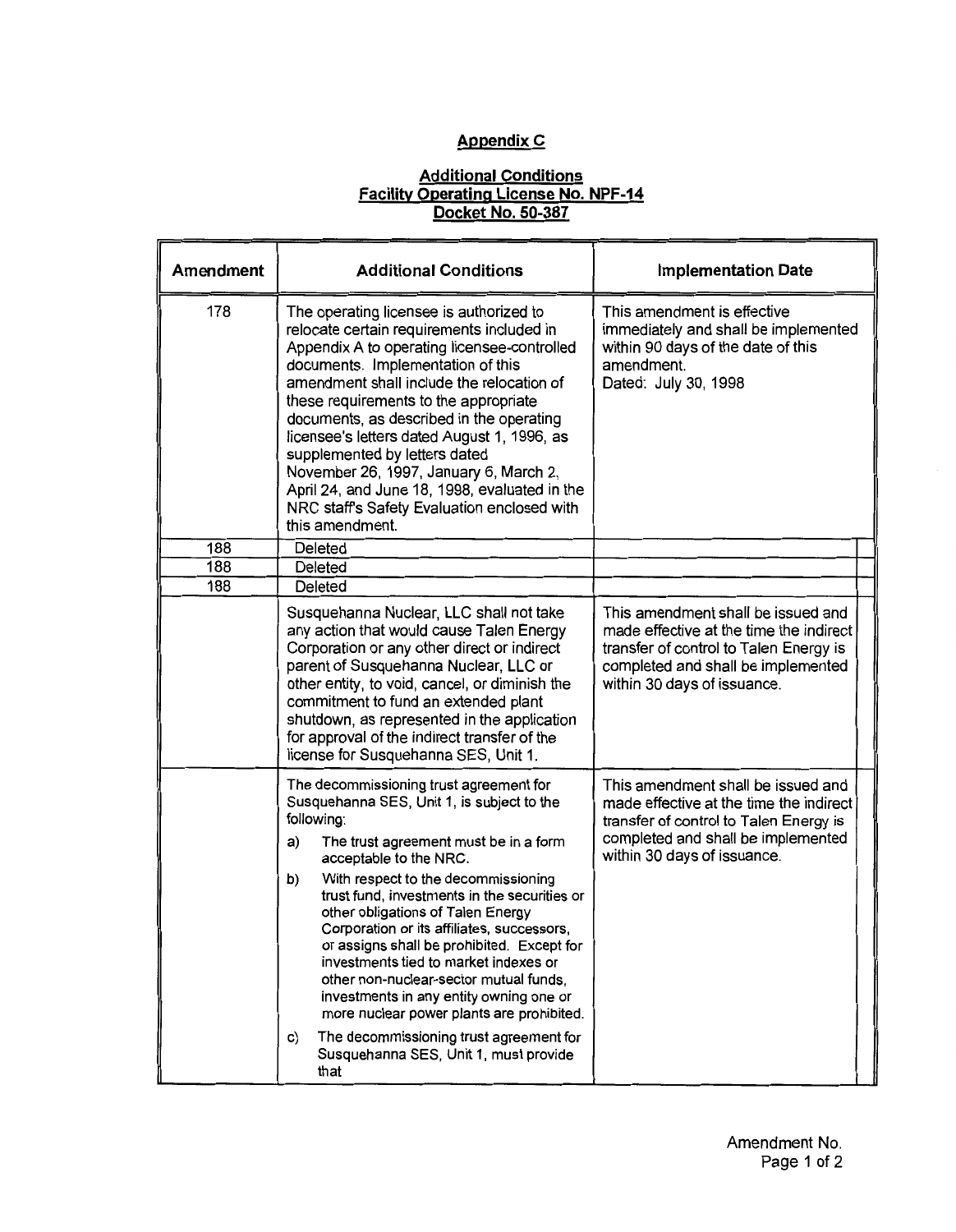| Amendment | <b>Additional Conditions</b>                                                                                                                                                                                                                                                                                                                                                                                                                 | <b>Implementation Date</b> |
|-----------|----------------------------------------------------------------------------------------------------------------------------------------------------------------------------------------------------------------------------------------------------------------------------------------------------------------------------------------------------------------------------------------------------------------------------------------------|----------------------------|
|           | no disbursements or payments from the trust<br>shall be made by the trustee unless the trustee<br>has first given the NRC 30-days prior written<br>notice of payment. The decommissioning trust<br>agreement shall further contain a provision that<br>no disbursements or payments from the trust<br>shall be made if the trustee receives prior<br>written notice of objection from the Director,<br>Office of Nuclear Reactor Regulation. |                            |
|           | The decommissioning trust agreement must<br>d)<br>provide that the agreement cannot be amended<br>in any material respect without 30-days prior<br>written notification to the Director, Office of<br>Nuclear Reactor Regulation.                                                                                                                                                                                                            |                            |
|           | The appropriate section of the<br>e)<br>decommissioning trust agreement shall state<br>that the trustee, investment advisor, or anyone<br>else directing the investments made in the trust<br>shall adhere to a "prudent investor" standard,<br>as specified in 18 CFR 35.32(a)(3) of the<br>Federal Energy Regulatory Commission's<br>regulations.                                                                                          |                            |

 $\overline{\phantom{a}}$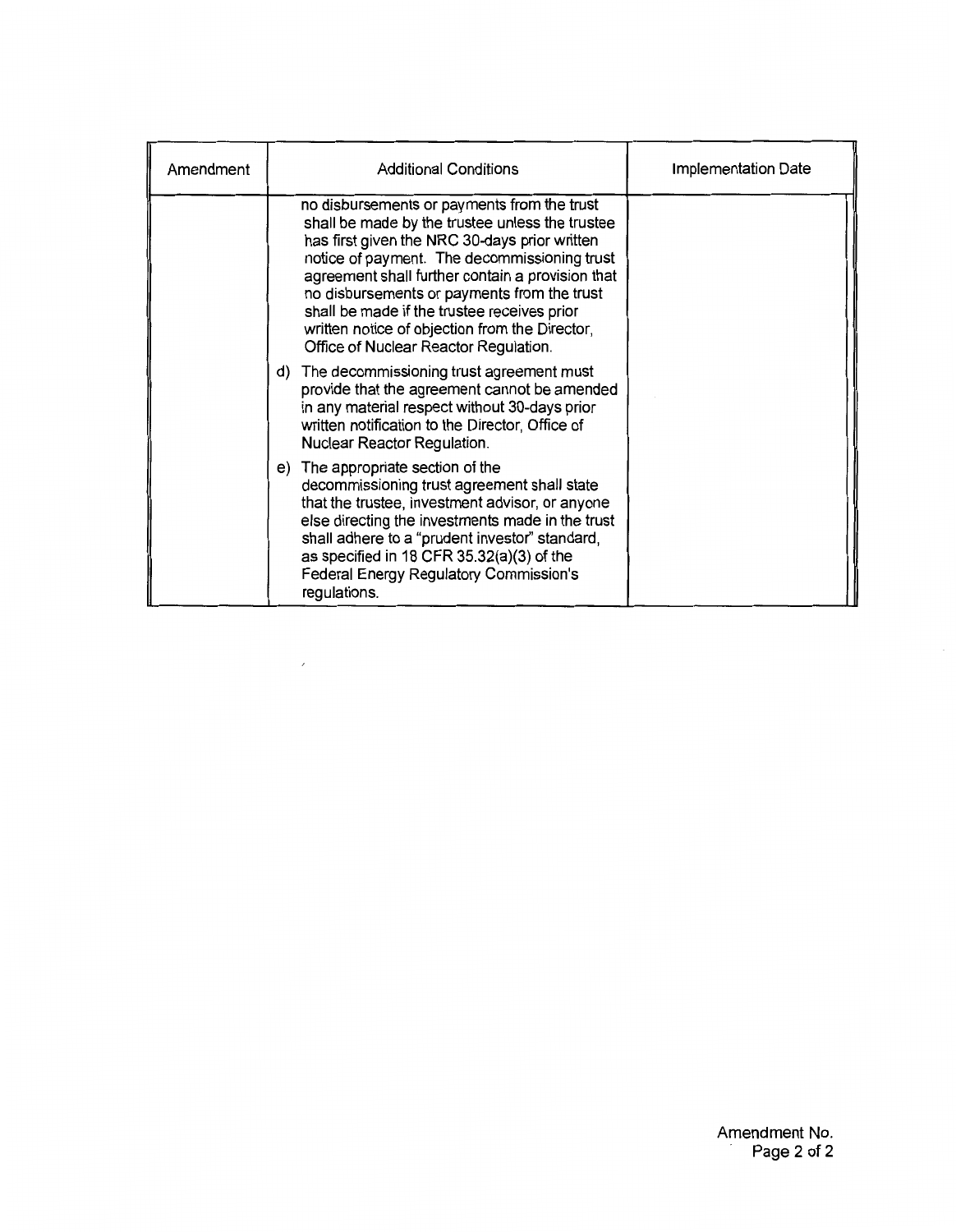## ENCLOSURE 3

## CONFORMING AMENDMENT TO SUSQUEHANNA STEAM ELECTRIC STATION LICENSE NUMBER NPF-22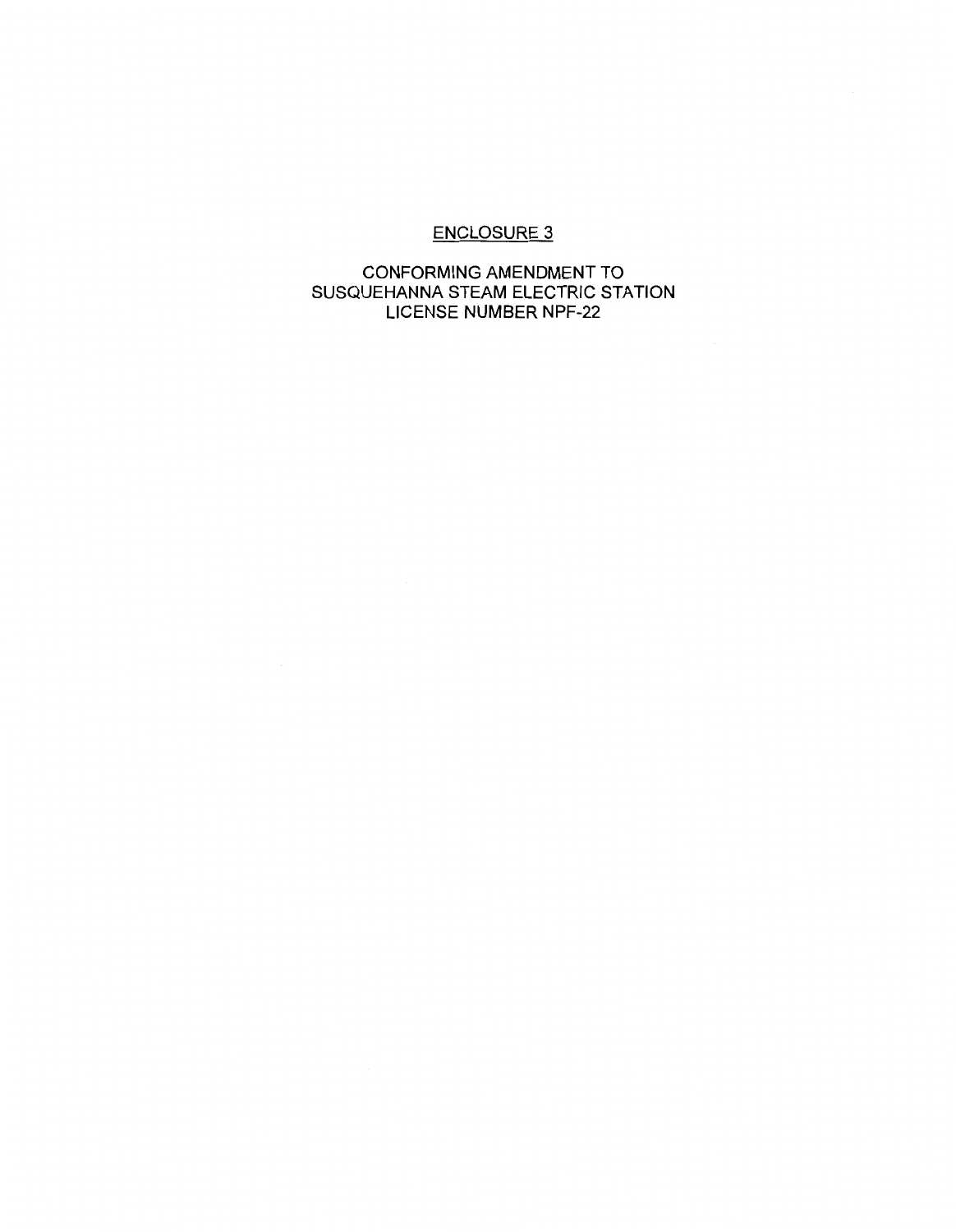

#### UNITED STATES NUCLEAR REGULATORY COMMISSION WASHINGTON, D.C. 20555-0001

## PPL SUSQUEHANNA, LLC

## ALLEGHENY ELECTRIC COOPERATIVE. INC.

## DOCKET NO. 50-388

## SUSQUEHANNA STEAM ELECTRIC STATION. UNIT 2

## AMENDMENT TO RENEWED FACILITY OPERATING LICENSE

Amendment No. Renewed License No. NPF-22

- 1. The U.S. Nuclear Regulatory Commission (the Commission) has found that:
	- A. The application for the amendment filed by PPL Susquehanna, LLC, dated July 11, 2014, as supplemented by letters dated October 24, 2014, November 6, 2014, November 25, 2014, December 10, 2014, January 5, 2015, January 13, 2015, March 9, 2015, March 13, 2015, March 18, 2015, and March 31, 2015, complies with the standards and requirements of the Atomic Energy Act of 1954, as amended (the Act), and the Commission's regulations set forth in 10 CFR Chapter I;
	- B. The facility will operate in conformity with the application, the provisions of the Act, and the rules and regulations of the Commission;
	- C. There is reasonable assurance: (i) that the activities authorized by this amendment can be conducted without endangering the health and safety of the public, and (ii) that such activities will be conducted in compliance with the Commission's regulations;
	- D. The issuance of this amendment will not be inimical to the common defense and security or to the health and safety of the public; and
	- E. The issuance of this amendment is in accordance with 10 CFR Part 51 of the Commission's regulations and all applicable requirements have been satisfied.
- 2. Accordingly, the renewed license is amended as indicated in the attachment to this license amendment.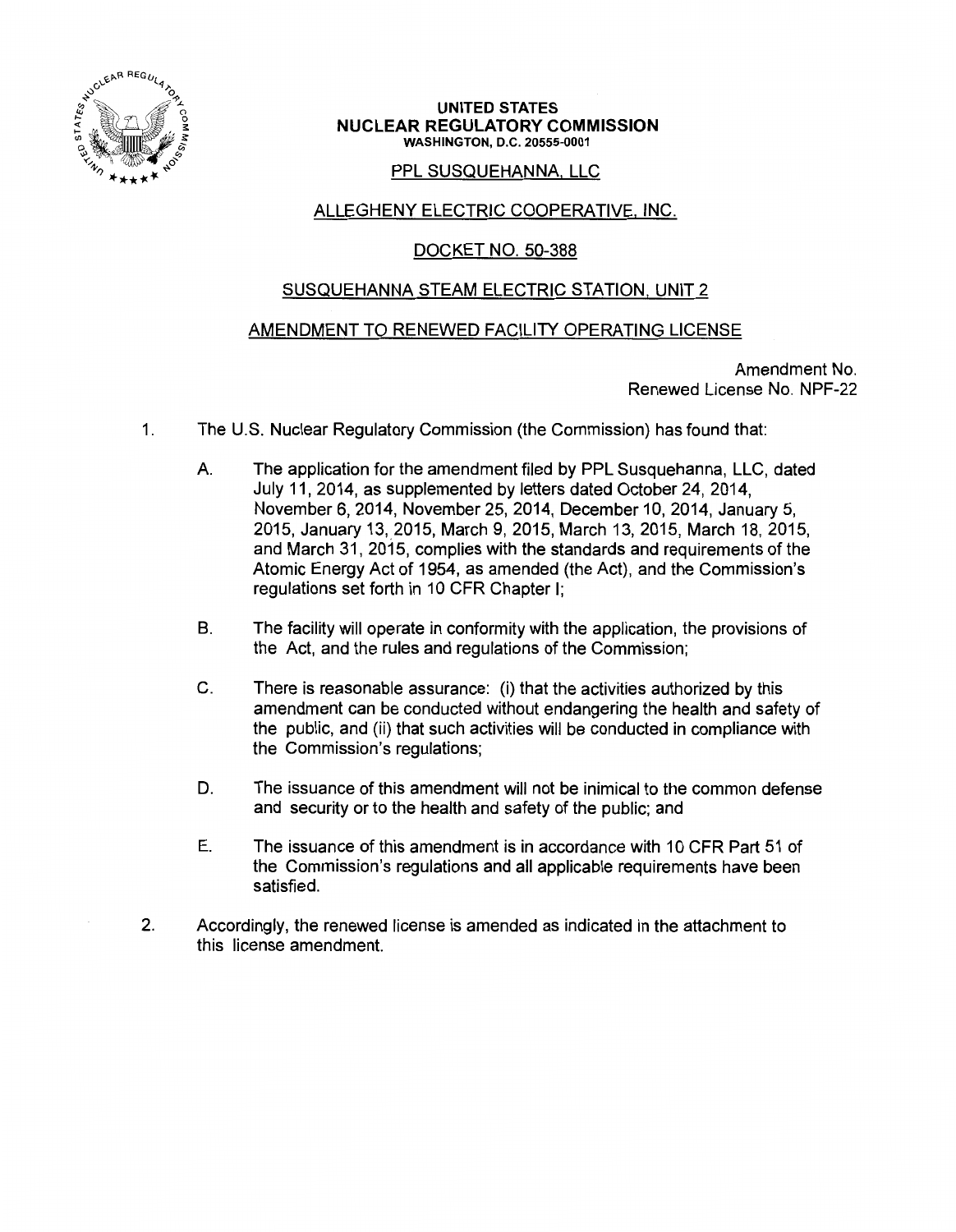3. The license amendment is effective as of its date of issuance and shall be implemented within 30 days from the date of issuance.

FOR THE NUCLEAR REGULATORY COMMISSION

A. Louise Lund, Acting Director Division of Operating Reactor Licensing Office of Nuclear Reactor Regulation

Attachment: Changes to the Renewed License, the Environmental Protection Plan and the Additional Conditions

Date of Issuance: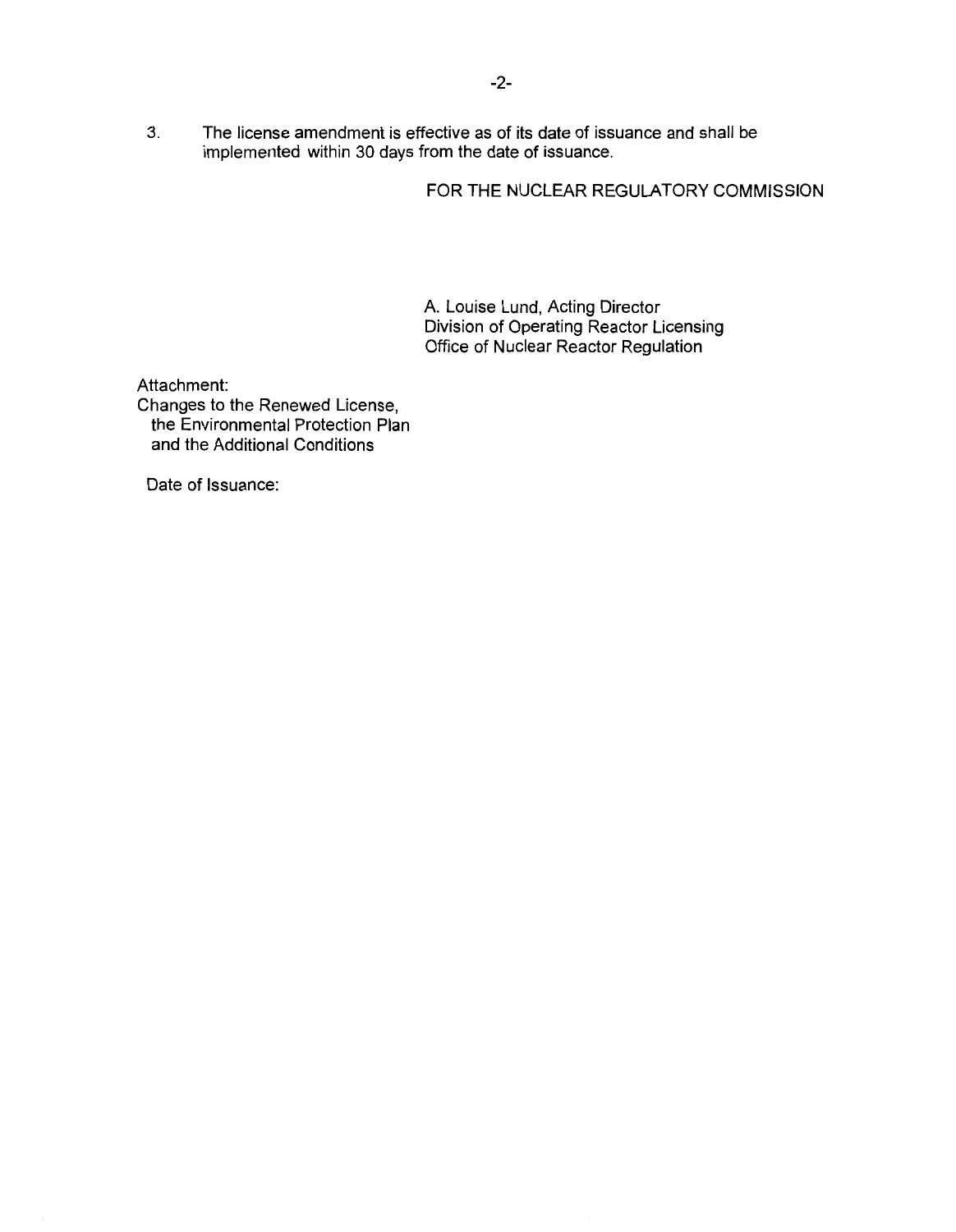## ATTACHMENT TO LICENSE AMENDMENT NO.

#### RENEWED FACILITY OPERATING LICENSE NO. NPF-22

#### DOCKET NO. 50-388

Replace the following pages of the Renewed Facility Operating License with the attached revised pages. The revised pages are identified by amendment number and contain marginal lines indicating the areas of change.

| <b>REMOVE</b> | <b>INSERT</b> |
|---------------|---------------|
| Page 1        | Page 1        |
| Page 2        | Page 2        |
| Page 3        | Page 3        |
| Page 4        | Page 4        |
| Page 8        | Page 8        |
| Page 9        | Page 9        |
| Page 10       | Page 10       |
| Page 11       | Page 11       |
| Page 12       | Page 12       |
| Page 13       | Page 13       |
| Page 14       | Page 14       |
| Page 15       | Page 15       |

Replace the following page of the Appendix B Environmental Protection Plan with the attached revised page. The revised page is identified by amendment number and contains marginal lines indicating the areas of change.

| <b>REMOVE</b> | <b>INSERT</b> |
|---------------|---------------|
| Page 1 of 1   | Page 1 of 1   |

Replace the following pages of the Appendix C Additional Conditions with the attached revised pages. The revised pages are identified by amendment number and contain marginal lines indicating the areas of change.

| <b>REMOVE</b> | <b>INSERT</b> |
|---------------|---------------|
| Page 1 of 2   | Page 1 of 2   |
| Page 2 of 2   | Page 2 of 2   |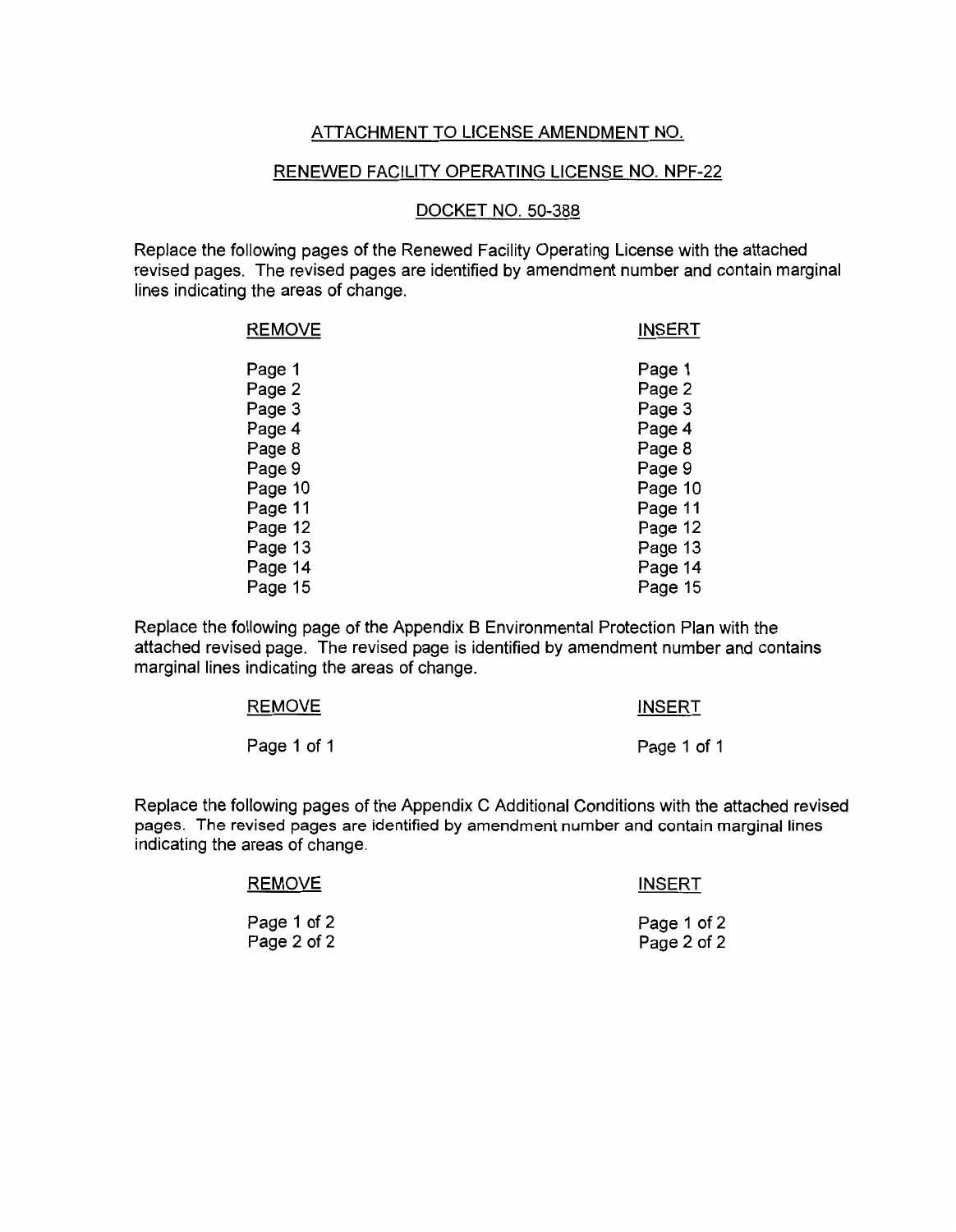Susquehanna Nuclear. LLC Allegheny Electric Cooperative. Inc. Docket No. 50-388 Susquehanna Steam Electric Station. Unit 2 Renewed Facility Operating License

- 1. The Nuclear Regulatory Commission (the Commission or the NRC) having found that:
- A. The application for a renewed license filed by the operating licensee and the Allegheny Electric Cooperative, Inc. (the licensees)<sup>#</sup> complies with the standards and requirements of the Atomic Energy Act of 1954, as amended (the Act), and the Commission's regulations set forth in 10 CFR Chapter I, and all required notifications to other agencies or bodies have been duly made;
- B. Construction of the Susquehanna Steam Electric Station, Unit 2 (the facility), has been substantially completed in conformity with Construction Permit No. CPPR-102 and the application, as amended, the provisions of the Act, and the regulations of the Commission;
- C. The facility will operate in conformity with the application, as amended, the provisions of the Act, and the regulations of the Commission;
- D. There is reasonable assurance: (i) that the activities authorized by this operating license can be conducted without endangering the health and safety of the public, and (ii) that such activities will be conducted in compliance with the Commission's regulations set forth in 10 CFR Chapter I;
- E. Susquehanna Nuclear, LLC\* is technically qualified to engage in the activities authorized by this operating license in accordance with the Commission's regulations set forth in 10 CFR Chapter I;
- F. The licensees have satisfied the applicable provisions of 1 O CFR 140, "Financial Protection Requirements and Indemnity Agreements," of the Commission's regulations;

<sup>#</sup>The original applications for the operating license and construction permit were submitted by Pennsylvania Power & Light Company and Allegheny Electric Cooperative, Inc. The application for the renewed license was submitted by PPL Susquehanna, LLC and Allegheny Electric Cooperative, Inc. For purposes of certain historical references contained herein, the term "operating licensee" is used to refer to Susquehanna Nuclear, LLC, as well as Pennsylvania Power & Light Company, PP&L, Inc. and PPL Susquehanna, LLC, all three of which were previously named in the license with authority to operate the facility.

Susquehanna Nuclear, LLC is authorized to act as agent for the Allegheny Electric Cooperative, Inc. and has exclusive responsibility and control over the physical construction, operation, and maintenance of the facility.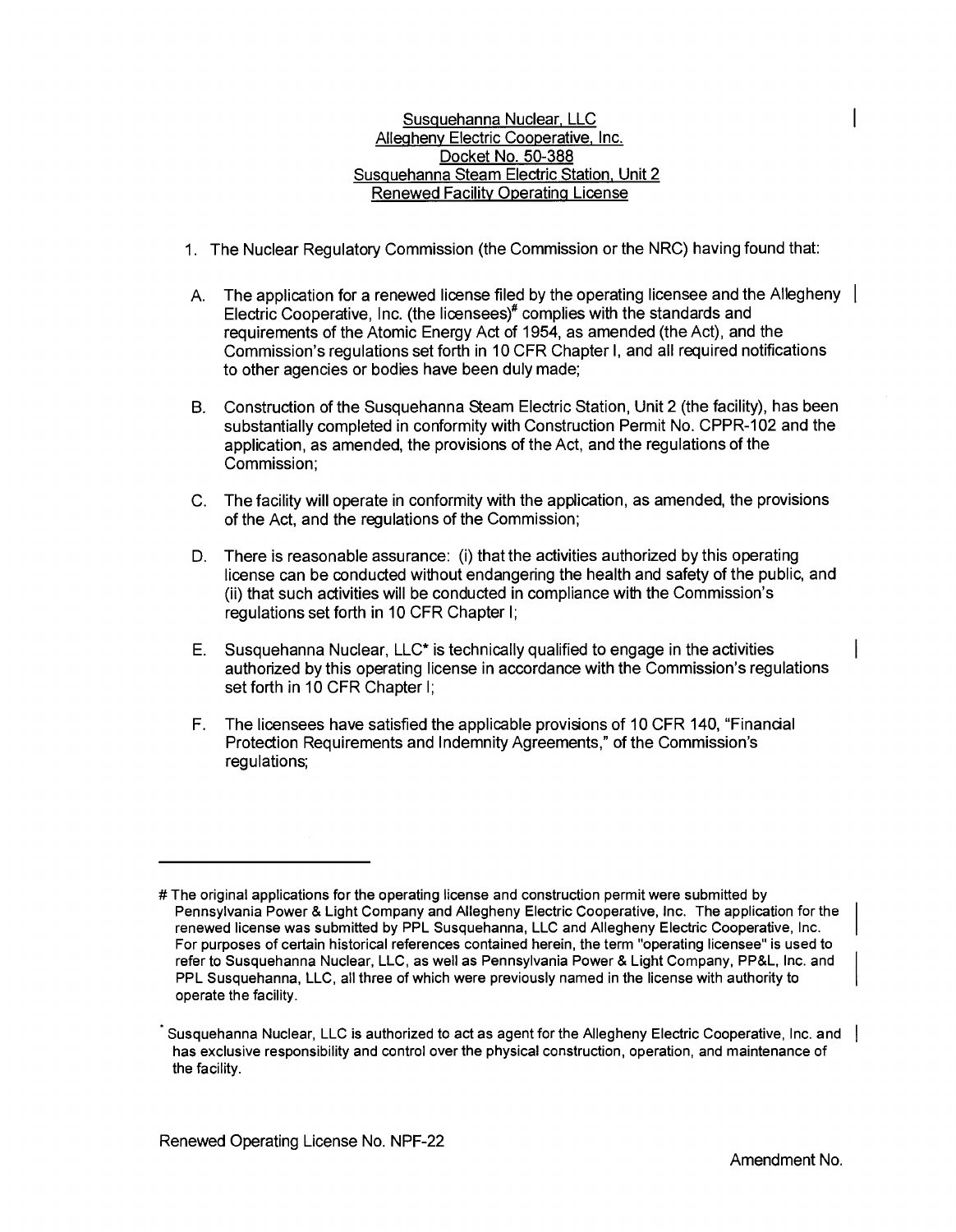- H. After weighing the environmental, economic, technical, and other benefits of the facility against environmental and other costs and considering available alternatives, the issuance of renewed Facility Operating License No. NPF-22 subject to the condition for protection of the environment set forth herein, is in accordance with 10 CFR Part 51 of the Commission's regulations and all applicable requirements have been satisfied;
- I. The receipt, possession, and use of source, byproduct, and special nudear material as authorized by this license will be in accordance with the Commission's regulations in 10 CFR Parts 30, 40 and 70; and
- J. Actions have been identified and have been or will be taken with respect to (1) managing the effects of aging during the period of extended operation on the functionality of structures and components that have been identified to require review under 10 CFR 54.21(a)(1); and (2) time-limited aging analyses that have been identified to require review under 10 CFR 54.21 (c), such that there is reasonable assurance that the activities authorized by the renewed operating license will continue to be conducted in accordance with the current licensing basis, as defined in 10 CFR 54.3, for the facility, and that any changes made to the facility's current licensing basis in order to comply with 10 CFR 54.29(a) are in accordance with the Act and the Commission's regulations.
- 2. Renewed Facility Operating License No. NPF-22 is hereby issued to the Susquehanna Nuclear, LLC and the Allegheny Electric Cooperative, Inc. to read as follows:
- A. This license applies to the Susquehanna Steam Electric Station, Unit 2, a boiling water nuclear reactor and associated equipment (the facility), owned by the licensees. The facility is located in Luzerne County, Pennsylvania, and is described in the licensees' Final Safety Analysis Report, as supplemented and amended, and the licensees' Environmental Report, as supplemented and amended.
- B. Subject to the conditions and requirements incorporated herein, the Commission hereby licenses:
	- ( 1) Pursuant to Section 103 of the Act and 10 CFR Part 50, "Domestic Licensing of Production and Utilization Facilities," Susquehanna Nuclear, LLC and the Allegheny Electric Cooperative, Inc. to possess, and Susquehanna Nuclear, LLC to use, and operate the facility at the designated location in Luzerne County, Pennsylvania, in accordance with the procedures and limitations set forth in this license;
	- (2) Susquehanna Nuclear, LLC pursuant to the Act and 10 CFR Part 70, to receive, possess, and use at any time special nuclear material as reactor fuel, in accordance with the limitations for storage and amounts required for reactor operation, as described in the Final Safety Analysis Report, as supplemented and amended;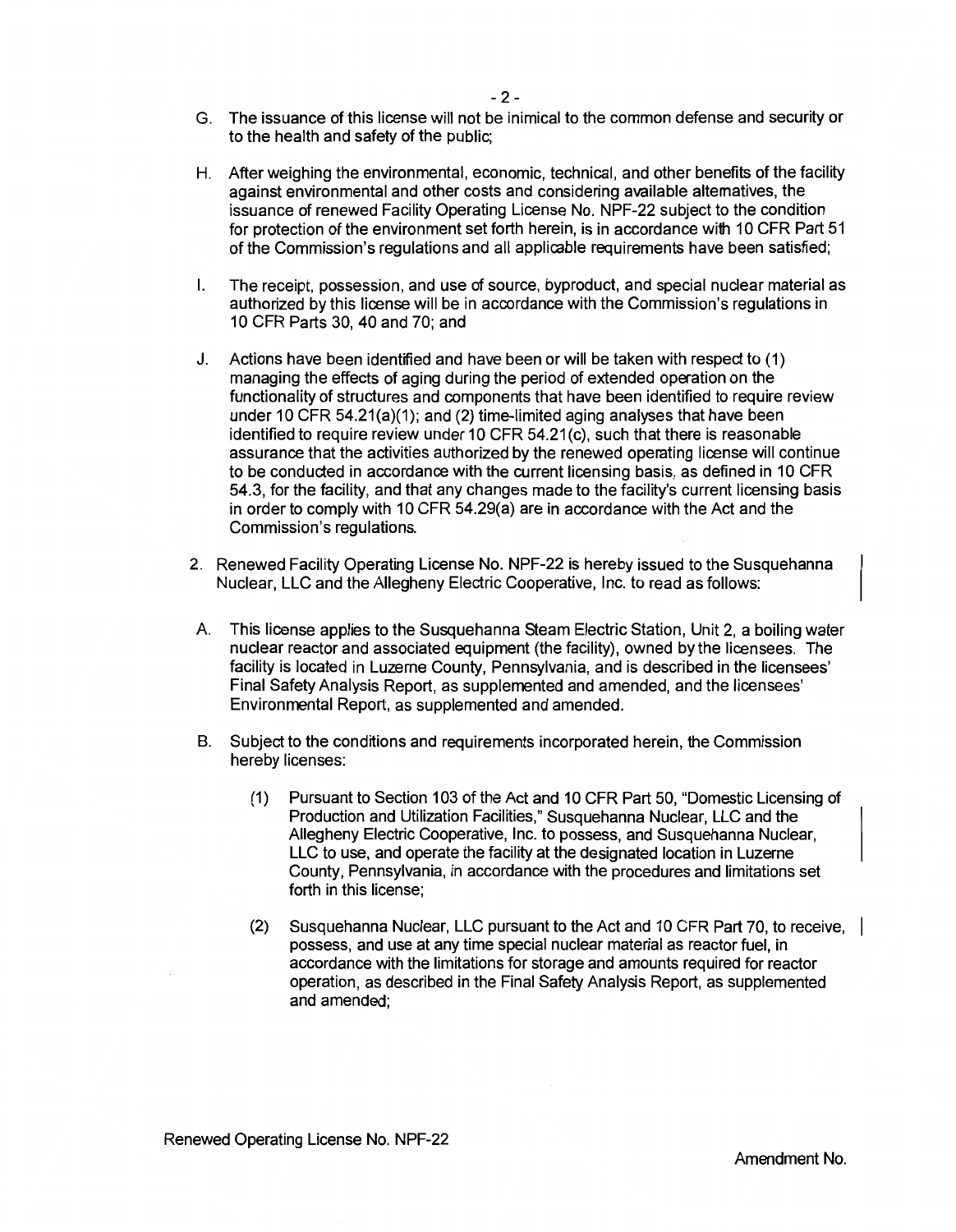- (4) Susquehanna Nuclear, LLC pursuant to the Act and 10 CFR Parts 30, 40, and 70, to receive, possess, and use in amounts as required any byproduct, source or special nuclear material without restriction to chemical or physical form, for sample analysis or instrument calibration or associated with radioactive apparatus or components; and
- (5) Susquehanna Nuclear, LLC pursuant to the Act and 10 CFR Parts 30, 40, and 70, to possess, but not separate, such byproduct and special nuclear materials as may be produced by the operation of the facility.
- C. This license shall be deemed to contain and is subject to the conditions specified in the Commission's regulations set forth in 10 CFR Chapter I and is subject to all applicable provisions of the Act and to the rules, regulations and orders of the Commission now or hereafter in effect; and is subject to the additional conditions specified or incorporated below:
	- (1) Maximum Power Level

Susquehanna Nuclear, LLC is authorized to operate the facility at reactor core power levels not in excess of 3952 megawatts thermal in accordance with the conditions specified herein. The preoperational test, startup tests and other items identified in License Conditions 2.C.(20), 2.C.(21), 2.C.(22), and 2.C.(23) to this license shall be completed as specified.

(2) Technical Specifications and Environmental Protection Plan

The Technical Specifications contained in Appendix A, as revised through Amendment No. , and the Environmental Protection Plan contained in Appendix B, are hereby incorporated in the license. Susquehanna Nuclear, LLC shall operate the facility in accordance with the Technical Specifications and the Environmental Protection Plan.

For Surveillance Requirements (SRs) that are new in Amendment 151 to Facility Operating License No. NPF-22, the first performance is due at the end of the first surveillance interval that begins at implementation of Amendment 151. For SRs that existed prior to Amendment 151, including SRs with modified acceptance criteria and SRs whose frequency of performance is being extended, the first performance is due at the end of the first surveillance interval that begins on the date the Surveillance was last performed prior to implementation of Amendment 151.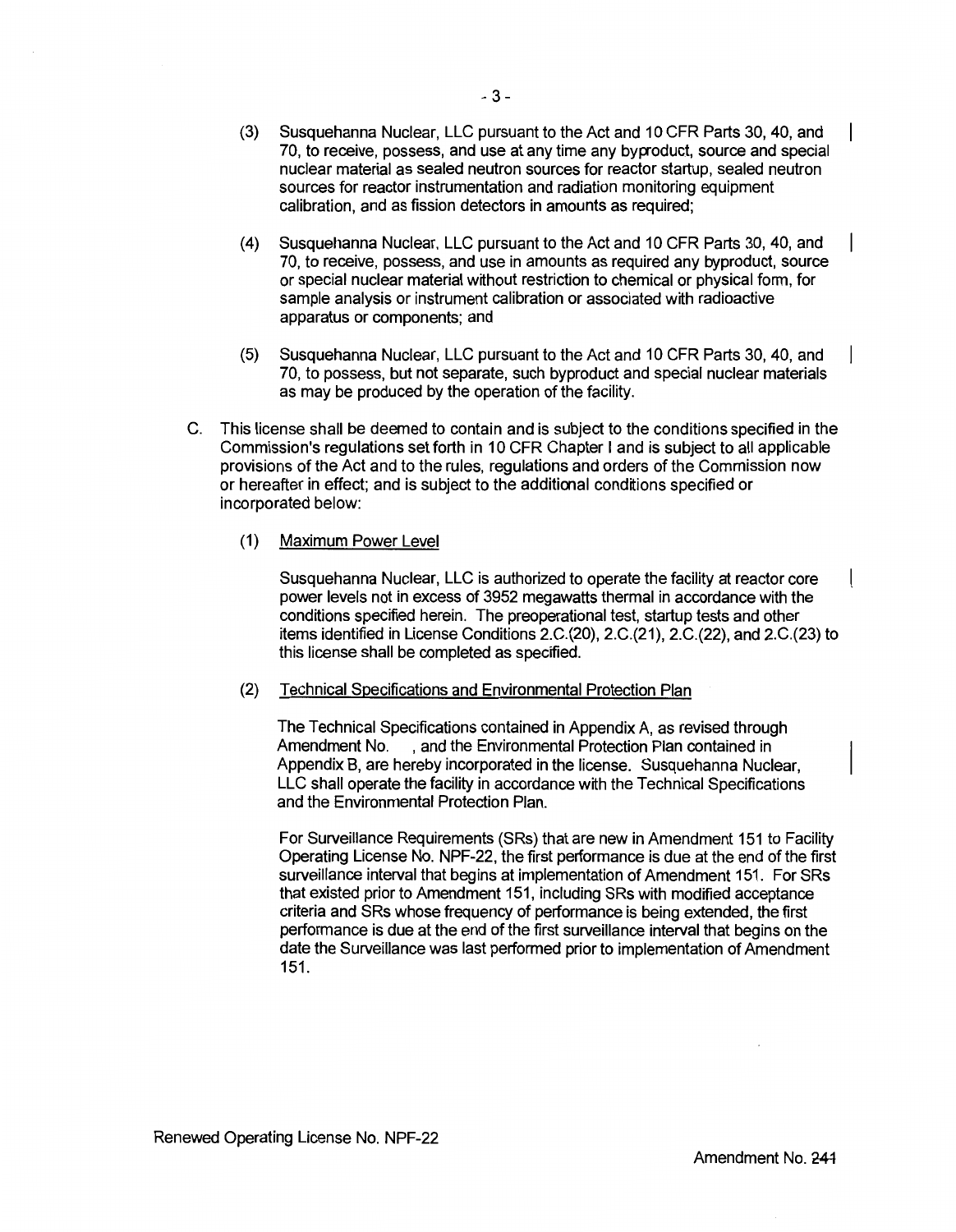(3) Susquehanna Nuclear, LLC shall implement and maintain in effect all provisions of the approved fire protection program as described in the Fire Protection Review Report for the facility and as approved in Fire Protection Program, Section 9.5, SER, SSER#1, SSER#2, SSER#3, SSER#4, SSER#6, Safety Evaluation of Fire Protection dated August 9, 1989, Safety Evaluation of Revision 4 to the Fire Protection Review Report dated March 29, 1993, Safety Evaluation of Fire Protection Program Issues, Safe Shutdown Methodology and Analysis of Associated Circuits dated October 21, 1997, and Safety Evaluation of the licensee's Amendment No. 150, dated June 24, 1998, to relocate the Fire Protection Program subject to the following provision:

The operating licensee may make changes to the approved fire protection program without prior approval of the Commission only if those changes would not adversely affect the ability to achieve and maintain safe shutdown in the event of a fire.

(4) Operation with Partial Feedwater Heating at End-of-Cycle (Section 15.1 SER. SSER#1)

Susquehanna Nuclear, LLC shall not operate with partial feedwater heating for the purpose of extending the normal fuel cycle unless acceptable justification is provided to and approved by the NRC staff prior to such operation.

(5) Initial Test Program (Section 14. SER. SSER #1)

The operating licensee shall conduct the post-fuel-loading initial test program described in Section 14 of the Final Safety Analysis Report, as amended without making any major modifications unless such modifications have prior NRC approval. Major modifications are defined as:

- (a) Elimination of any safety-related test;"
- (b) Modifications of objective, test methods or acceptance criteria for any safety-related test;
- (c) Performance of any safety-related test at a power level different from that stated in the licensees' Final Safety Analysis Report by more than 5 percent of rated power;
- (d) Failure to satisfactorily complete the entire test program by the time core burnup equals 120 effective full power days;

Renewed Operating License No. NPF-22

<sup>\*\*\*\*</sup> Safety-related tests are those tests which verify the design, construction, and operation of safety-related systems, structures, and equipment.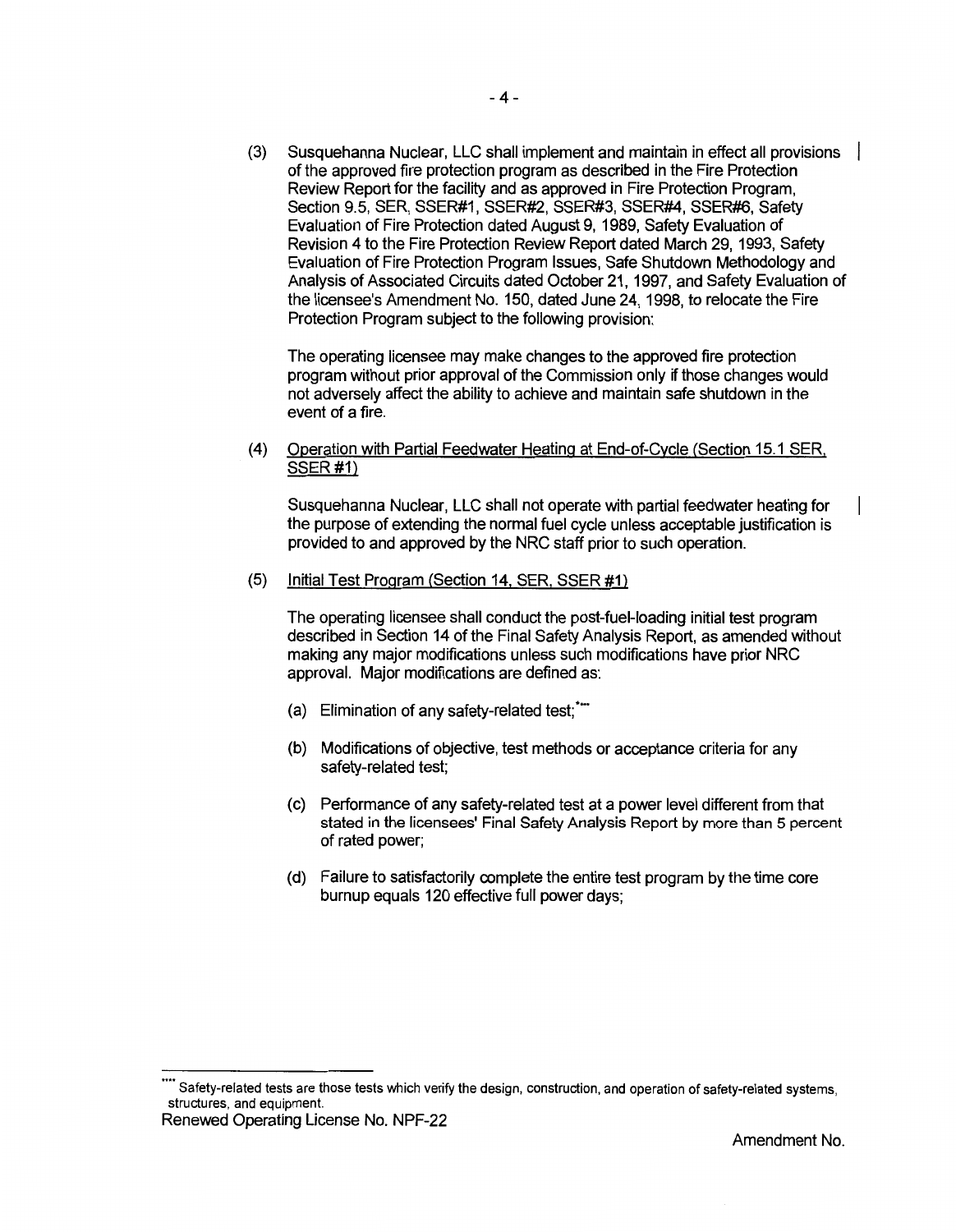- (2) Prior to September 1, 1985, the operating licensee shall:
	- (i) Incorporate into the Plant Emergency Procedures the usage of the manual inhibit swttch, and
	- (ii) Propose the Technical Specifications for the manual inhibit switch.
- (3) The operating licensee shall maintain the manual inhibit switch disabled until license condition 2.C.(12) (f) (2) above is satisfied.
- (13) Emergency Service Water System (Section 9.2.1. SSER #6)

Prior to September 1, 1985, the operating licensee shall complete modifications to the emergency service water (ESW) system described in the operating licensee's letter dated May 16, 1983.

(14) Control of Heavy Loads (Section 9.1.4. SSER#6)

DELETED

(15) Radon (ASLB Initial Decision. Paragraph 223)

This license will be subject to the ultimate outcome of the consolidated radon proceeding currently underway in Docket Nos. 50-277, 50-278, 50-320, 50-354 and 50-355.

(16) Formal Federal Emergency Management Agency Finding

In the event the NRC finds that lack of progress in completion of procedures in Federal Emergency Management Agency's final rule, 44 CFR Part 350, is an indication that major substantial problem exists in achieving or maintaining an adequate state of emergency preparedness, the provisions of 10 CFR Section 50.54(s)(2) will apply.

(17) Additional Conditions

The Additional Conditions contained in Appendix C, as revised through Amendment No. , are hereby incorporated into this license. The operating licensee shall operate the facility in accordance with the Additional Conditions.

(18) Mitigation Strategy License Condition

Amendment No.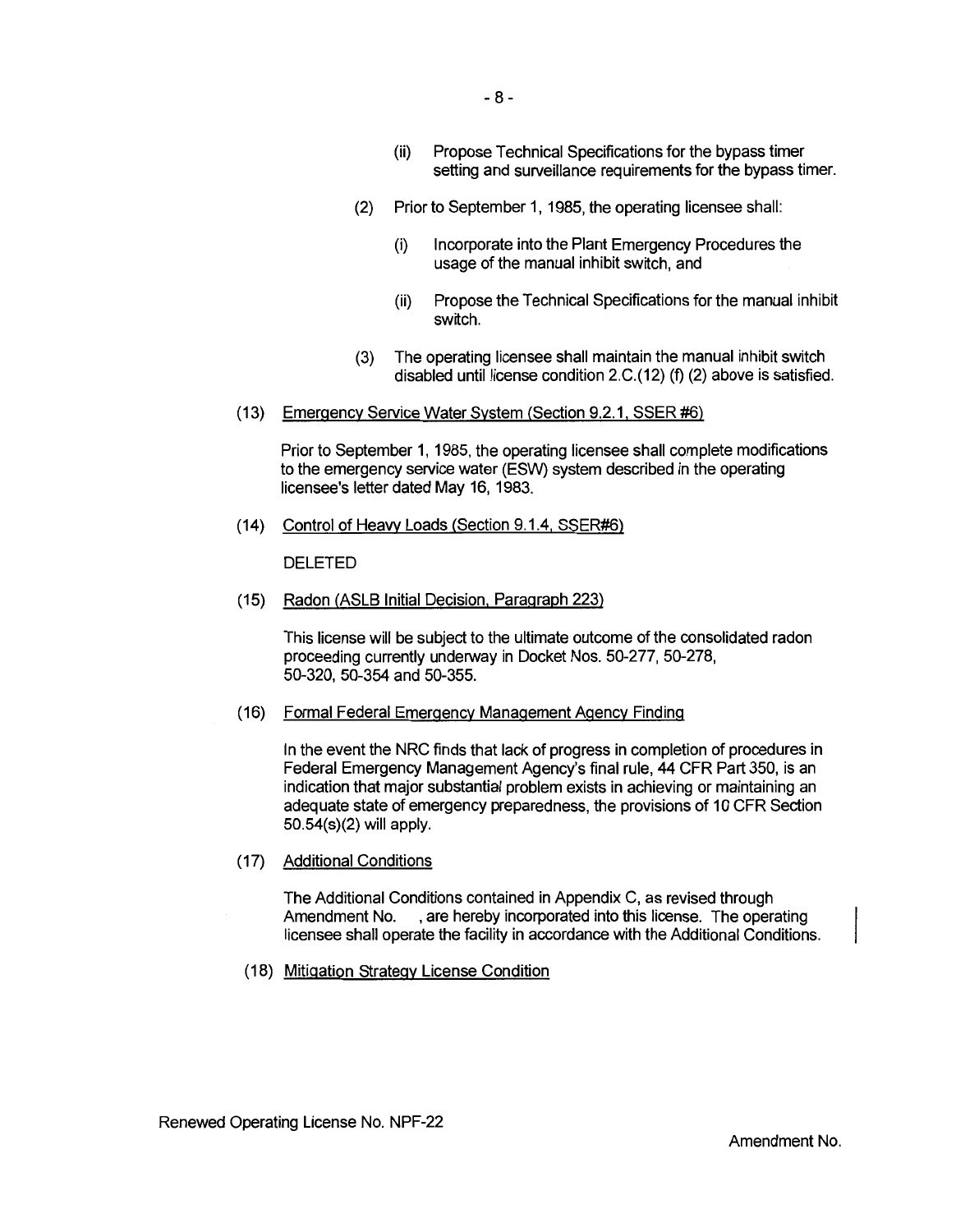Develop and maintain strategies for addressing large fires and explosions and that include the following key areas:

- (a) Fire fighting response strategy with the following elements:
	- 1. Pre-defined coordinated fire response strategy and guidance
	- 2. Assessment of mutual aid fire-fighting assets
	- 3. Designated staging areas for equipment and materials
	- 4. Command and control
	- 5. Training of response personnel
- (b) Operations to mitigate fuel damage considering the following:
	- 1. Protection and use of personnel assets
	- 2. Communications
	- 3. Minimizing fire spread
	- 4. Procedures for implementing integrated fire response strategy
	- 5. Identification of readily-available pre-staged equipment
	- 6. Training on integrated fire response strategy
	- 7. Spent fuel pool mitigation measures
- (c) Actions to minimize release to include consideration of:
	- 1. Water spray scrubbing
	- 2. Dose to onsite responders
- (19) The licensee shall implement and maintain all Actions required by Attachment 2 to NRC Order EA-06-137, issued June 20, 2006, except the last action that requires incorporation of the strategies into the site security plan, contingency plan, emergency plan and/or guard training and qualification plan, as appropriate.
- (20) Potential Adverse Flow Effects

These license conditions provide for monitoring, evaluating, and taking prompt action in response to potential adverse flow effects as a result of power uprate operation on plant structures, systems, and components (including verifying the continued structural integrity of the steam dryer).

- (a) The following requirements are placed on operation of Susquehanna SES, Unit 2 above the licensed thermal power (CLTP) level of 3489 megawatts thermal (MWt):
	- (1) The operating licensee shall obtain at each 3.5% power ascension step, main steam line strain gauge data and compare it to the limit curve for the dryer strains during power ascension.
	- (2) The operating licensee shall monitor the main steam line (MSL) strain gauges during power ascension above 3489 MWt for increasing pressure fluctuations in the steam lines.

 $\overline{\phantom{a}}$ 

I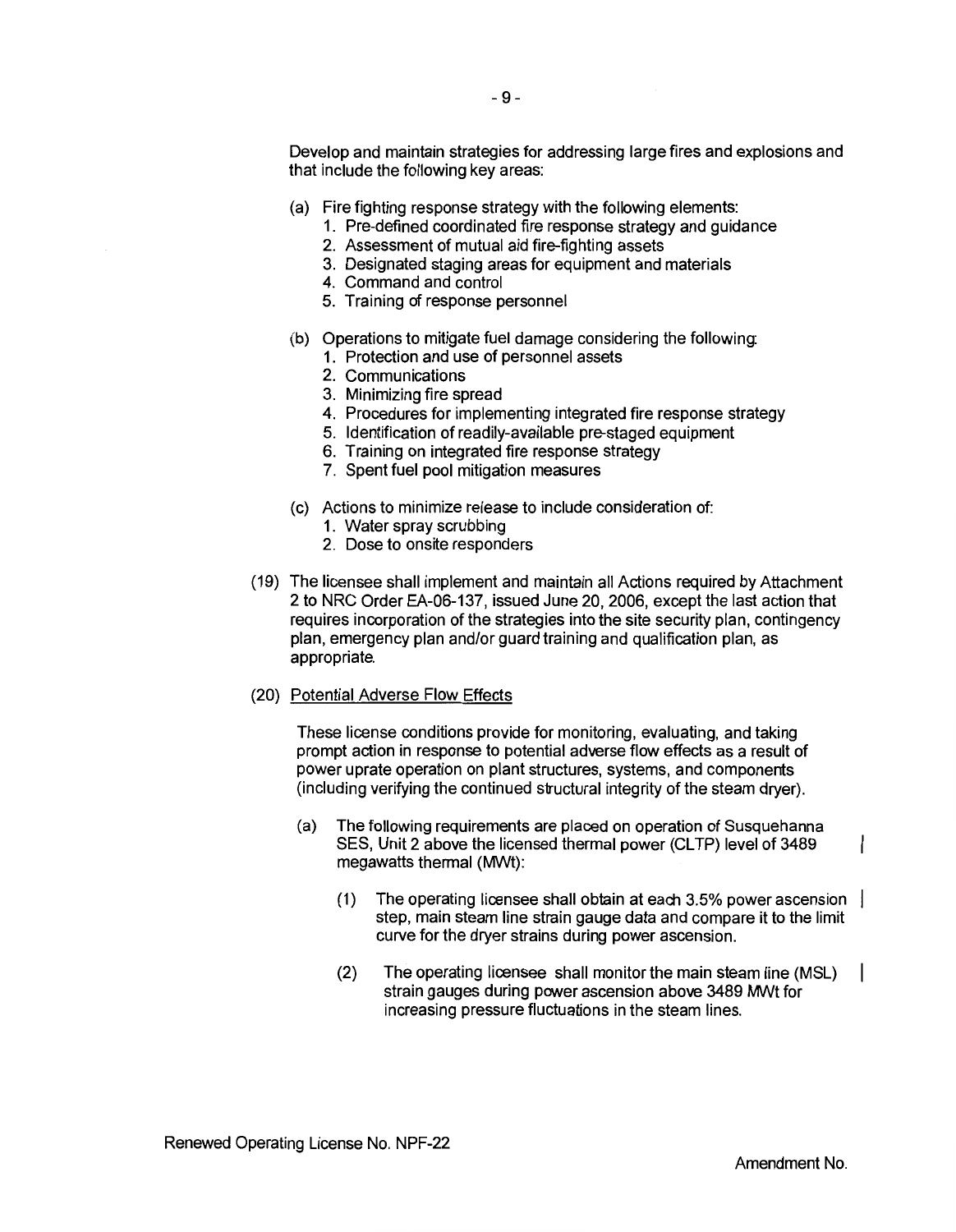- (3) The operating licensee shall hold the facility at each 3.5% ascension step to collect data from License Condition 2.C.(20)(a) and conduct plant inspections and walk-downs, and evaluate steam dryer performance based on the data; shall provide the evaluation to the NRC staff by facsimile or electronic transmission to the NRC project manager upon completion of the evaluation; and shall not increase power above each hold point until 96 hours after the NRC project manager confirms receipt of transmission.
- (4) If any frequency peak from the MSL strain gauge data exceeds the 1 limit curve for dryer strains above 3489 MWt, the operating licensee shall return the facility to a power level at which the acceptance criteria is not exceeded. The operating licensee shall resolve the discrepancy, document the continued structural integrity of the steam dryer, and provide that documentation to the NRC staff by facsimile or electronic transmission to the NRC project manager prior to further increases in reactor power.
- (5) In addition to evaluating the dryer strain and MSL strain gauge data, the operating licensee shall monitor reactor pressure vessel water level instrumentation or MSL piping accelerometers during power ascension above 3489 MWt. If resonance frequencies are identified as increasing above nominal levels in proportion to instrumentation data, the operating licensee shall stop power ascension, document the continued structural integrity of the steam dryer, and provide that documentation to the NRC staff by facsimile or electronic transmission to the NRC project manager prior to further increases in reactor power.
- (6) Following CPPU start-up testing, the operating licensee shall resolve the discrepancies in the steam dryer analysis and provide that resolution to the NRC staff by facsimile or electronic transmission to the NRC project manager. If the discrepancies are not resolved within 90 days of identification, the operating licensee shall return the facility to a power level at which the discrepancy does not exist.
- (b) The operating licensee shall implement the following actions:
	- (1) The operating licensee shall provide to NRC the as-built dryer stress analysis and load imit curves 45 days prior to operation above 3489 MWt.
	- (2) After the dryer stress analysis is benchmarked to the Unit 1 startup test data (Unit 1 data taken up to 107 % of 3489 MWt), the benchmarked PATP and MSL limit curves shall be provided to the NRC 90 days prior to operation above 107% of 3489 MWt.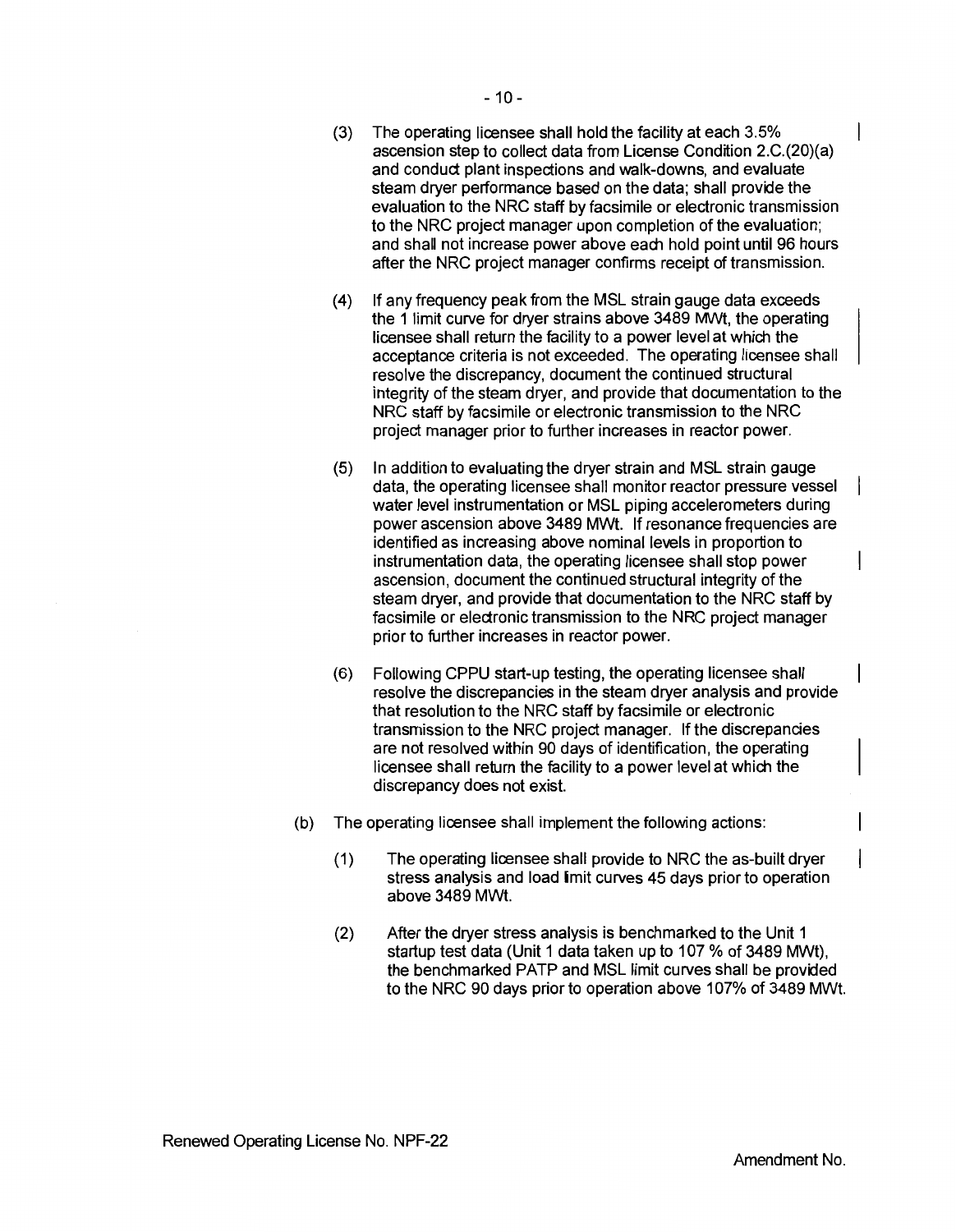- (3) In the event that acoustic signals are identified that challenge the limit curves during power ascension above 3489 MNt, the operating licensee shall evaluate dryer loads and re-establish the acceptance criteria based on the new data, and shall perform an assessment of ACM uncertainty at the acoustic signal frequency.
- (4) After reaching full CPPU, the operating licensee shall obtain measurements from the MSL strain gauges and establish the steam dryer flow-induced vibration load fatigue margin for the facility, update the dryer stress report, if required, and reestablish the limit curve with the updated ACM load definition and revised instrument uncertainty, which will be provided to the NRC staff.
- (5) During power ascension above 3489 MNt, if an engineering evaluation for the steam dryer is required because a Level 1 acceptance criteria is exceeded, the operating licensee shall perform the structural analysis to address frequency uncertainties up to ±10% and assure that peak responses that fall within this uncertainty band are addressed.
- (6) The operating licensee shall revise the Post Constant Pressure Power Uprate (CPPU) Monitoring & Inspection Program to reflect long-term monitoring of plant parameters potentially indicative of steam dryer failure; to reflect consistency of the facility's steam dryer inspection program with General Electric Service Information Letter (SIL) 644, "BWR/3 Steam Dryer Failure," Revision 2; and to identify the NRC Project Manager for the facility as the point of contact for providing PATP information during power ascension.
- (7) The operating licensee shall submit a CPPU steam dryer report to the NRC. The report will be issued following completion of Unit 2 ascension to 114 % CLTP. The report shall include evaluations or corrective actions that were required to assure steam dryer structural integrity. Additionally, it shall include relevant data collected at each power step, comparisons to performance criteria (design predictions), and evaluations performed in conjunction with steam dryer structural integrity monitoring.
- (8) The operating licensee shall submit the flow-induced vibration related portions of the CPPU startup test procedure to the NRC, including methodology for updating the limit curve, prior to initial power ascension above 3489 MWt.
- (c) The operating licensee shall prepare the CPPU startup test procedure to include the:
	- (1) main steam line strain gauge limit curves to be used up to 114% of CLTP;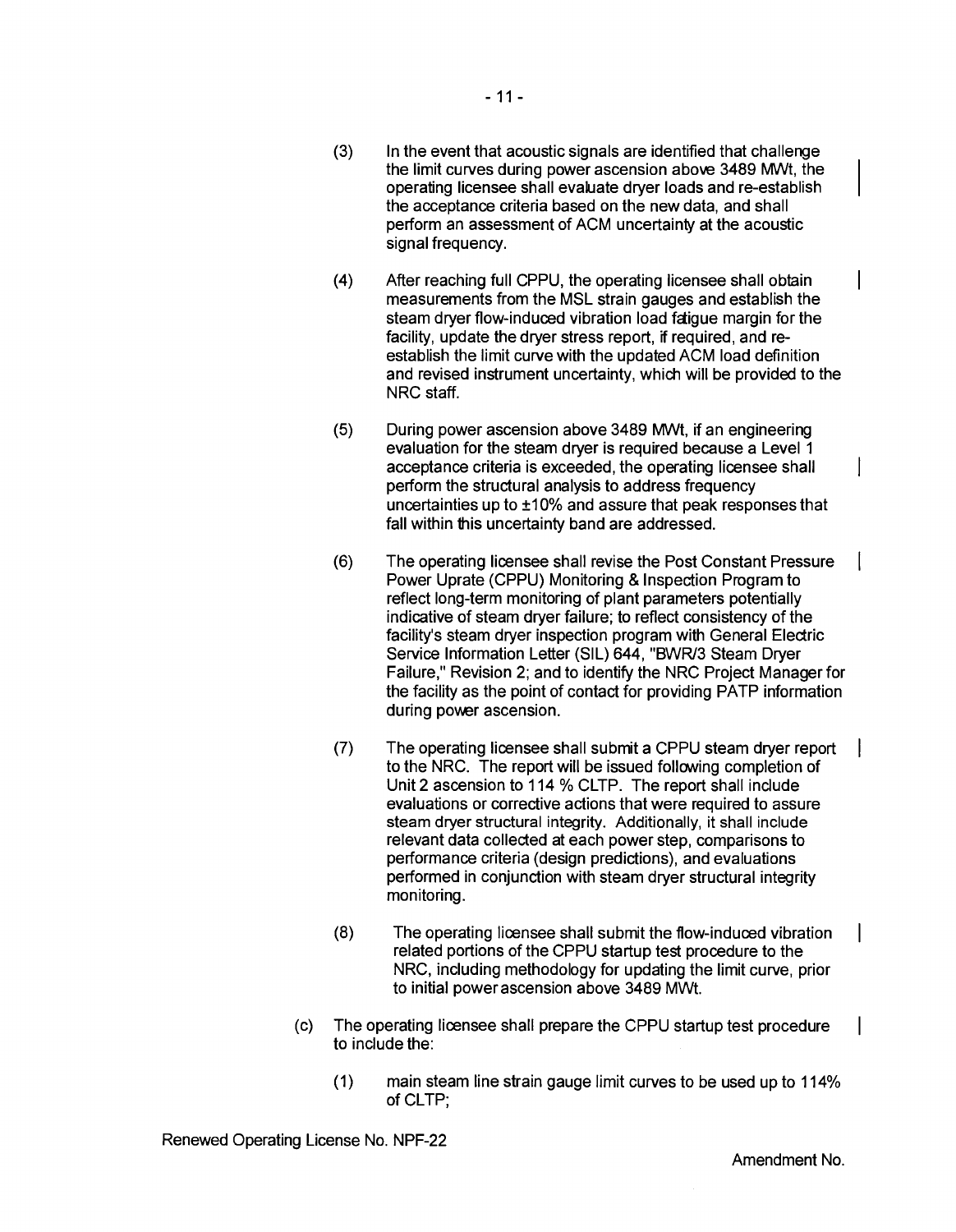- (2) specific hold points and their duration during CPPU power ascension;
- (3) activities to be accomplished during hold points;
- (4) plant parameters to be monitored;
- (5) inspections and walk-downs to be conducted for steam, feedwater, and condensate systems and components during the hold points;
- (6) methods to be used to trend plant parameters;
- (7) acceptance criteria for monitoring and trending plant parameters, and conducting the walk-downs and inspections;
- (8) actions to be taken if acceptance criteria are not satisfied; and
- (9) verification of the completion of commitments and planned actions specified in its application and all supplements to the application in support of the CPPU license amendment request pertaining to the steam dryer prior to power increase above 3489 MWt. The operating licensee shall provide the related CPPU startup test procedure sections to the NRC by facsimile or electronic transmission to the NRC project manager prior to increasing power above 3489 MWt.
- (d) The following key attributes of the PATP shall not be made less restrictive without prior NRC approval:
	- (1) During initial power ascension testing above 3489 MWt, each test plateau increment shall be approximately 3.5 % of 3489 MWt;
	- (2) Level 1 performance criteria; and
	- (3) The methodology for establishing the stress criteria used for the Level 1 and Level 2 performance criteria.

Changes to other aspects of the PATP may be made in accordance with the guidance of Nuclear Energy Institute (NEI) 99-04, "Guidelines for Managing NRC Commitments," issued July 1999.

(e) During the first two scheduled refueling outages after reaching full CPPU conditions, a visual inspection shall be conducted of all accessible, susceptible locations of the steam dryer in accordance with BWRVIP-139 and General Electric inspection guidelines.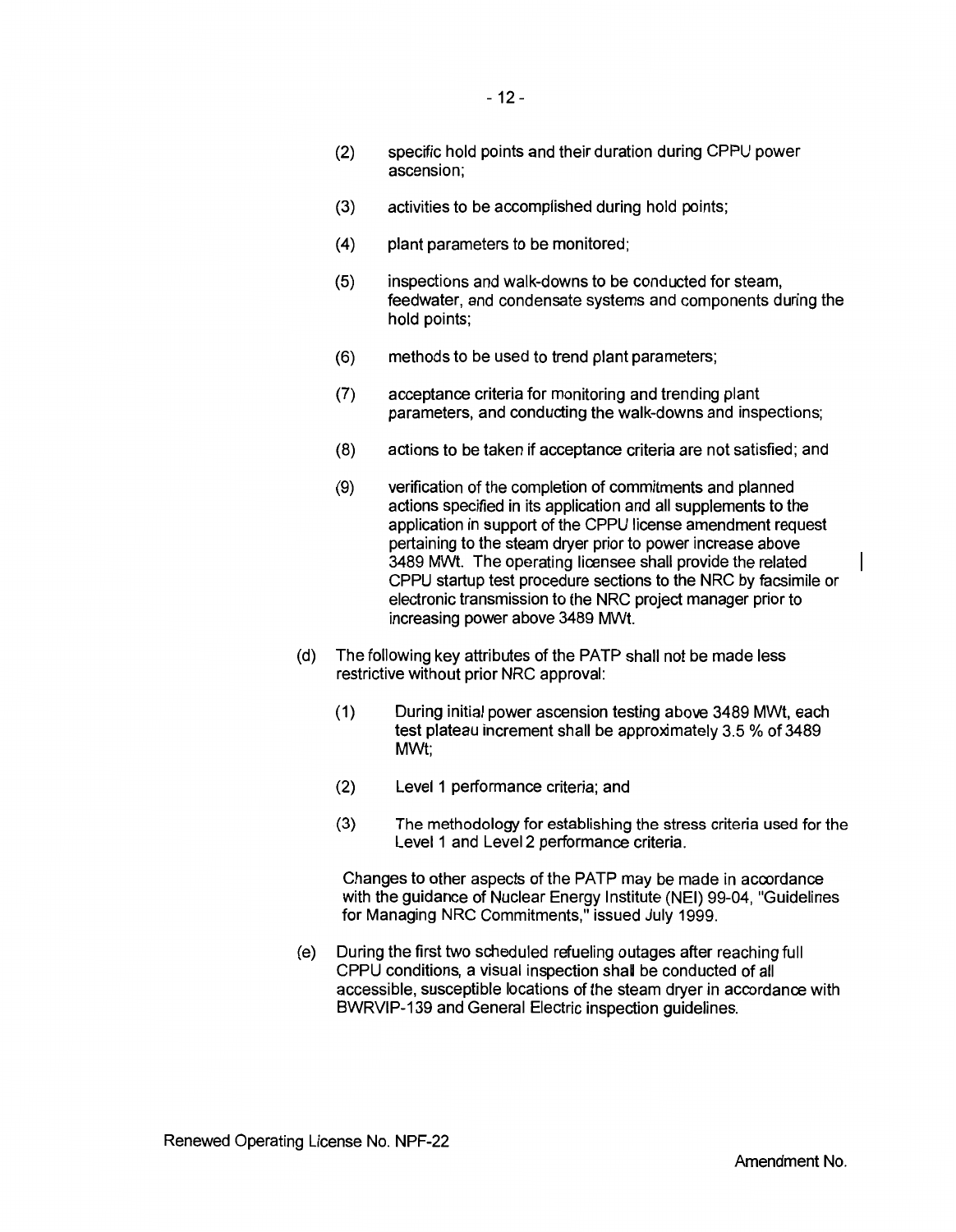- (f) The results of the visual inspections of the steam dryer shall be reported to the NRC staff within 60 days following startup. The results of the PATP shall be submitted to the NRC staff in a report within 60 days following the completion of all CPPU power ascension testing.
- (g) This license condition shall expire upon satisfaction of the requirements in License Conditions 2.C.(20)(e) and 2.C.(20)(f) provided that a visual inspection of the steam dryer does not reveal any new unacceptable flaw or unacceptable flaw growth that is due to fatigue.

### (21) Transient Testing

- (a) The operating licensee will demonstrate through performance of transient testing on each SSES unit that the loss of one condensate pump will not result in a complete loss of reactor feedwater. The test shall be performed on each unit during the unit's CPPU power ascension test program within 336 hours of achieving and prior to exceeding a nominal power level of 3733 MWt with feedwater and condensate flow rates stabilized. The operating licensee shall confirm that the plant response to the transient is as expected in accordance with the acceptance criteria that are established. If a loss of all reactor feedwater occurs as a result of the test, the test failure shall be addressed in accordance with corrective action program requirements and the provisions of the power ascension test program prior to continued operation of the SSES Unit above 3489 MWt.
- (b) Unless the NRC issues a letter notifying the licensee that the tests specified by License Condition 2.C.(21)(a) adequately demonstrate that a single condensate pump trip will not result in a loss of all feedwater while operating at the full CPPU power level of 3952 MWt, the operating licensee shall perform the transient test on either SSES unit (whichever unit is first to achieve the following specified operating conditions) specified by License Condition 2.C.(21)(a) during the power ascension test program while operating at 3872 MWt to 3952 (98% to 100% of the full CPPU power level) with feedwater and condensate flow rates stabilized. The test shall be performed within 90 days of operating at greater than 3733 MWt and within 336 hours of achieving a nominal power level of 3872 MWt with feedwater and condensate flow rates stabilized. The operating licensee will demonstrate through performance of transient testing on either Susquehanna Unit 1 or Unit 2 (whichever unit is first to achieve the specified conditions) that the loss of one condensate pump will not result in a complete loss of reactor feedwater. The operating licensee shall confirm that the plant response to the transient is as expected in accordance with the acceptance criteria that are established. If a loss of all feedwater occurs as a result of the test, the test failure shall be addressed in accordance with corrective action program requirements and the provisions of the power ascension test program prior to continued operation of either SSES Unit above 3733 MWt.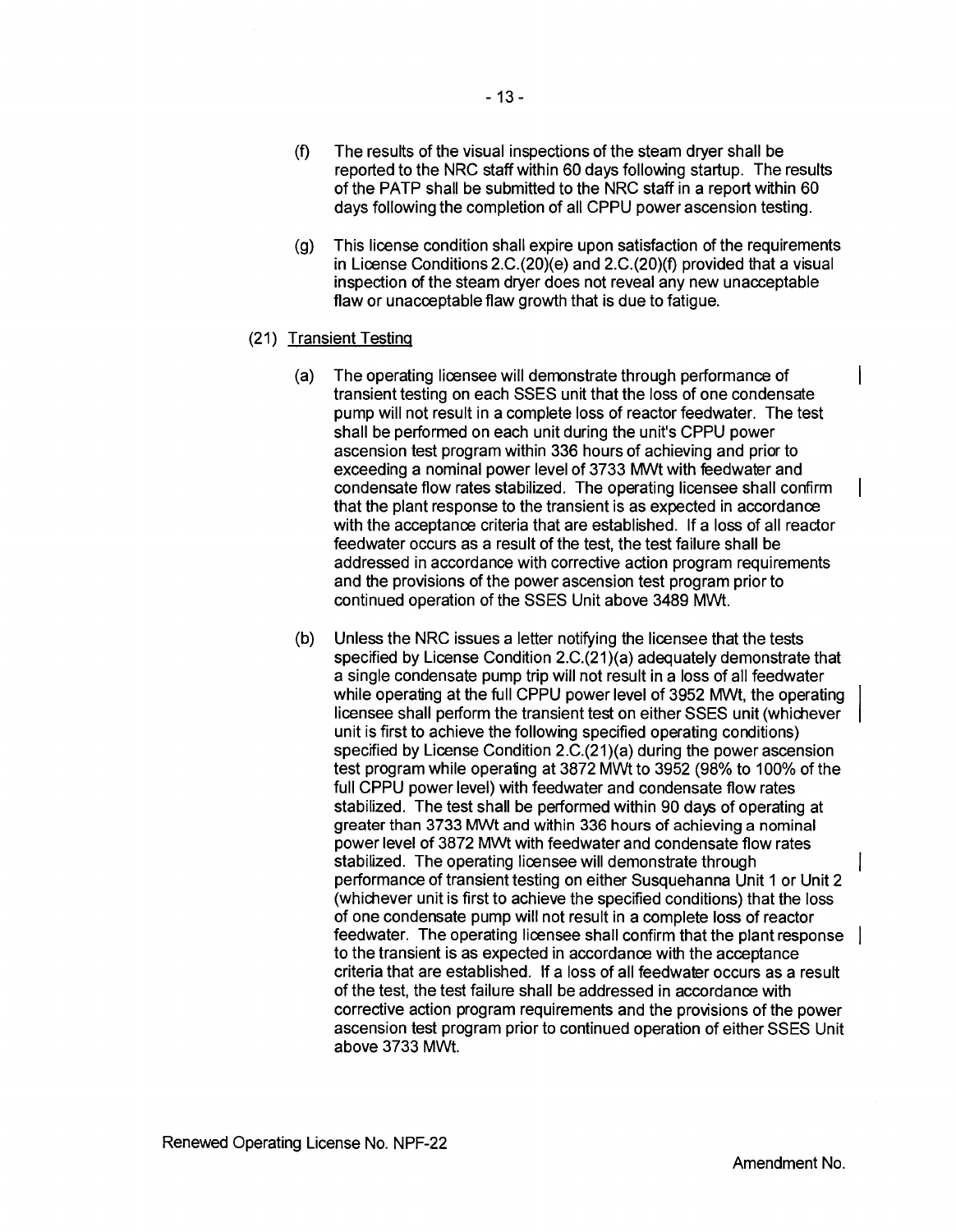- (22) Neutronic Methods
	- (a) An OPRM amplitude setpoint penalty will be applied to account for a reduction in thermal neutrons around the LPRM detectors caused by transients that increase voiding. This penalty will reduce the OPRM scram setpoint according to the methodology described in Response No. 3 of the operating licensee's letter, PLA-6306, dated November 30, 2007. This penalty will be applied until NRC evaluation determines that a penalty to account for this phenomenon is not warranted.
	- (b) For SSES SLMCPR, a conservatively adjusted pin power distribution uncertainty and bundle power correlation coefficient will be applied as stated in Response No. 4 of the operating licensee's letter, PLA-6306, dated November 30, 2007, when performing the analyses in accordance with ANF-524(P)(A), "Critical Power Methodology for Boiling Water Reactors," using the uncertainty parameters associated with EMF-2158(P)(A) "Siemens Power Corporations Methodology for Boiling Water Reactors: Evaluation and Validation of CASM0- 4/MICROBURN-B2."
- (23) Containment Operability for EPU

The operating licensee shall ensure that the CPPU containment analysis is consistent with the SSES 1 and 2 operating and emergency procedures. Prior to operation above CLTP, for each respective unit, the operating licensee shall  $\vert$ notify the NRC project manager that all appropriate actions have been completed.

(24) Primary Containment Leakage Rate Testing Program

Those primary containment local leak rate program tests (Type B - leakageboundary and Type C - containment isolation valves) as modified by approved exemptions, required by 10 CFR Part 50, Appendix J, Option Band Technical Specification 5.5.12, are not required to be performed at the CPPU peak calculated containment internal pressure of 48.6 psig (Amendment No. 224 to this Operating License) until their next required performance.

(25) Critical Power Correlation Additive Constants

AREVA NP has submitted EMF-2209(P), Revision 2, Addendum 1 (MLOS 1260442) for NRC review to correct the critical power correlation additive constants due to a prior Part 21 notification (ML072830334). The report is currently under NRC review.

The license shall apply additional margin to the cycle specific OLMCPR, consistent in magnitude with the non-conservatism reported in the Part 21 report, thus imposing the appropriate MCPR penalty on the OLMCPR. This compensatory measure is to be applied until the approved version of

 $\overline{1}$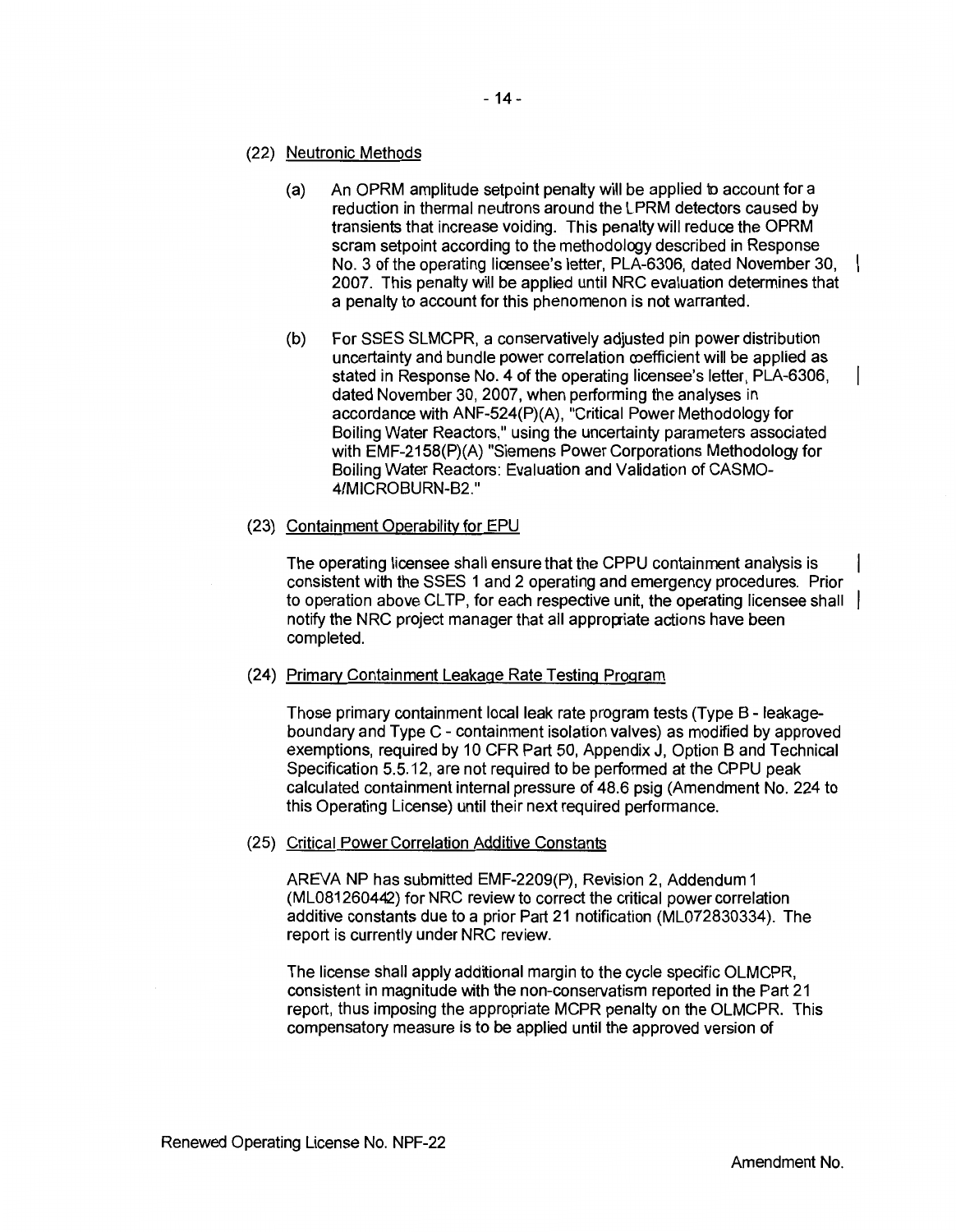EMF-2209(P), Revision 2, Addendum 1 is published and the operating licensee verifies that the additive constants from the approved report have been incorporated in the cycle specific analyses.

D. The operating licensee shall fully implement and maintain in effect all provisions of the Commission-approved physical security, training and qualification, and safeguards contingency plans including amendments made pursuant to provisions of the Miscellaneous Amendments and Search Requirements revisions to 10 CFR 73.55 (51 FR 27817 and 27822) and to the authority of 10 CFR 50.90 and 10 CFR 50.54 $(p)$ . The plan, which contains Safeguards Information protected under 10 CFR 73.21, is entitled: "Physical Security Plan, Training and Qualification Plan, Safeguards Contingency Plan and Security and Contingency Plan for lndependert Spent Fuel Storage Facility," and was sutmitted October 8, 2004.

The operating licensee shall fully implement and maintain in effect all provisions of the Commission-approved cyber security plan (CSP), including changes made pursuant to the authority of 10 CFR 50.90 and 10 CFR 50.54(p). The Susquehanna Nuclear, LLC CSP was approved by License Amendment No. 239.

- E. DELETED
- F. Susquehanna Nuclear, LLC shall have and maintain financial protection of such type and in such amounts as the Commission shall require in accordance with Section 170 of the Atomic Energy Act of 1954, as amended, to cover public liability claims.
- G. The information in the Updated Final Safety Analysis Report (UFSAR) supplement, as revised, submitted pursuant to 10 CFR 54.21(d), shall be incorporated into the UFSAR no later than the next scheduled update required by 10 CFR 50.71(e) following the issuance of this renewed operating license. Until this update is complete, the operating licensee may not make changes to the information in the supplement. Following incorporation into the UFSAR, the need for prior Commission approval of any changes will be governed by 10 CFR 50.59.
- H. The UFSAR supplement, as revised, submitted pursuant to 10 CFR 54.21(d}, describes certain future activities to be completed prior to and/or during the period of extended operation. The licensee shall complete these activities in accordance with Appendix A of NUREG-1931, "Safety Evaluation Report Related to the Susquehanna Steam Electric Station, Units 1 and 2," dated November, 2009. The licensee shall notify the NRC in writing when activities to be completed prior to the period of extended operation are complete and can be verified by NRC inspection.
- I. All capsules in the reactor vessel that are removed and tested must meet the requirements of American Society for Testing and Materials (ASTM) E 185-82 to the extent practicable for the configuration of the specimens in the capsule. Any changes to the capsule withdrawal schedule, including spare capsules, must be approved by the staff prior to implementation. All capsules placed in storage must be maintained for future insertion. Any changes to storage requirements must be approved by the staff, as required by 10 CFR Part 50, Appendix H.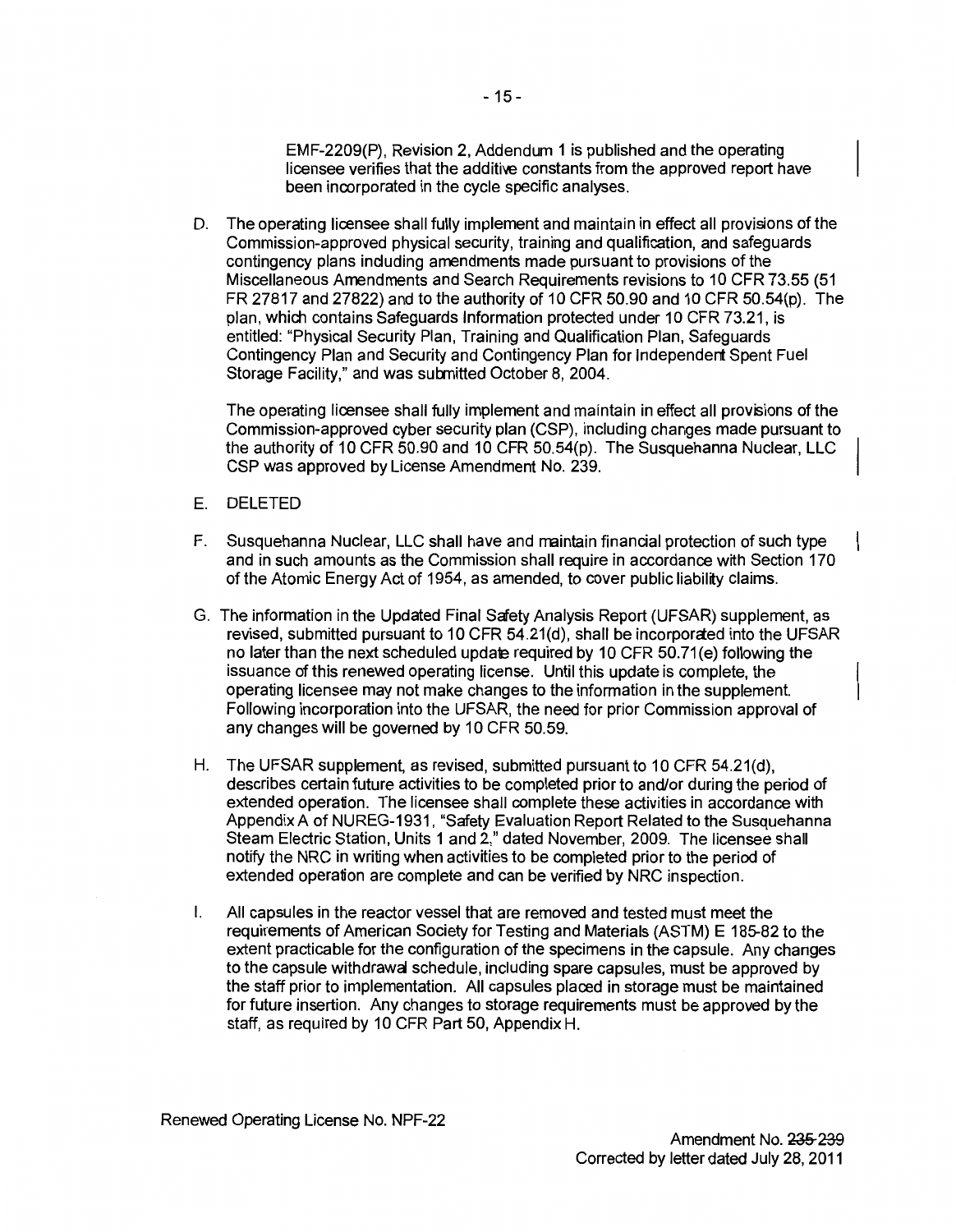## **APPENDIX B**

## TO FACLITY OPERATING LICENSE NO. NPF-22

## SUSQUEHANNA STEAM ELECTRIC STATION, UNITS 1 AND 2

Susquehanna Nuclear, LLC

DOCKET NOS. 50-387 AND 50-388

ENVIRONMENTAL PROTECTION PLAN

(NON-RADIOLOGICAL)

March, 1984

Amendment No. |

 $\overline{\phantom{a}}$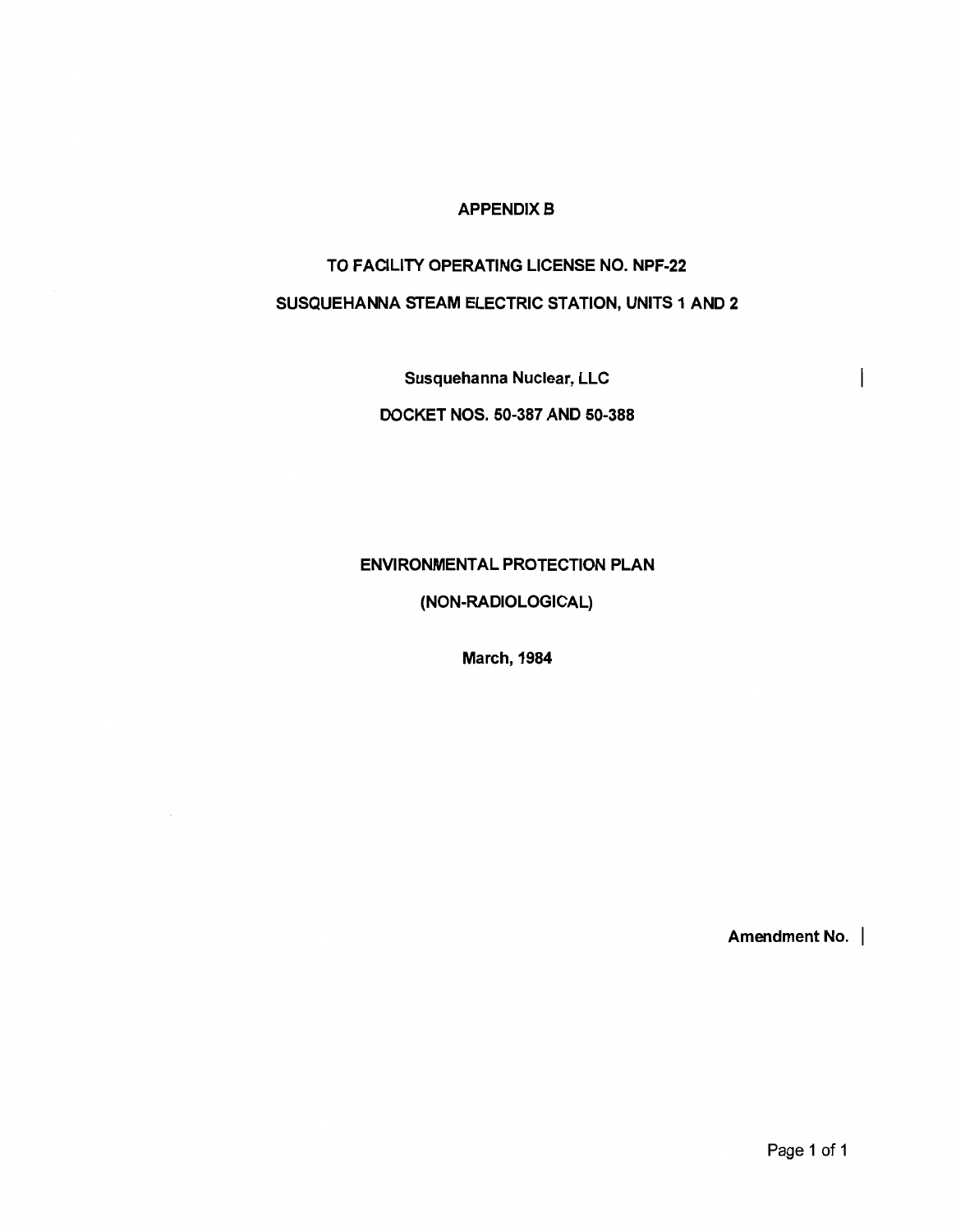# **Appendix C**

## **Additional Conditions Facility Operating License No. NPF-22 Docket No. 50-388**

| <b>Amendment</b><br><b>Number</b> | <b>Additional Conditions</b>                                                                                                                                                                                                                                                                                                                                                                                                                                                                                                                                    | <b>Implementation Date</b>                                                                                                                                                                         |  |
|-----------------------------------|-----------------------------------------------------------------------------------------------------------------------------------------------------------------------------------------------------------------------------------------------------------------------------------------------------------------------------------------------------------------------------------------------------------------------------------------------------------------------------------------------------------------------------------------------------------------|----------------------------------------------------------------------------------------------------------------------------------------------------------------------------------------------------|--|
| 151                               | The operating licensee is authorized to relocate<br>certain requirements included in Appendix A to<br>operating licensee-controlled documents.<br>Implementation of this amendment shall include<br>the relocation of these requirements to the<br>appropriate documents, as described in the<br>operating licensee's letters dated August 1,<br>1996, as supplemented by letters dated<br>November 26, 1997, January 6, March 2, April<br>24, and June 18, 1998, evaluated in the NRC<br>staff's Safety Evaluation enclosed with this<br>amendment.            | This amendment is effective<br>immediately and shall be<br>implemented within 90 days<br>of the date of this<br>amendment.<br>Dated: July 30, 1998                                                 |  |
| 162                               | <b>Deleted</b>                                                                                                                                                                                                                                                                                                                                                                                                                                                                                                                                                  |                                                                                                                                                                                                    |  |
| 162                               | Deleted                                                                                                                                                                                                                                                                                                                                                                                                                                                                                                                                                         |                                                                                                                                                                                                    |  |
| 162                               | Deleted                                                                                                                                                                                                                                                                                                                                                                                                                                                                                                                                                         |                                                                                                                                                                                                    |  |
|                                   | Susquehanna Nuclear, LLC shall not take any<br>action that would cause Talen Energy<br>Corporation or any other direct or indirect parent<br>of Susquehanna Nuclear, LLC or other entity, to<br>void, cancel, or diminish the commitment to fund<br>an extended plant shutdown, as represented in<br>the application for approval of the indirect<br>transfer of the license for Susquehanna SES,<br>Unit 2.                                                                                                                                                    | This amendment shall be<br>issued and made effective at<br>the time the indirect transfer<br>of control to Talen Energy is<br>completed and shall be<br>implemented within 30 days<br>of issuance. |  |
|                                   | The decommissioning trust agreement for<br>Susquehanna SES, Unit 2, is subject to the<br>following:<br>The trust agreement must be in a form<br>a)<br>acceptable to the NRC.<br>b) With respect to the decommissioning trust<br>fund, investments in the securities or other<br>obligations of Talen Energy Corporation or<br>its affiliates, successors, or assigns shall be<br>prohibited. Except for investments tied to<br>market indexes or other non-nuclear-sector<br>mutual funds, investments in any entity<br>owning one or more nuclear power plants | This amendment shall be<br>issued and made effective at<br>the time the indirect transfer<br>of control to Talen Energy is<br>completed and shall be<br>implemented within 30 days<br>of issuance. |  |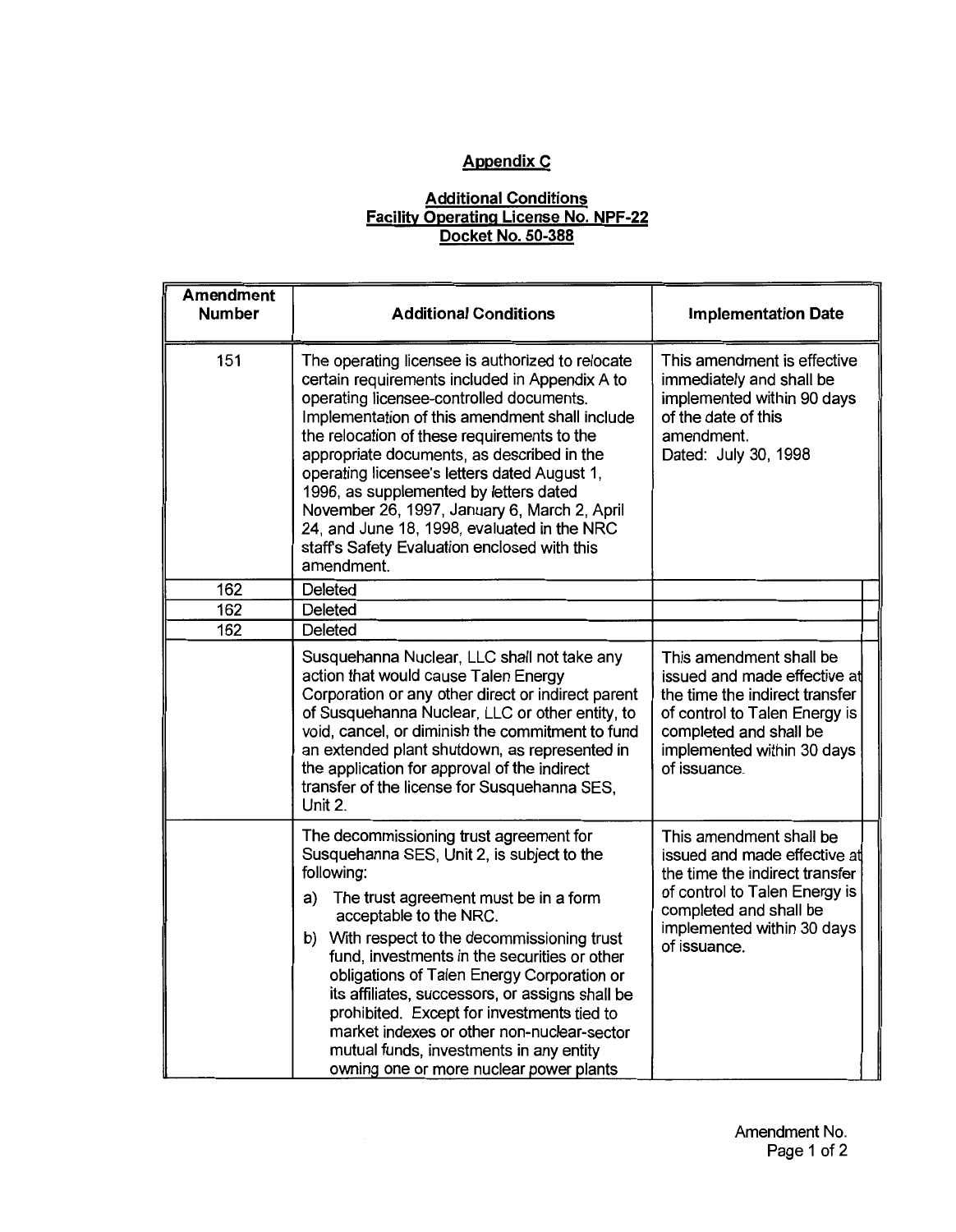| Amendment<br>Number | <b>Additional Conditions</b>                                                                                                                                                                                                                                                                                                                                                                                                                                                                                                                                      | Implementation Date |
|---------------------|-------------------------------------------------------------------------------------------------------------------------------------------------------------------------------------------------------------------------------------------------------------------------------------------------------------------------------------------------------------------------------------------------------------------------------------------------------------------------------------------------------------------------------------------------------------------|---------------------|
|                     | are prohibited.<br>The decommissioning trust agreement for<br>C)<br>Susquehanna SES, Unit 1, must provide that<br>no disbursements or payments from the trust<br>shall be made by the trustee unless the<br>trustee has first given the NRC 30-days prior<br>written notice of payment. The<br>decommissioning trust agreement shall<br>further contain a provision that no<br>disbursements or payments from the trust<br>shall be made if the trustee receives prior<br>written notice of objection from the Director,<br>Office of Nuclear Reactor Regulation. |                     |
|                     | The decommissioning trust agreement must<br>d)<br>provide that the agreement cannot be<br>amended in any material respect without 30-<br>days prior written notification to the Director,<br>Office of Nuclear Reactor Regulation.                                                                                                                                                                                                                                                                                                                                |                     |
|                     | The appropriate section of the<br>e)<br>decommissioning trust agreement shall state<br>that the trustee, investment advisor, or<br>anyone else directing the investments made<br>in the trust shall adhere to a "prudent"<br>investor" standard, as specified in 18 CFR<br>35.32(a)(3) of the Federal Energy Regulatory<br>Commission's regulations.                                                                                                                                                                                                              |                     |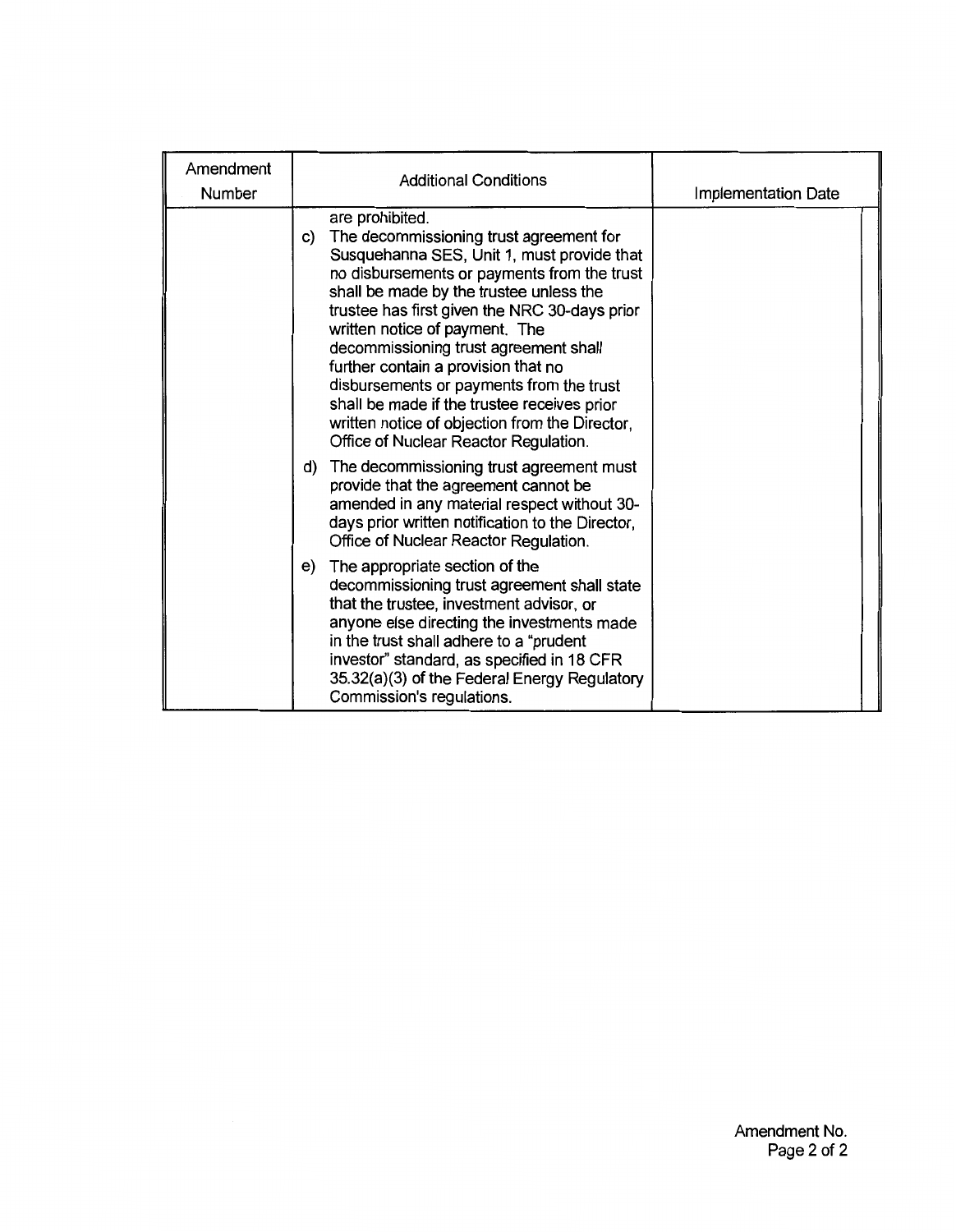## ENCLOSURE 4

SAFETY EVALUATION (NON-PROPRIETARY)

 $\sim 10^6$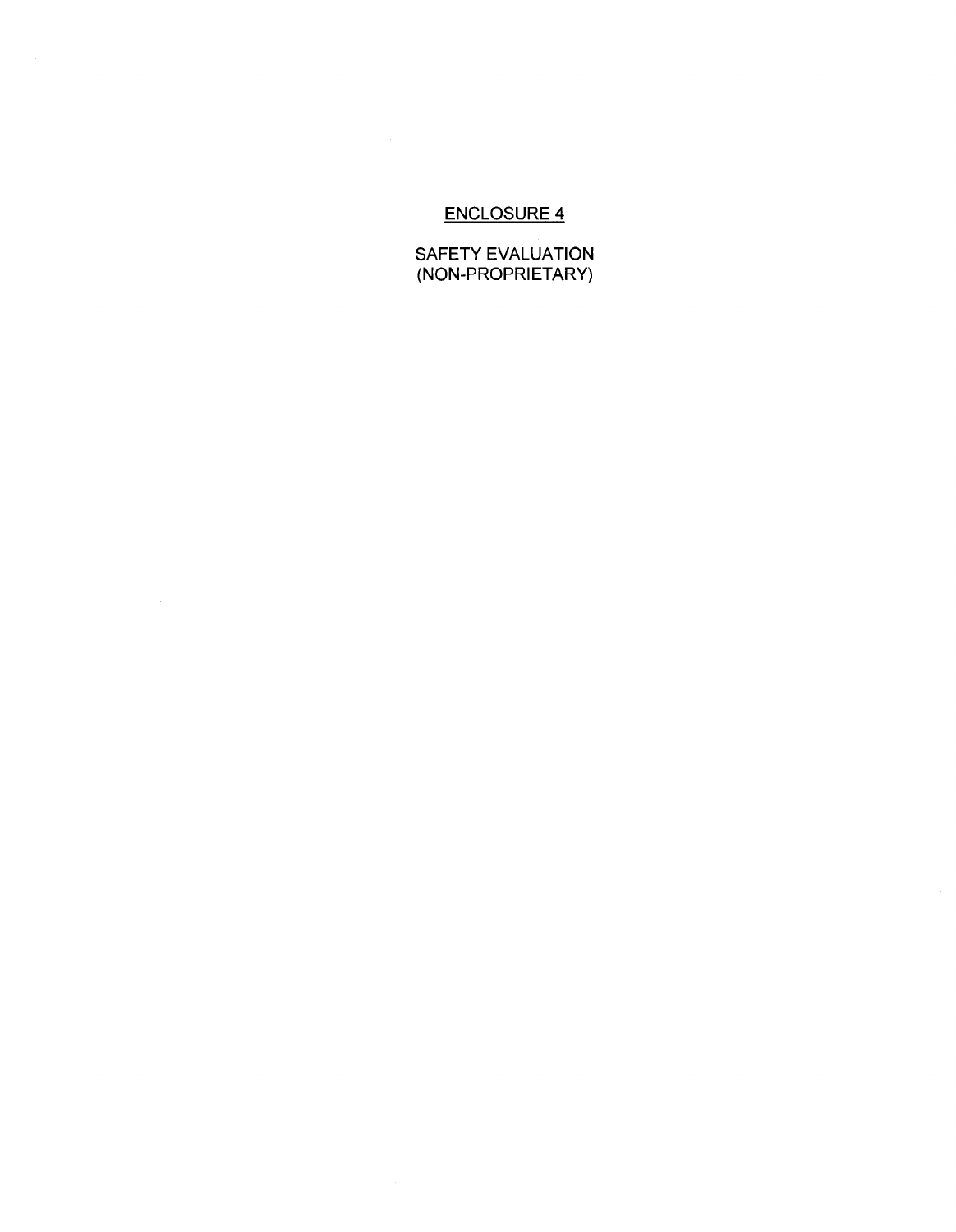

#### UNITED STATES NUCLEAR REGULATORY COMMISSION WASHINGTON, D.C. 20555-0001

## SAFETY EVALUATION BY THE OFFICE OF NUCLEAR REACTOR REGULATION

## RELATED TO INDIRECT TRANSFER OF RENEWED OPERATING LICENSES

## FROM PPL CORPORATION TO TALEN ENERGY CORPORATION

## PPL SUSQUEHANNA, LLC

## ALLEGHENY ELECTRIC COOPERATIVE. INC.

## SUSQUEHANNA STEAM ELECTRIC STATION, UNITS 1 AND 2

## DOCKET NOS. 50-387 AND 50-388

Proprietary information pursuant to Title 10 of the Code of Federal Regulations (10 CFR), Section 2.390 has been redacted from this document. Redacted information is identified by blank space enclosed within brackets as shown here [ ].

## 1.0 INTRODUCTION

By application dated July 11, 2014,<sup>1</sup> as supplemented by additional letters,<sup>2</sup> (collectively, the application) PPL Susquehanna, LLC (PPL Susquehanna) requested that the U.S. Nuclear Regulatory Commission (NRC or Commission) consent to the indirect transfer of control of Facility Operating Licenses NPF-14 and NPF-22 pursuant to Section 184 of the Atomic Energy Act of 1954, as amended (AEA), and Title 10 of the Code of Federal Regulations (10 CFR) 50.80. This request affects the Susquehanna Steam Electric Station (SSES), Units 1 and 2, and the general license for the Independent Spent Fuel Storage Installation (ISFSI), to the extent held by PPL Susquehanna, and will result from the proposed spin-off of PPL Energy Supply, LLC, (PPL Energy Supply), by PPL Susquehanna's ultimate parent, PPL Corporation.

PPL Susquehanna and Allegheny Electric Cooperative, Inc. (Allegheny), are the joint owners of SSES, located in Luzerne County, Pennsylvania. PPL Susquehanna and Allegheny, hold Facility Operating License Nos. NPF-14 and NPF-22 issued by the NRC on July 17, 1982, and March 23, 1984, respectively, pursuant to 10 CFR Part 50, and the general ISFSI license. Under these licenses, PPL Susquehanna, currently owner of 90 percent of SSES, is authorized

<sup>1</sup> Letter from PPL Susquehanna, LLC to U.S. Nuclear Regulatory Commission, "Susquehanna Steam Electric Station Request for Order Approving Indirect Transfer of Control and Conforming License Amendments," dated July 11, 2014 (Agencywide Documents Access and Management System (ADAMS) Accession No. ML14195A110).

Supplemental letters dated: October 24, 2014 (ADAMS Accession No. ML 14311A672); November 6, 2014 (ADAMS Accession No. ML 14311A292); November 25, 2014 (ADAMS Accession No. ML 15002A215); December 10, 2014 (ADAMS Accession No. ML 14344A207); January 5, 2015 (ADAMS Accession No. ML 15007A408); January 13, 2015 (ADAMS Accession No. ML 15016A050}; March 9, 2015 (ADAMS Accession No. ML 15076A 113); March 13, 2015 (ADAMS Accession No. ML 15093A180); March 18, 2015 (ADAMS Accession No. ML 15091A320); and March 31, 2015 (ADAMS Accession No. ML 15090A395).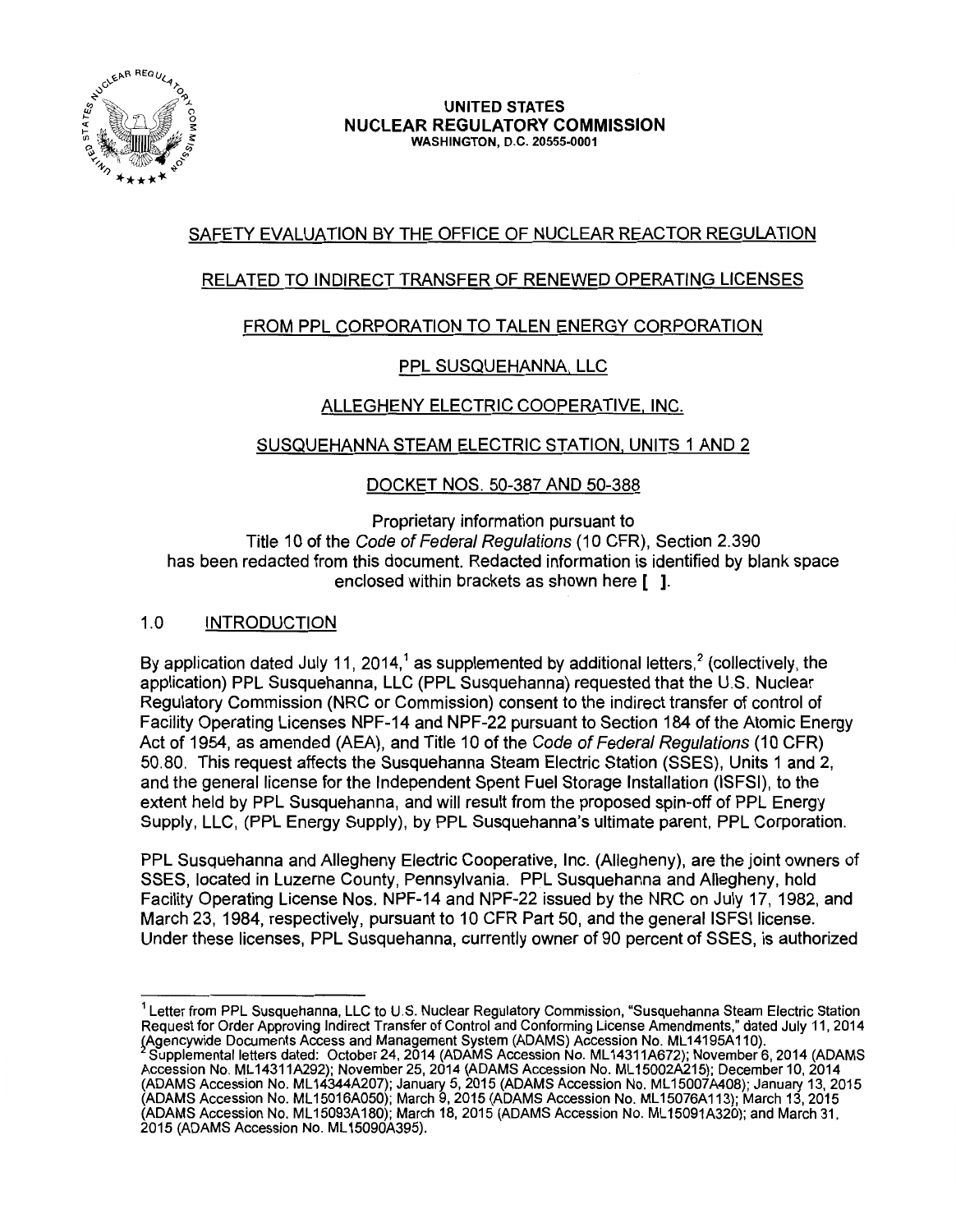to possess, use and operate SSES. Allegheny is authorized to possess the remaining 10 percent of SSES.

The proposed indirect transfer of control will result in no change to the role of PPL Susquehanna, LLC as the licensed operator of the units, no change to its technical qualifications, and no change in its ownership interest or that of Allegheny. No changes will be made to the units or its licensing bases as a result of the transfer, and the transfer will not involve any changes to the principal officers, managers, or staff of PPL Susquehanna or to the day-to-day management and operations of the units. However, upon closing, PPL Susquehanna's name will be changed to Susquehanna Nuclear, LLC (Susquehanna Nuclear). The name change will have no effect on the licensee or to the operation of SSES.

The application also requested approval of conforming amendments to the license pursuant to 10 CFR 50.80 and 50.90 to reflect the name change from PPL Susquehanna to Susquehanna Nuclear, and new license conditions superseding those that were imposed when the SSES licenses were previously transferred in 2000 from PP&L, Inc. (now known as PPL Electric Utilities Corporation) to PPL Susquehanna. The requested changes would also replace references to "PPL Corporation" with references to "Talen Energy Corporation," reflecting the latter becoming the new, publicly-owned ultimate parent holding company after the transaction. Notice of the application was published in the Federal Register on October 6, 2014 (79 FR 60192). The supplements dated October 24, 2014, November 6, 2014, November 25, 2014, December 10, 2014, January 5, 2015, January 13, 2015, March 9, 2015, March 13, 2015, March 18, 2015, and March 31, 2015, contained clarifying information, did not expand the application beyond the scope of the notice, and did not affect the applicability of the generic no significant hazards consideration determination.

## 2.0 BACKGROUND

### 2.1 Description of the Spin-off Transaction

As described by PPL Susquehanna, the indirect transfer of control will result from a series of transactions in which PPL Susquehanna's current ultimate parent, PPL Corporation, will spin-off its subsidiary, PPL Energy Supply, which holds domestic competitive generation and ancillary assets, including PPL Susquehanna. The transactions will involve the creation of, and changes to, intermediate holding companies with PPL Energy Supply eventually becoming a direct subsidiary of a new intermediate parent named Talen Energy Holdings, Inc., (Talen Holdings). Talen Holdings will be a direct subsidiary of a new, publicly-owned ultimate parent named Talen Energy Corporation (Talen Energy).

Talen Energy will acquire ownership of PPL Corporation's 90 percent interest in SSES by acquiring indirect ownership of PPL Susquehanna, the remaining 10 percent interest will be retained by its current owner, Allegheny. PPL Susquehanna will continue to operate the facility and hold the license, and will ultimately become a subsidiary of Talen Energy and Talen Holdings. Sixty-five percent of Talen Energy common stock will be held by PPL Corporation's public shareholders as of the record date of the transaction, and 35 percent will be held by RJS Shareholder(s). RJS Shareholder(s) consists of three portfolio companies (Raven Holdings, Jade Holdings, and Sapphire Holdings), sponsored by an "energy and power focused private investment firm," Riverstone Holdings LLC. The ultimate parent of RJS Shareholder(s) is Riverstone Holdings LLC.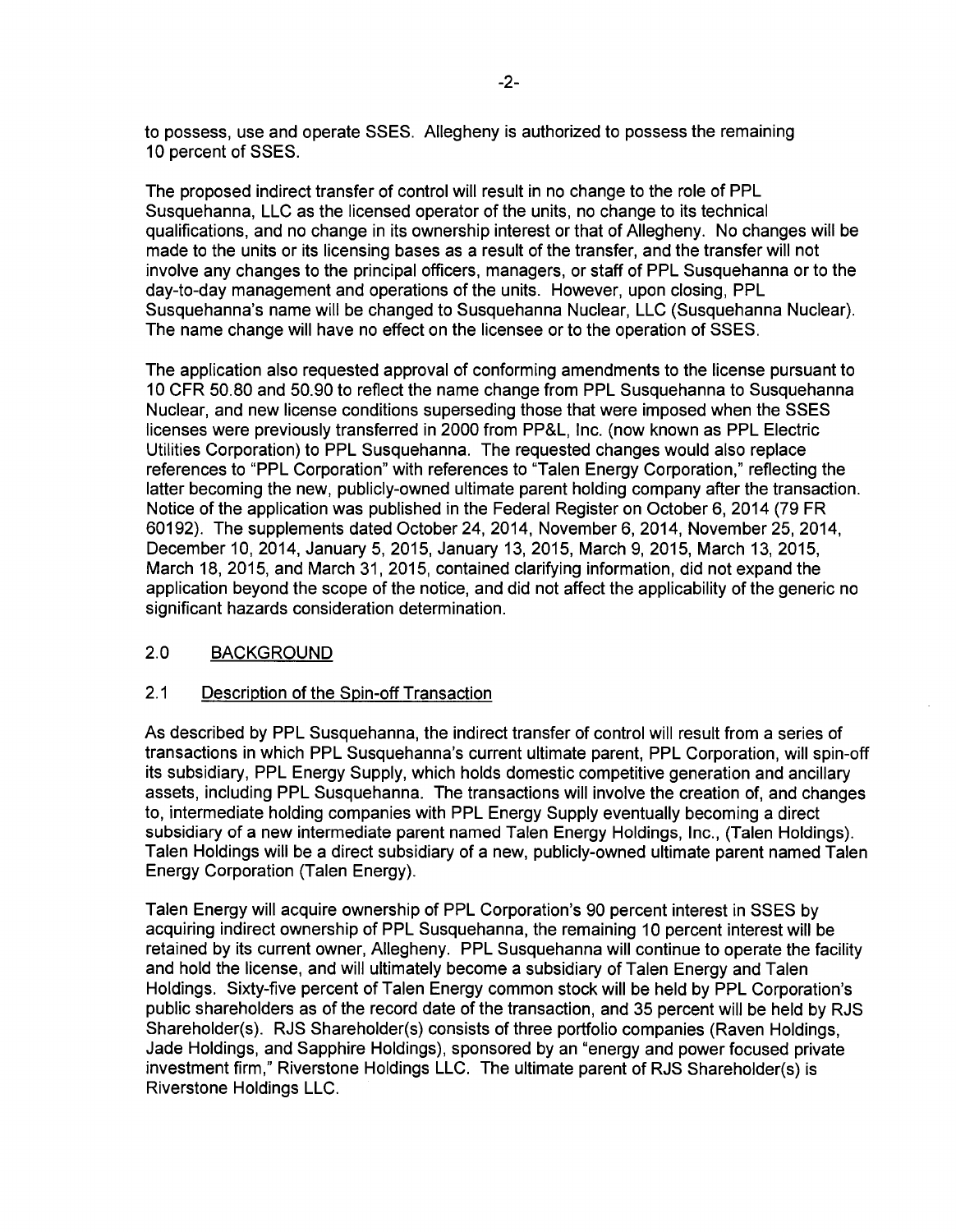PPL Susquehanna also requests conforming amendments to the SSES operating licenses in accordance with 10 CFR 50.90, "Application for amendment of license, construction permit, or early site permit." The conforming amendments would replace references to PPL Corporation with references to Talen Energy, reflecting the latter becoming the new, publicly-owned ultimate parent holding company after the above referenced transactions. In addition, PPL Susquehanna requests that its name on the license be changed to "Susquehanna Nuclear, LLC," upon completion of the transaction. Physical changes to the facilities and operational changes are not being proposed in the application, and the transaction will result in no change to the role of Susquehanna Nuclear as the licensed operator of SSES.

## 2.2 Talen Energy Corporation, the ultimate parent of Susquehanna Nuclear, LLC.

According to the application, newly-formed Talen Energy will combine 9,995 Megawatts of capacity currently owned and operated by subsidiaries of PPL Energy Supply with 5,313 Megawatts of capacity currently owned and operated by RJS Shareholder(s). However, according to communication from the applicant on March 31, 2015, this may change. Upon closing of the transaction, 65 percent of the common stock of Talen Energy will be held by the public shareowners of PPL Corporation who are shareowners as of the record date of the transaction, and 35 percent of the common stock of Talen Energy will be held by RJS Shareholder(s).

## 3.0 REGULATORY EVALUATION

The applicant's request for approval of the indirect transfer of control of the licenses for SSES Units, 1 and 2, as discussed in this safety evaluation (SE), is made under 10 CFR 50.80. The Commission's regulation at 10 CFR 50.80(a) states, in part, the following:

No license for a production or utilization facility ... or any right thereunder, shall be transferred, assigned, or in any manner disposed of, either voluntarily or involuntarily, directly or indirectly, through transfer of control of the license to any person, unless the Commission gives its consent in writing.

In addition, the regulations in 10 CFR 50.80(b) and (c) apply. The regulations in 10 CFR 50.80(b) state, in part that an application for a license transfer shall include as much information as described in 10 CFR 50.33, "Contents of Applications; General Information," and 10 CFR 50.34, "Contents of Applications; Technical Information," "with respect to the identity and technical and financial qualifications of the proposed transferee as would be required by those sections if the application were for an initial license." The regulations in 10 CFR 50.80(c) state, in part, the following:

... the Commission will approve an application for the transfer of a license, if the Commission determines: (1) That the proposed transferee is qualified to be the holder of the license; and (2) That transfer of the license is otherwise consistent with applicable provisions of law, regulations, and orders issued by the Commission pursuant thereto.

Also, 10 CFR 50.33(k)(1) requires that PPL Susquehanna, LLC, provide information described in 10 CFR 50.75, "Reporting and recordkeeping for decommissioning planning," indicating that there is reasonable assurance that funds will be available to decommission the facility.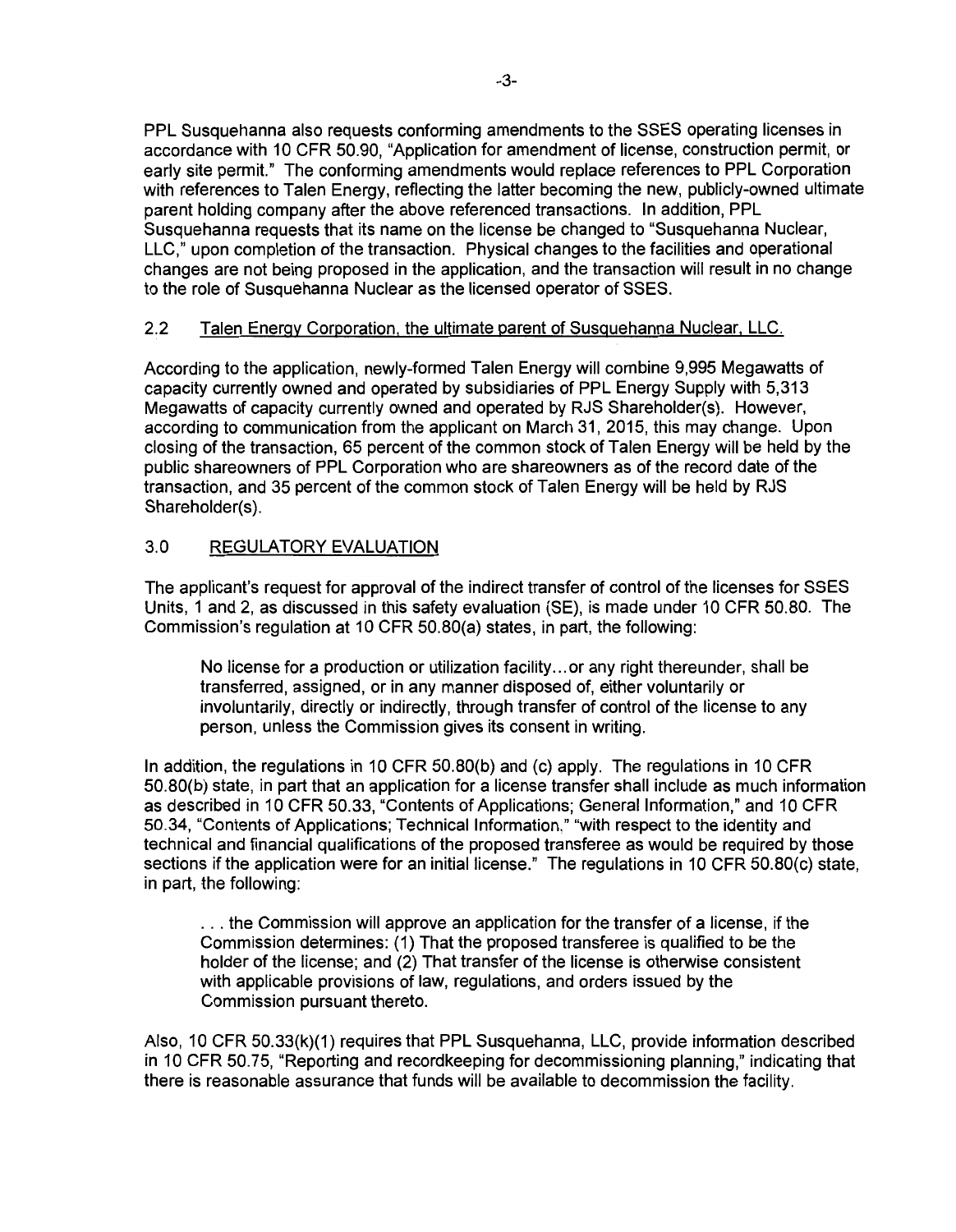The NRC staff applies guidance in NUREG-1577, Revision 1, "Standard Review Plan on Power Reactor License Financial Qualifications and Decommissioning Funding Assurance,<sup>33</sup> issued March 1999, to evaluate whether the financial qualifications of the licensees would be affected by the proposed transfers.

In addressing Foreign Ownership, Control, or Domination (FOCD) issues, Sections 103d. and 104d. of the Atomic Energy Act of 1954(AEA), as amended provide, in relevant part, that no license may be issued to the following:

Any corporation or other entity if the Commission knows or has reason to believe it is owned, controlled or dominated by an alien, a foreign corporation or a foreign government.

The NRC's regulation at 10 CFR 50.38, "Ineligibility of Certain Applicants," is the regulatory provision that implements this statute. NRC staff evaluate license transfer applications in a manner that is consistent with the guidance provided in the Standard Review Plan (SRP), "Foreign Ownership, Control, or Domination of applicants for Reactor Licenses," dated June 1999, (hereafter referred to as the "SRP on FOCD"), to determine whether the applicant is owned, controlled, or dominated by an alien, a foreign corporation, or a foreign government (64 FR 52357-52359).

NRC staff also review information that pertains to Price-Anderson indemnity agreement requirements, the nuclear property damage insurance requirements under 10 CFR 50.54(w), and nuclear energy liability insurance required under Section 170 of the AEA and 10 CFR Part 140, "Financial Protection Requirements and Indemnity Agreements."

The proposed transaction described in the application constitutes an indirect transfer of the SSES licenses to the extent held by PPL Susquehanna, requiring prior NRC approval. For indirect transfers of control of a license, the NRC must find that the transaction will not affect the qualifications of the holder of the license.

## 4.0 FINANCIAL QUALIFICATIONS

The regulations in 10 CFR 50.33(f) provide that each application shall state the following:

Except for an electric utility applicant for a license to operate a utilization facility of the type described in§ 50.21 (b) or§ 50.22, [an application shall state] information sufficient to demonstrate to the Commission the financial qualification of the applicant to carry out, in accordance with regulations in this chapter, the activities for which the permit or license is sought.

The regulations in 10 CFR 50.2, "Definitions," state, in part, that an *Electric utility* is:

... any entity that generates or distributes electricity and which recovers the cost of this electricity, either directly or indirectly, through rates established by the entity itself or by a separate regulatory authority...

<sup>3</sup>ADAMS Accession No. ML013330264.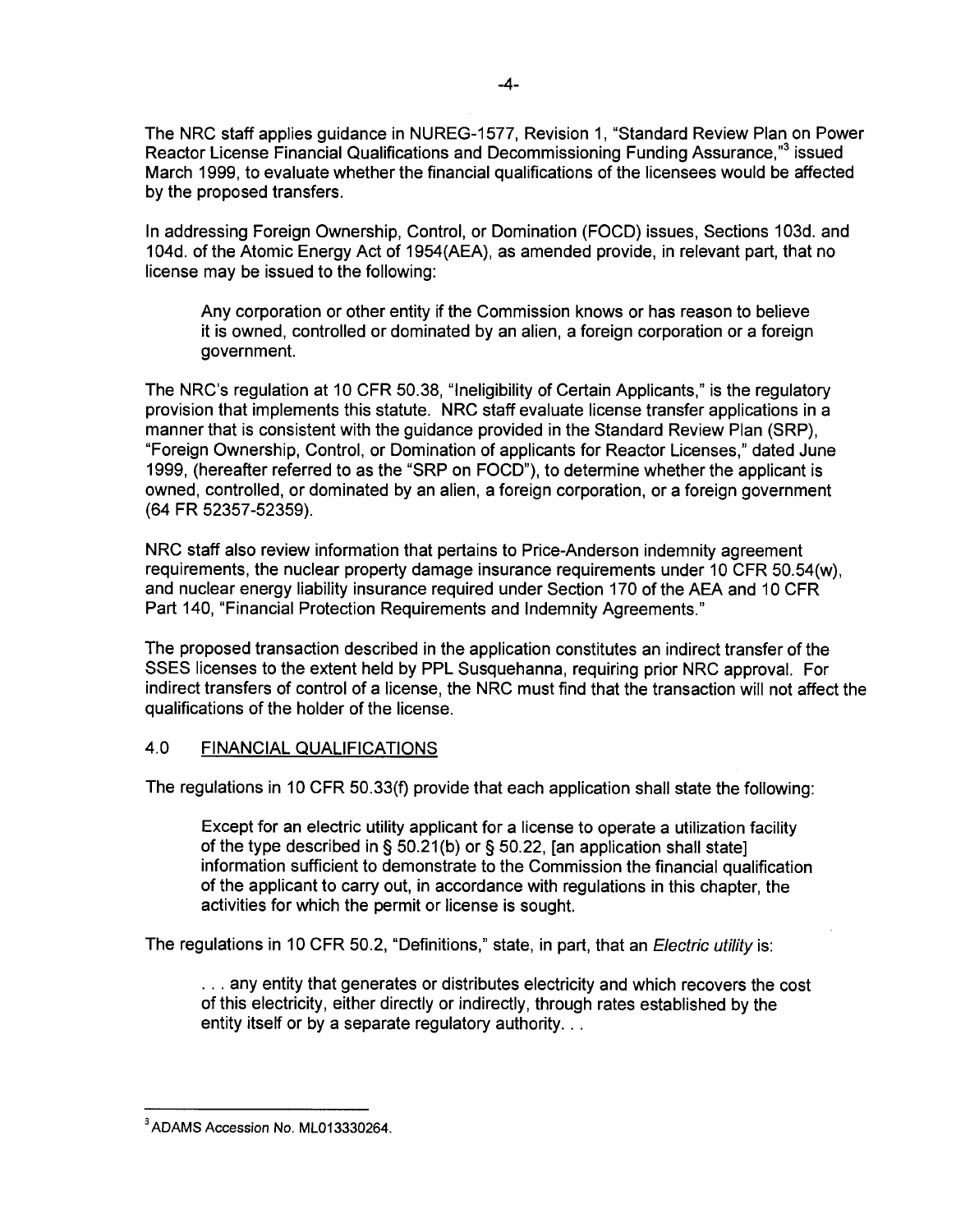The NRC staff finds that the licensees of SSES do not qualify as electric utilities as defined in 10 CFR 50.2, as they are not rate-regulated by any State or other agency.

In accordance with 10 CFR 50.33(f), a non-utility applicant must provide information sufficient to demonstrate its financial qualifications to carry out the activities for which the license is being sought. The information must show that the applicant possesses, or has reasonable assurance of obtaining the funds necessary to cover estimated operating costs for the period of the license. In making this showing, the applicant must submit estimated total annual operating costs for the first 5 years of facility operations and indicate the source(s) of funds to cover these costs. For license transfers, direct or indirect, the relevant 5-year period is that time immediately following the proposed merger. For indirect license transfers, the information submitted must demonstrate that the proposed merger and indirect transfers will not affect the financial qualifications of the licensees.

Also, 10 CFR 50.33(k)(1) requires that the licensees for the aforementioned facilities must provide information, as described in 10 CFR 50.75, demonstrating that there will be no effect on the licensees' provision of reasonable assurance that funds will be available to decommission the aforementioned facilities. Section 5.0 of this SE discusses decommissioning funding assurance.

The NRC staff reviewed the financial projections for the reasonableness of estimated operating costs, the reasonableness of financial projections and underlying assumptions, and the sensitivity of plant revenue projections to determine if the licensees' possess or have reasonable assurance of obtaining the funds necessary to cover estimated operating costs for the period of the licenses.

### 4.1 Financial Qualifications Evaluations for SSES

In its application, PPL Susquehanna stated, in part, that its "... anticipated revenues from competitive sales of energy, capacity and ancillary services provide reasonable assurance of an adequate source of funds to meet" its share of SSES's anticipated expenses. Susquehanna Nuclear must provide information that shows it possesses or has reasonable assurance of obtaining the necessary funds to cover estimated operating costs for the first 5 years of facility operation (following the close of the transaction) and indicate the source(s) of funds to cover these costs.

In its application dated July 11, 2014, PPL Susquehanna stated that Susquehanna Nuclear "will remain financially qualified to operate and possess its interest in SSES." The applicant provided projected income statements for the 5-year period from January 1, 2015, through December 31, 2019, in support of that statement.

In January 2015, the applicant provided additional clarifying and updated information with regard to financial qualifications. In a January 5, 2015, response to an NRC Request for Additional Information (RAI) regarding a Talen Energy Corporation U.S. Securities and Exchange Commission filing, PPL Susquehanna indicated that it was updating its previously submitted income and cash flow forecasts "to reflect the most recent update to the business plan and market price projections," and will provide those to the NRC upon completion. On January 13, 2015, PPL Susquehanna provided revised financial projections based on the most recent update to its 5-year business plan. In summary, PPL Susquehanna indicated that in all 5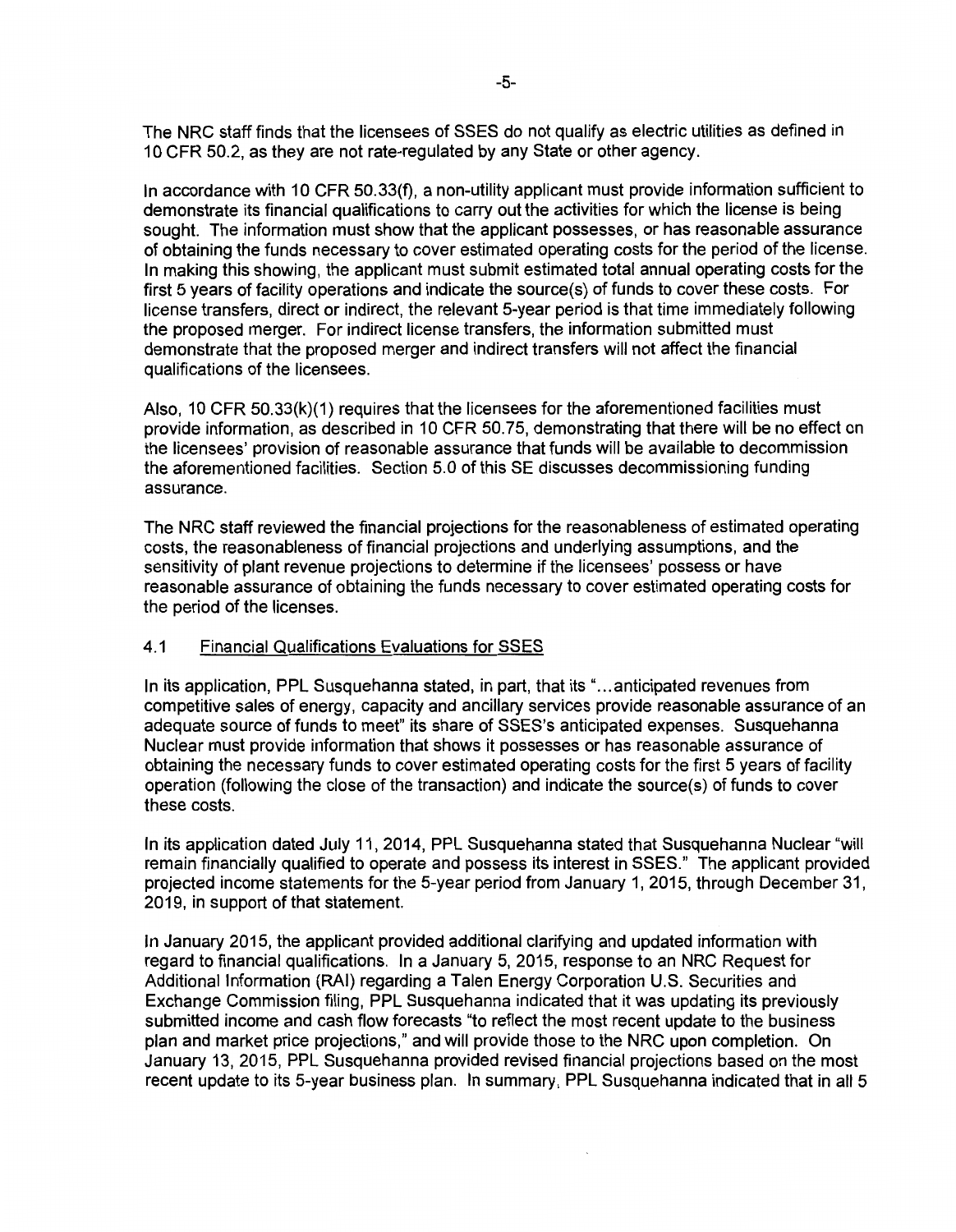years of forecasted projections, decreases in net income were primarily due to lower forecasted energy prices, but that net income remains positive for each SSES unit.

The NRC staff reviewed forecast information for Susquehanna Nuclear in the updated information provided to the NRC by PPL Susquehanna on January 13, 2015, and concluded that the pricing assumptions used to forecast revenue for Units 1 and 2 were reasonable based on a review of recent electricity prices charged within the region including markets in Pennsylvania and New York.

In its projected income statements, PPL Susquehanna provided the following information for SSES, Unit 1:

|                                         |                  | <b>TABLE 1</b> |         |         |         |
|-----------------------------------------|------------------|----------------|---------|---------|---------|
| PPL SUSQUEHANNA, LLC, UNIT 1 OF SSES    |                  |                |         |         |         |
| (SUMMARY OF) PROJECTED INCOME STATEMENT |                  |                |         |         |         |
|                                         | (In \$thousands) |                |         |         |         |
|                                         | FY 2015          | FY 2016        | FY 2017 | FY 2018 | FY 2019 |
| Total Revenue:                          |                  |                |         |         |         |
| Expenses:                               |                  |                |         |         |         |
| Income Before Taxes:                    |                  |                |         |         |         |
| Net Income:                             |                  |                |         |         |         |

The revenue, expense, and net income figures in Table 1 reflect the 90 percent portion of SSES owned by PPL Susquehanna. PPL Susquehanna's projections reflect positive net income for all forward-looking years 2015 through 2019 for SSES, Unit 1, and thus indicate that Susquehanna Nuclear has reasonable assurance of obtaining the necessary funds, through revenues generated from the sale of electricity, ancillary services, and from capacity, to cover estimated operating costs for the first 5 years of Unit 1 facility operation following the close of the transaction.

As stated by PPL Susquehanna, "revenue in the projected income statements includes income from the sale of both energy and capacity," and the forecasted prices, "... are based upon a blending of market and fundamental prices. The market prices utilized are the forward prices of energy observed in the market as of September 2014, ... and the fundamental prices are a proprietary forecast of energy prices developed by PPL Corporation's Risk Management Department based upon forecasted natural gas prices and utilizing various other internal assumptions."

The NRC staff has reviewed the bases for the revenue, expense, and net income figures as presented by PPL Susquehanna, and concluded that the assumptions used by the applicant are reasonable. The basis for the NRC staffs conclusion is several-fold, and was informed by the applicant's assumptions affecting both revenue and cost projections associated with Units 1 and 2. Specifically, updated electricity pricing data, revised downward as a result of prevailing energy trends and provided by the applicant as referenced earlier, reflects a conservative approach to revenue forecasting and is consistent with current market pricing and trends.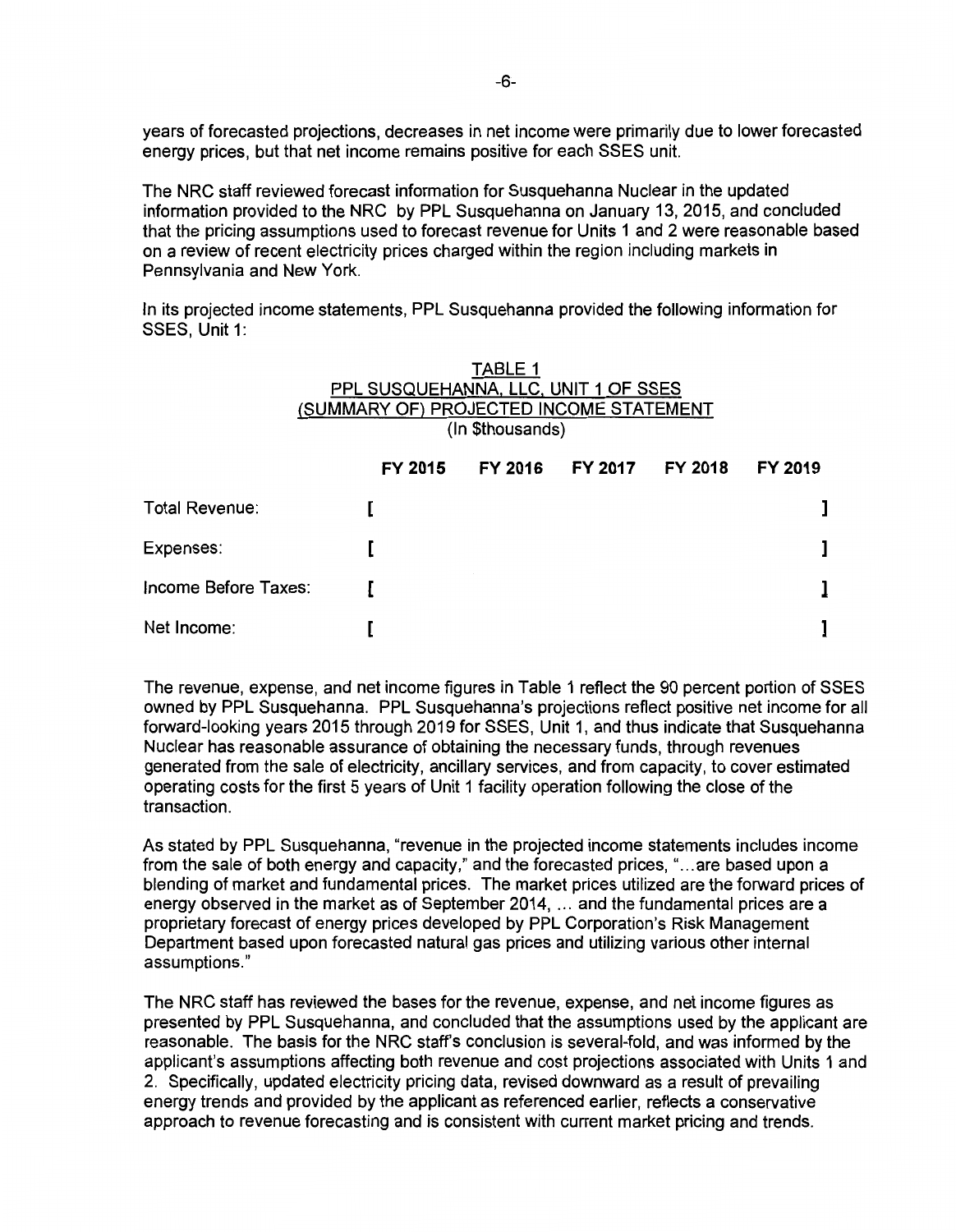Further, a discussion by the applicant regarding operating expenses, and expense variances since 1999, provides reasonable information for supporting expense forecasts presented in the applicant's income statements. The applicant provided expense and expense variance information in its October 24, 2014, response to NRC RAls. This information addressed changes in expenses, such as operations and maintenance costs, fuel costs, and decommissioning costs.

In its application, PPL Susquehanna also provided two sensitivity analyses; one that reduced the forecasted factor for capacity by 10 percent, and one that reduced the forecasted factor for the price of electricity by 10 percent, as reflected in Table 1. In each case, PPL Susquehanna forecasted positive net income for years 2015 through 2019, thus demonstrating it has reasonable assurance of obtaining the funds, through revenue generation, necessary to cover estimated operating costs under these conditions.

Similarly for SSES, Unit 2, PPL Susquehanna provides the following information:

## TABLE 2 PPL SUSQUEHANNA, LLC, UNIT 2 OF SSES (SUMMARY OF) PROJECTED INCOME STATEMENT (In \$thousands)

|                      | FY 2015      | FY 2016 | FY 2017 | FY 2018 | FY 2019 |
|----------------------|--------------|---------|---------|---------|---------|
| Total Revenue:       |              |         |         |         |         |
| Expenses:            |              |         |         |         |         |
| Income Before Taxes: | $\mathbf{r}$ |         |         |         |         |
| Net Income:          |              |         |         |         |         |

PPL Susquehanna's projections reflect positive net income for all forward-looking years 2015 through 2019 for SSES, Unit 2, and thus indicate that Susquehanna Nuclear has reasonable assurance of obtaining the necessary funds, through revenue generated from the sale of electricity, ancillary services, and from capacity, to cover estimated operating costs for the first 5 years of Unit 2 facility operation following the close of the transaction. The revenue, expense, and net income figures in Table 2 reflect the 90 percent portion of the SSES owned by PPL Susquehanna. As it did for SSES, Unit 1, PPL Susquehanna also provided, in its application, two sensitivity analyses for Unit 2; one which reduced by 10 percent the forecasted factor for capacity, and one which reduced by 10 percent the forecasted factor for the price of electricity, as reflected in Table 2. In each case, PPL Susquehanna forecasted positive net income for years 2015 through 2019, thus demonstrating Susquehanna Nuclear has reasonable assurance of obtaining the funds, through revenue generation, necessary to cover estimated operating costs under these conditions for Unit 2.

In "PPL Susquehanna's Answer Opposing Douglas B. Ritter's Request for Hearing Regarding the Indirect Transfer of Control of Susquehanna Licenses" dated November 24, 2014, the licensee stated, in part, that all maintenance, operations, and capital expenses associated with the ISFSI are accounted for in the financial statements provided to the NRC. Specifically, all such ISFSI costs borne by PPL Susquehanna subsequently are reimbursed by the U.S.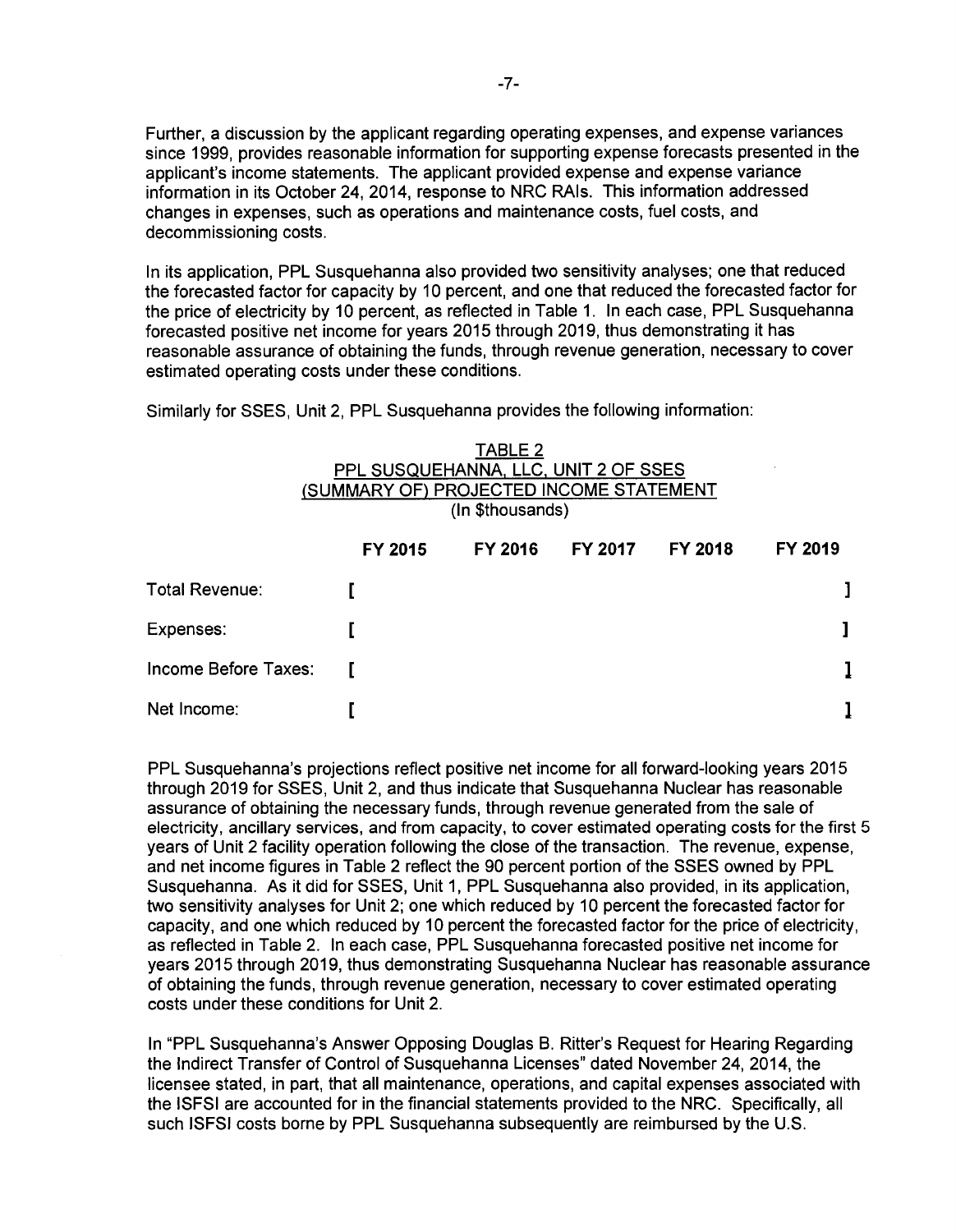Department of Energy.<sup>4</sup> Such arrangements are expected to continue after the transaction with Susquehanna Nuclear.

## 4.2 Fixed Operating Costs at PPL Susquehanna and Talen Energy Support Agreement

Guidance in NUREG 1577, Revision 1, states, in part, that the reviewer "will also consider relevant financial information (i.e., information on cash or cash equivalents that would be sufficient to pay fixed operating costs during an outage of at least six months ... and any other relevant factors)."

PPL Susquehanna provided an estimate of 6 months of fixed operating expenses, totaling [ ], for Units 1 and 2 combined. The scenario reflects a 6-month period, such as a prolonged outage, in which the licensee, Susquehanna Nuclear, would be unable to generate revenues to cover operating expenses.

In its application, PPL Susquehanna provided a Support Agreement, to be finalized with Talen Energy, the ultimate parent following completion of the indirect transfer transaction, reflecting a \$205 million funding source, by which Talen Energy "will provide funding to Susquehanna Nuclear, at any time that the Board of Managers of Susquehanna Nuclear determines that ... such funds are necessary to meet its ongoing operating expenses ... " The Support Agreement will replace the current license condition to fund an extended plant shutdown as represented in the application and as previously provided for through a "funding commitment." This license condition will be updated to reflect the license transfer and the names of the new parent company and licensee. Furthermore, the licensee will provide a fully executed copy of the Support Agreement to the NRC within five (5) business days of the transfer.

In addition to this Support Agreement from Talen Energy Corporation, the applicant stated in its January 5, 2015, response to RAls, that "approximately \$200 million of cash on hand is planned to be maintained at Talen Energy Supply, which is available to all Talen Energy Supply subsidiaries, including Susquehanna Nuclear."

### 4.3 Financial Qualifications Summary

In consideration of the above, the NRC staff has determined that Susquehanna Nuclear has reasonable assurance of obtaining the funds necessary to cover estimated operation costs of SSES, Units 1 and 2, for the period of the license, and that the proposed indirect transfer will not affect the financial qualification of the licensee to possess, use, and operate SSES, Units 1 and 2. In addition, support from its parent, Talen Energy, in the form of a Support Agreement, and additional access to cash as necessary through Talen Energy Supply, as needed, provides additional evidence of reasonable assurance that funds will be available to cover estimated costs at the licensed facilities. However, to ensure adequate funds are available as might be necessary to fund an extended plant shutdown, the condition, as updated in the application,

<sup>4</sup>The SSES budget includes certain other expenditures related to the ISFSI, such as the procurement of canisters, movement of spent fuel to the ISFSI, and construction of storage bunkers, which are offset by expected reimbursement from the federal government owing to the U.S. Department of Energy's (DOE's) failure to begin accepting spent fuel as required by the Standard Contract between DOE and PPL Susquehanna. Currently, these expenses are recovered under a settlement agreement with DOE running through 2016. Expenses beyond 2016 are expected to be recovered either under an extension of that agreement or through further claims arising from DOE's breach of the Standard Contract.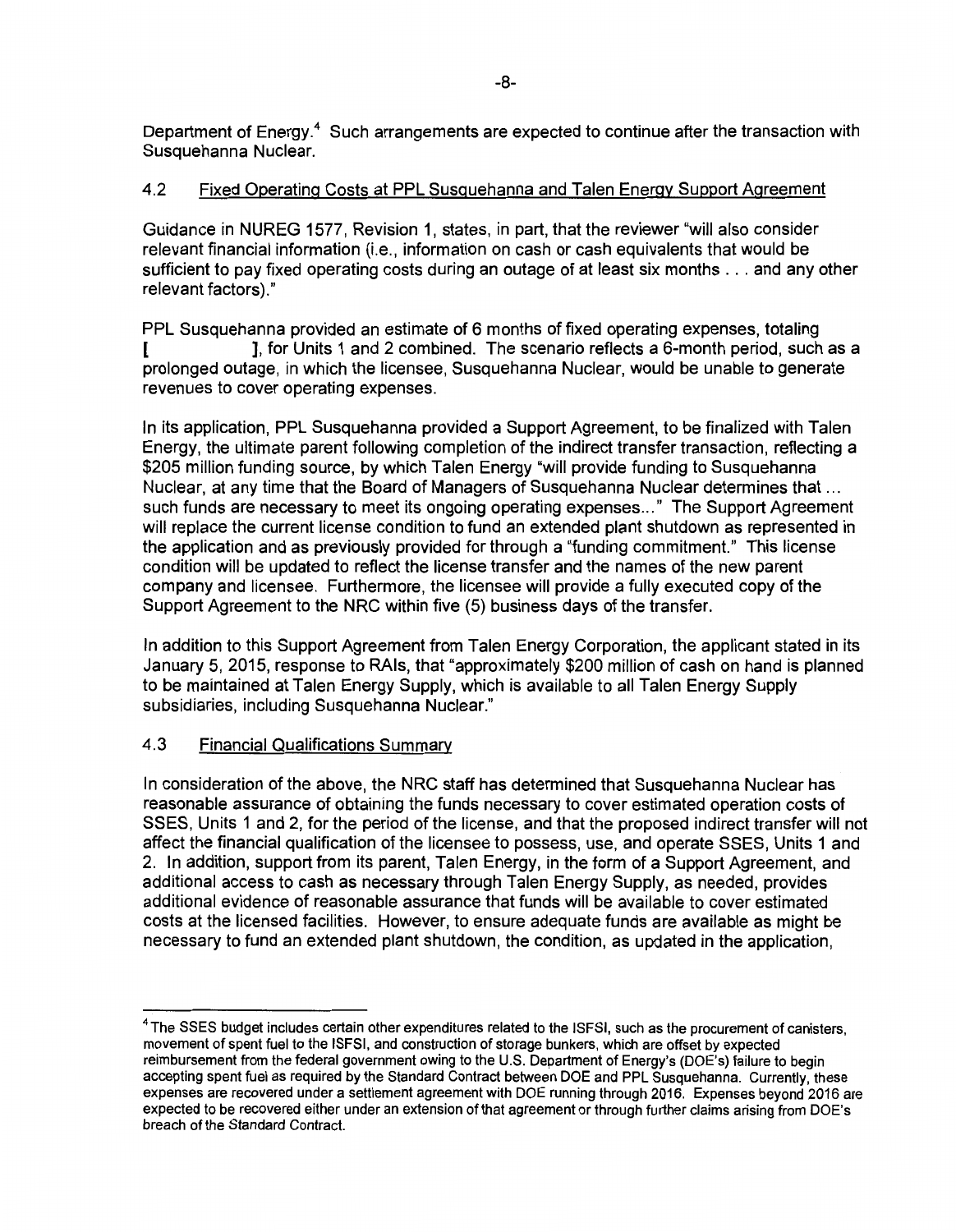should be made the subject of a condition of the Order approving the license transfer and the licenses for SSES, Units 1 and 2, essentially as follows:

Susquehanna Nuclear, LLC shall not take any action that would cause Talen Energy Corporation or any other direct or indirect parent of Susquehanna Nuclear, LLC or other entity, to void, cancel, or diminish the commitment to fund an extended plant shutdown, as represented in the application for approval of the indirect transfer of the license for Susquehanna SES, Unit 1 [or 2, as applicable].

In addition, to insure that the Support Agreement is executed in a timely manner, it will be a condition of the transfer that an executed copy be served upon the NRC within five (5) business days of the transfer.

## 5.0 DECOMMISSIONING FUNDING ASSURANCE

Pursuant to 10 CFR 50.75(b), a reactor licensee is required to provide decommissioning funding assurance by one or more of the methods described in 10 CFR 50. 75(e), as determined to be acceptable by the NRC. The NRC has determined that the requirement to provide reasonable assurance of decommissioning funding is necessary to ensure the adequate protection of public health and safety. The regulations in 10 CFR 50.33(k) require that an applicant for an operating license for a utilization facility must demonstrate how reasonable assurance will be provided that funds will be available to decommission the facility.

The regulations in 10 CFR 50.75(b) also require, in part, that:

Each power reactor applicant for or holder of an operating license ... for a production or utilization facility of the type and power level specified in paragraph (c) of this section shall submit a decommissioning report, as required by § 50.33(k).

Further, the regulations in 10 CFR 50.75(c) provide the ''Table of minimum amounts (January 1986 dollars) required to demonstrate reasonable assurance of funds for decommissioning by reactor type and power level, P (in MWt); adjustment factor."

### 5.1 Decommissioning Funding Assurance for SSES Units 1 and 2

In accordance with 10 CFR 50.75(f)(1), PPL Susquehanna reported information on the status of decommissioning funding for SSES, Units 1 and 2, as of December 31, 2012, to the NRC, in its Decommissioning Funding Status (DFS) report, dated March 25, 2013.<sup>5</sup> The NRC staff documented its review of the operating plants' DFS reports in SECY-13-0105, "Summary Findings Resulting from the Staff Review of the 2013 Decommissioning Funding Status Reports for Operating Power Reactor Licensees," dated October 2, 2013.<sup>6</sup>

The NRC staff verified the calculations provided by the applicant in the aforementioned DFS report for SSES, Units 1 and 2, as of December 31, 2012. Based on its review of the 2012 DFS report, the NRC staff determined that the licensees for SSES, Units 1 and 2, were providing adequate decommissioning funding assurance in accordance with the NRC's regulations for

 $^5$  ADAMS Accession No. ML13084A376.<br> $^6$  ADAMS Accession No. ML13266A068.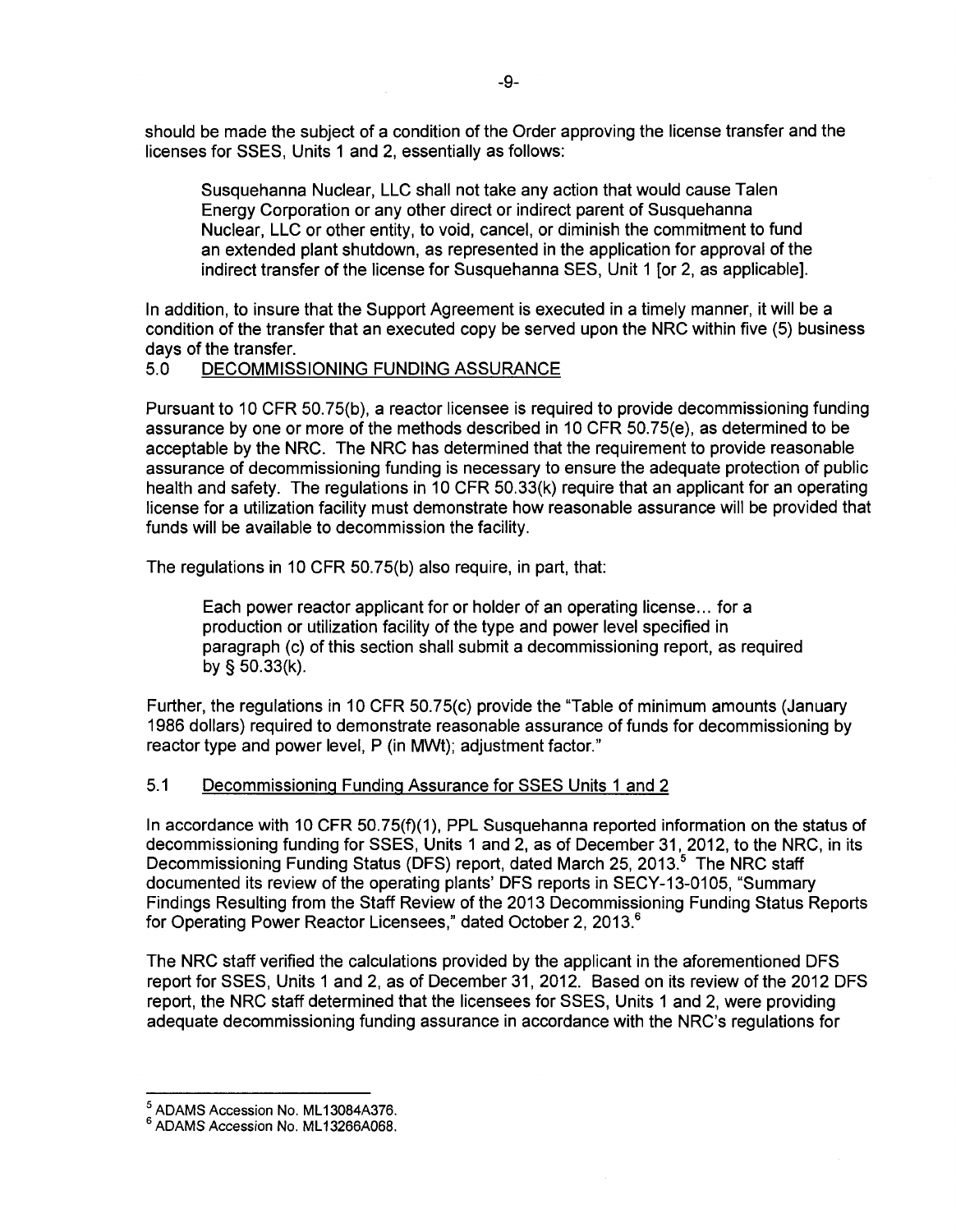SSES, Units 1 and 2. Such decommissioning funding assurance reflects the PPL Susquehanna's share (90 percent) of SSES, Units 1 and 2, in combination with Allegheny's, share (10 percent) of SSES, Units 1 and 2.

PPL Susquehanna stated in its application that decommissioning funding will remain in effect and will not be affected by the proposed indirect license transfer. PPL Susquehanna currently provides decommissioning funding assurance for its portion of SSES, Units 1 and 2, through existing decommissioning trust fund assets, in accordance with 10 CFR 50.75(e)(1)(i). As reported by PPL Susquehanna by letter dated March 20, 2015, $^7$  as of December 31, 2014, the Unit 1 and Unit 2 decommissioning trusts contained \$449,449,677 and \$500,568,824, respectively. The NRC staff evaluated these funding amounts using labor, energy, and lowlevel waste burial charge data as of December 31, 2014, and concluded that the current funding amounts exceed NRC minimum decommissioning funding requirements. The transaction will also result in the transfer of the general licensed ISFSI held by PPL Susquehanna under the current Part 50 license. From statements made in the application, funds available for ISFSI decommissioning are currently held within the decommissioning fund trust account(s) that are maintained for reactor decommissioning under 10 CFR 50.75. The NRC staff concluded that the indirect license transfer will have no effect upon PPL Susquehanna's ISFSI decommissioning fund resources, and that the new licensee, Susquehanna Nuclear, will have reasonable assurance that funds will be available to decommission the ISFSI.

PPL Susquehanna requests that the current license condition, which prohibits the decommissioning trust funds from being invested in securities or obligations of PPL Corporation or its affiliates, be replaced with a similar condition prohibiting investment in the securities or obligations of Talen Energy or its affiliates. PPL Susquehanna also requests that the current license condition, which required transfer of the decommissioning trusts when PPL Susquehanna was created in 2000 and previously provided for the transmittal of a nonbypassable wires charge through certain PPL companies, be deleted, as the transfer of funds already occurred, and the contributions from the wires charge have been completed. Leaving this historic condition would serve no purpose and could create confusion; therefore, the NRC staff finds the removal of it acceptable.

In light of PPL Susquehanna being an unregulated utility not subject to traditional state controls on decommissioning funding, the follow conditions must also be incorporated as conditions of approval, as well as license conditions, as updated in the application:

The decommissioning trust agreement for Susquehanna SES, Units 1 and 2, is subject to the following:

- a) The trust agreement must be in a form acceptable to the NRC
- b) With respect to the decommissioning trust funds, investments in securities or other obligations of Talen Energy Corporation or its affiliates, successors, or assigns shall be prohibited. Except for investments tied to market indexes or other non-nuclear-sector mutual funds, investments in any entity owning one or more nuclear power plants are prohibited.
- c) The decommissioning trust agreement for Susquehanna SES, Units 1 and 2, must provide that no disbursements or payments from the trust

<sup>&</sup>lt;sup>7</sup> ADAMS Accession No. ML15091A313.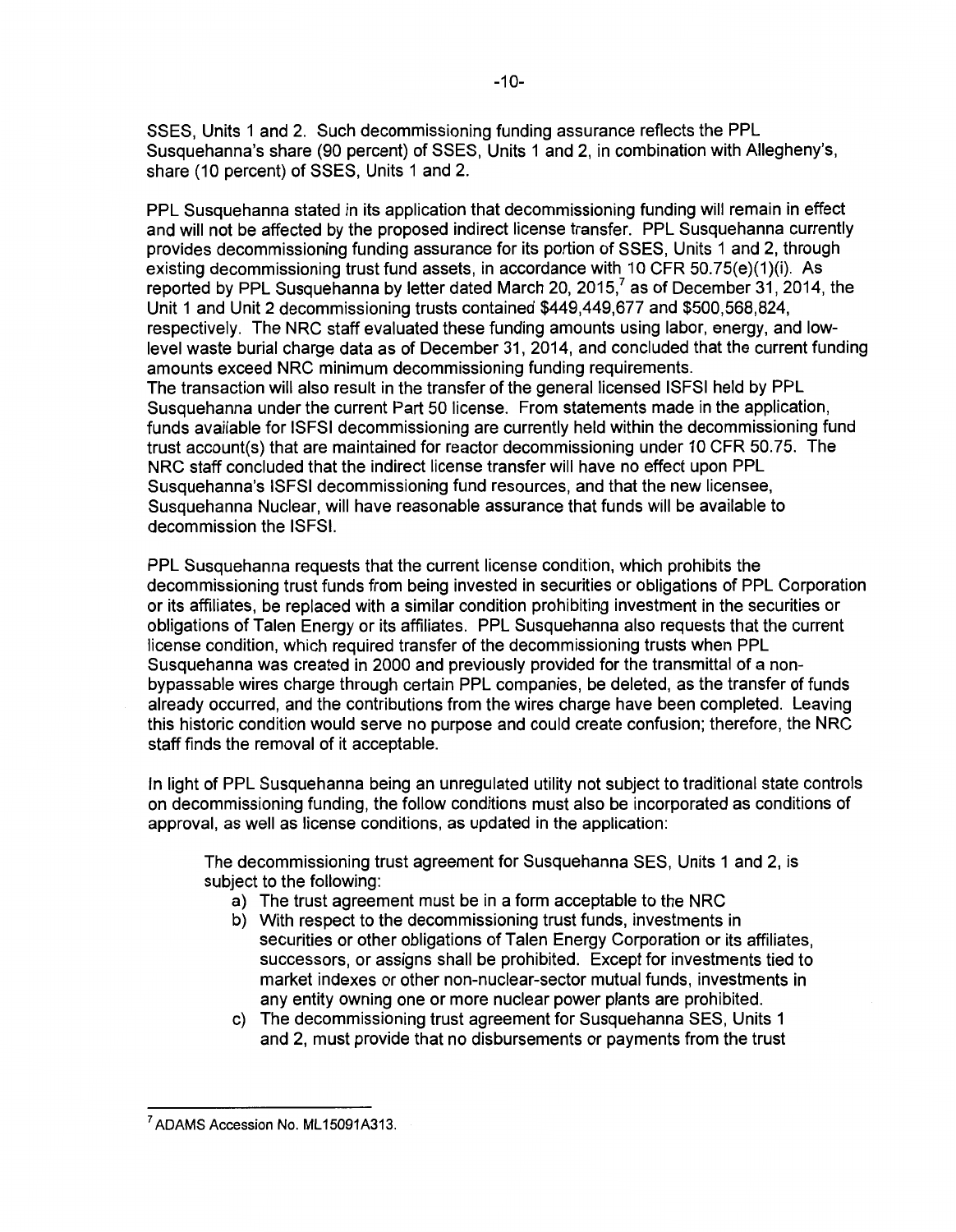shall be made by the trustee unless the trustee has first given the NRC 30-day prior written notice of payment. The decommissioning trust agreement shall further contain a provision that no disbursements or payments from the trust shall be made if the trustee received prior written notice of objection from the Director, Office of Nuclear Reactor Regulation.

- d) The decommissioning trust agreements must provide that the agreements cannot be amended in any material respect without 30-days prior written notification to the Director, Office of Nuclear Reactor Regulation.
- e) The appropriate section of the decommissioning trust agreement shall state that the trustee, investment advisor, or anyone else directing the investments made in the trust shall adhere to a "prudent investor" standard, as specified in 18 CFR 35.32(a)(3) of the Federal Energy Regulatory Commission's regulations.

## 5.2 Decommissioning Funding Summary

Based on the discussion above, the NRC staff concluded that the licensee has complied with the regulations in 10 CFR 50.75(b) and (c) with respect to providing decommissioning funding assurance for SSES, Units 1 and 2. Accordingly, the NRC staff finds that the indirect transfer of control of PPL Susquehanna will not affect the decommissioning funding arrangements currently in place for SSES, Units 1 and 2, and for the ISFSI.

### 6.0 TECHNICAL QUALIFICATIONS

In the application dated July 11, 2014, PPL Susquehanna stated, in part, that:

The proposed indirect transfer of control will result in no change to the role of PPL Susquehanna as the licensed operator of the units, no change to its technical qualifications, and no change in its ownership interest or that of Allegheny. No changes will be made to the units or their licensing bases as a result of the Transaction (as defined below), and the transfer will not involve any changes to the principal officers, managers, or staff of PPL Susquehanna, or to the day-to-day management and operations of the units.

In Section V of the application dated July 11, 2014, PPL Susquehanna stated, in part, that:

PPL Susquehanna will continue to be the sole plant operator, and the technical qualifications of PPL Susquehanna will not be affected by the proposed Transaction and indirect license transfer. After the Transaction, the same nuclear organization will remain responsible for operation of SSES. The Transaction will not require any change in the management or staffing of the nuclear organization, or any change in its procedures. The SSES nuclear organization will continue to have clear and direct lines of responsibility and authority, which will be unaffected by the Transaction. PPL Susquehanna's review of the SSES Quality Assurance (QA) Program Description has not identified any changes resulting from the Transaction that would result in a decrease in commitments from the Description pursuant to 10 C.F.R.§ 50.54(a).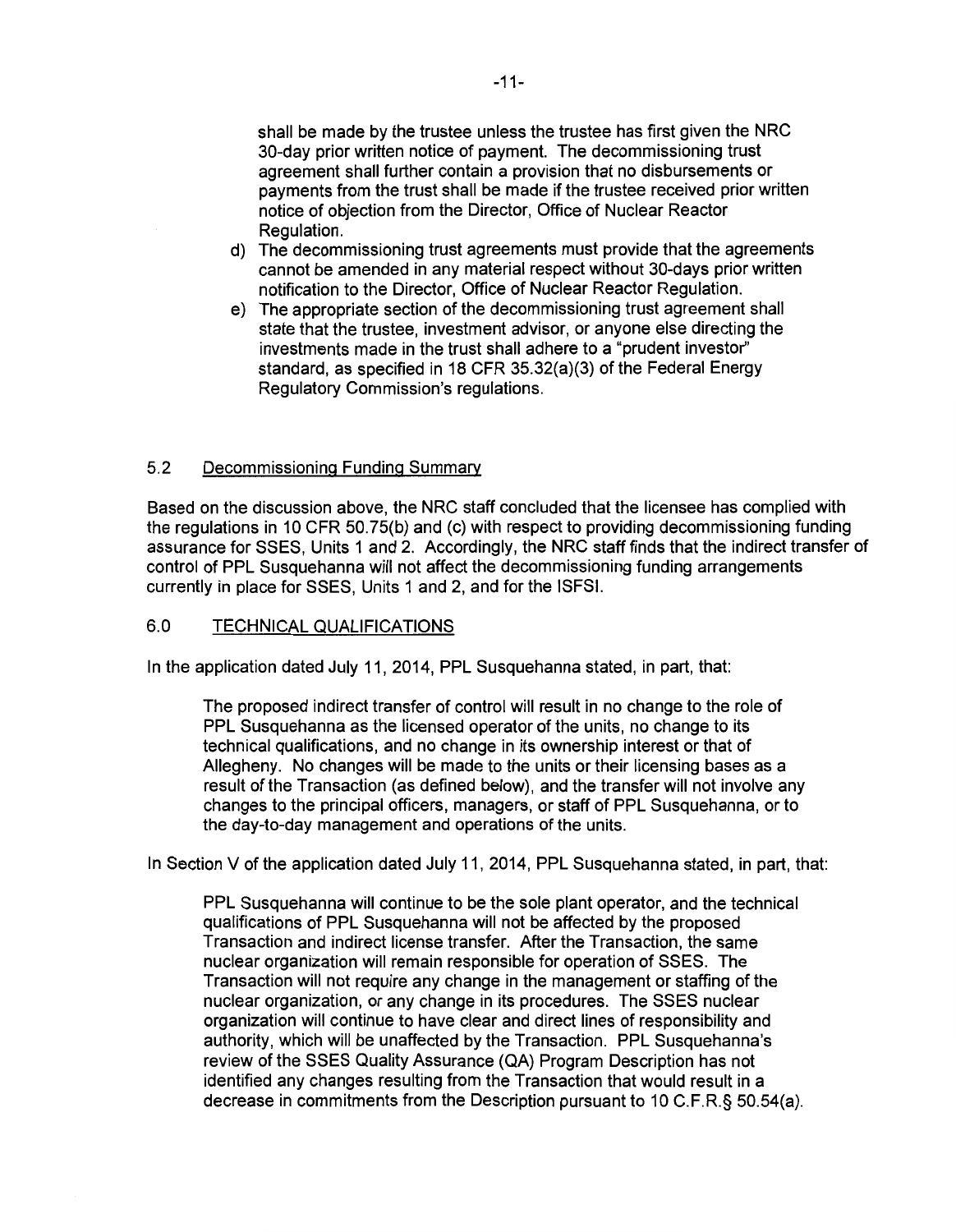Based on the discussion above, the NRC staff has determined that the licensee's technical qualifications to operate SSES are acceptable.

## 7.0 ANTITRUST

The AEA, does not require or authorize antitrust reviews of post-operating license transfer applications. (Kansas Gas and Electric Co., et al. (Wolf Creek Generating Station, Unit 1), CLl-99-19, 49 NRC 441 (1999).) Therefore, since the application postdates the issuance of the PPL Susquehanna operating licenses, no antitrust review is required or authorized.

### 8.0 FOREIGN OWNERSHIP, CONTROL. OR DOMINATION

Sections 103d. and 104d. of the AEA provide, in part, that no license may be issued to the following:

Any corporation or other entity if the Commission knows or has reason to believe it is owned, controlled, or dominated by an alien, a foreign corporation or a foreign government.

The NRC's regulation at 10 CFR 50.38, "Ineligibility of Certain Applicants," is the regulatory provision that implements this statute. The NRC evaluated the application in a manner that is consistent with the guidance provided in the SRP on FOCD, to determine whether the applicant is owned, controlled, or dominated by an alien, a foreign corporation, or a foreign government.

The NRC's position outlined in the SRP on FOCD states that "the foreign control prohibition should be given an orientation toward safeguarding the national defense and security." Further, the SRP on FOCD outlines how the effects of foreign ownership may be mitigated through implementation of a "negation action plan" to ensure that any foreign interest is effectively denied control or domination over the applicant.

### 8.1 Discussion

As previously stated, the transaction will combine the power generation businesses of PPL Corporation and RJS Shareholder(s). RJS Shareholder(s) consists of three portfolio companies (Raven Holdings, Jade Holdings, and Sapphire Holdings), sponsored by private investment firm Riverstone Holdings LLC, with current operational capacity of over 5,000 Megawatts. Upon closing of the transaction, 65 percent of the common stock of newly-formed Talen Energy will be held by the public and 35 percent of the common stock of Talen Energy will be privately held by RJS Shareholder(s).

#### Talen Energy Corporation

At the time of its application, PPL Susquehanna stated that it is not owned, controlled or dominated by an alien, foreign corporation or a foreign government, and that the transaction will have no impact on this status. Following the transaction, the 65 percent majority of the common stock of Talen Energy will be widely held by the shareowners of PPL Corporation who were shareowners as of the record date for the transaction. According to the applicant, Talen Energy will become a publicly traded company that will request listing on the New York Stock Exchange. Based on filings under Section 13(d) of the Securities Exchange Act of 1934, as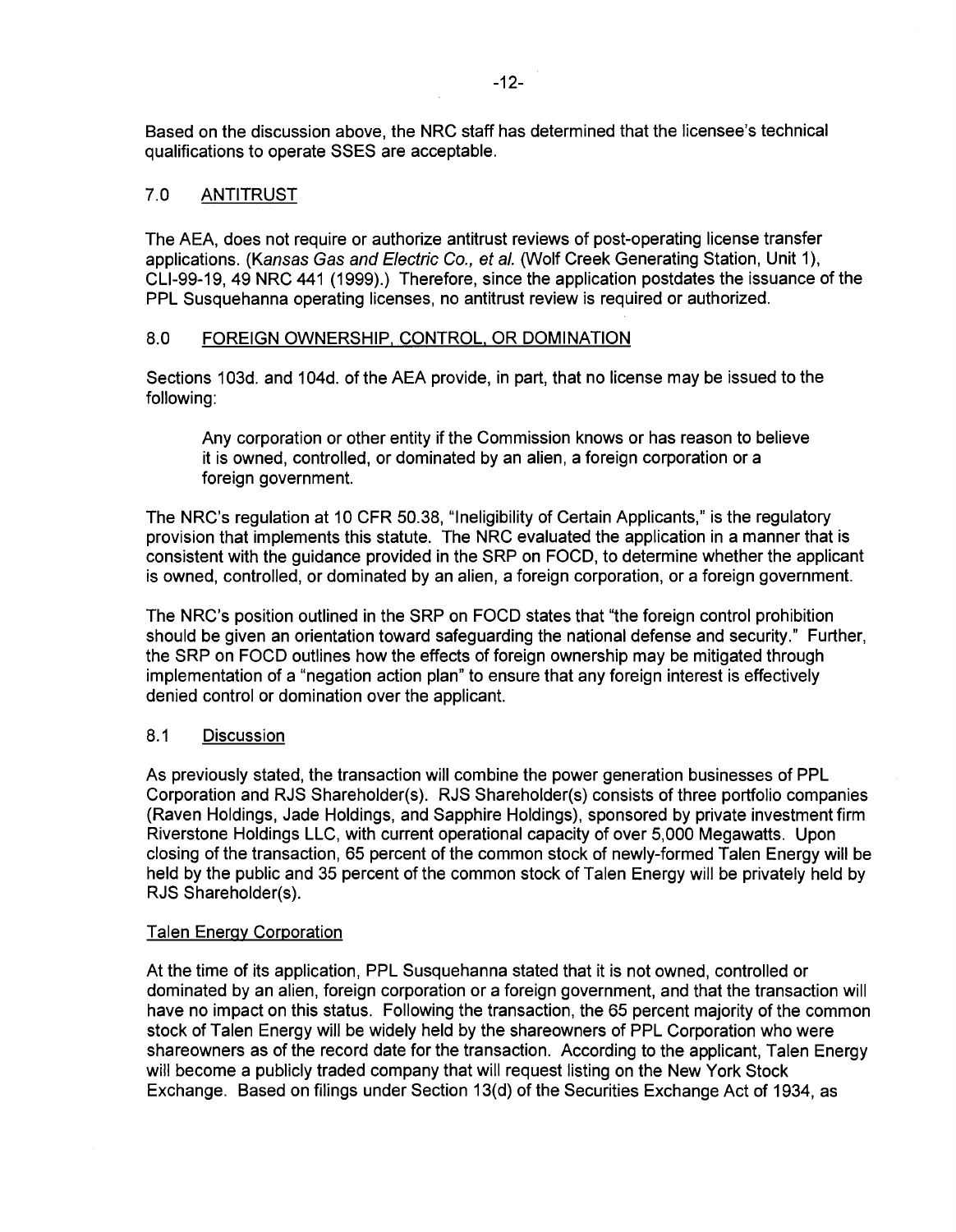amended, as of the date of its application, PPL Susquehanna was not aware of any alien, foreign corporation, or foreign government holding beneficial ownership of more than five percent of the securities of PPL Corporation. The applicant also stated that the persons who have been designated to become the principal officers (senior management) of Talen Energy upon closing of the transaction are all U.S. citizens. While persons who will be elected as Directors upon closing the transaction had not yet been appointed at the time of the application, the applicant stated that "all of the candidates other than one citizen of the U.K. are U.S. citizens." The NRC staff notes that PPL Corporation, through its electricity distribution network operator Western Power Distribution, currently distributes electricity to 7.8 million customers across a service area which covers the Midlands, South Wales, and the South West within the United Kingdom (U.K.). Its U.K. network consists of over 136,000 miles of overhead lines and underground cables, and 185,000 substations. However, the Western Power Distribution subsidiary is not part of the spin off and will remain a subsidiary of PPL Corporation following completion of the transaction.

In PPL Susquehanna's October 24, 2014, response to NRC RAI, the applicant stated that Talen Energy "expects to have one non-U.S. citizen member of its Board of Directors, Philip G. Cox, who is a U.K. citizen, and current member of PPL Corporation's Board of Directors." The Talen Energy Corporation Board of Directors will consist of eight directors, one of which will be Philip G. Cox. The applicant stated that, "while SSES operation does not involve restricted data as that term is defined, access to national security information is limited to PPL Susquehanna as the entity holding the facility clearance and to specific employees holding personnel clearances under 10 CFR Part 95." PPL Susquehanna goes on to say that, "Board resolutions delegate full authority to PPL Susquehanna to act completely independently in all matters relating to PPL Susquehanna's responsibility to safeguard" any such information and /or special nuclear material and preclude the parent companies of PPL Susquehanna from seeking access to any such information or special nuclear material in the custody of the applicant. The applicant reiterates that such resolutions will be put in place for Talen Energy and the new intermediate parent company of Susquehanna Nuclear, Talen Holdings, promptly after the closing of the transaction. The licensee will provide copies of the final board resolutions to the NRC within five (5) business days of the first board meetings.

#### RJS Shareholder(s) and Riverstone Holdings LLC

Following the closing of the transaction, the RJS Shareholder(s) will hold a 35 percent share of the common stock of Talen Energy Corporation. The RJS Shareholder(s) will be ultimately controlled by Riverstone Holdings, LLC. None of Riverstone Holdings, LLC, the RJS Shareholder(s), or their intermediate affiliates will have control over Talen Energy or SSES. Similarly, none of these organizations is a foreign entity or will be controlled, or dominated, by a foreign entity.

Further, the applicant stated that all of the voting interests in Riverstone Holdings, LLC are held equally by two U.S. citizens. Additionally, in correspondence dated March 13, 2015, PPL Corporation amended its application to state that, "John Browne, a citizen of the United Kingdom, is no longer a member of the board (Board of Managers for Riverstone Energy GP V, LLC). He is not being replaced at this time. Therefore, all members of the Board of Managers for Riverstone Energy GP V, LLC are now U.S. Citizens."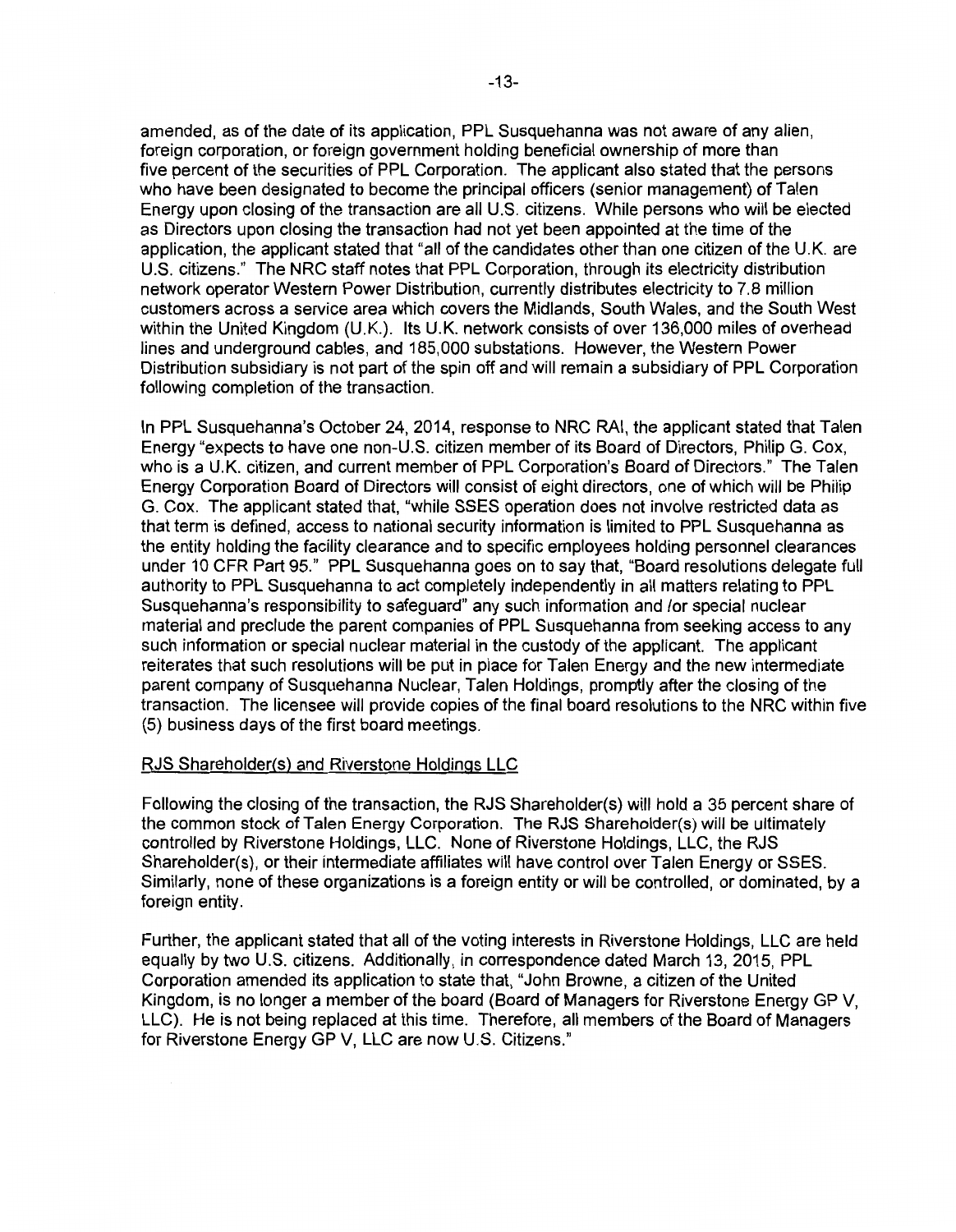## 8.2 Conclusion on FOCD

PPL Susquehanna, to be renamed Susquehanna Nuclear, following the transaction, will be a subsidiary in a corporate organization that consists of U.S. entities. The ultimate parent company will be a widely held stock corporation, with 65 percent held by the general public, and 35 percent held by a private company. Relevant officers and directors that will directly or indirectly control Susquehanna Nuclear, are U.S. citizens, except for one director on the Board of Directors of Talen Energy Corporation.

Based on the information provided in the application, including information provided in responses to subsequent RAls, the NRC staff does not know or have reason to believe that Susquehanna Nuclear, Talen Energy Corporation, or RJS Shareholder(s) or its parents, is owned, controlled, or dominated by a foreign interest.

## 9.0 NUCLEAR INSURANCE AND INDEMNITY

According to the application, the proposed indirect transfer of control from PPL Corporation to Talen Energy Corporation, and the name change from PPL Susquehanna to Susquehanna Nuclear, would not affect the existing Price-Anderson indemnity agreement and the required nuclear property damage insurance under 10 CFR 50.54(w), and nuclear energy liability insurance required under Section 170 of the Atomic Energy Act and 10 CFR Part 140, "Financial Protection Requirements and Indemnity Agreements."

However, the provisions of the Price-Anderson Act (Section 170 of the AEA) and the Commission's regulations at 10 CFR Part 140 require that the current indemnity agreement be modified to reflect Susquehanna Nuclear, LLC as the licensee of SSES and to change the licensee address. As such, when the conforming amendments are issued, an amendment to Indemnity Agreement will also be issued.

In its application, PPL Susquehanna stated that its annual reporting in compliance with 10 CFR 140.21 provides reasonable assurance regarding its ongoing ability to pay its share of any annual retrospective premium. The NRC staff concludes that the proposed indirect transfer will not affect the ability of Susquehanna Nuclear to meet its financial obligations for its pro rata share of obligations for retrospective premiums for its portion of SSES.

Therefore, in consideration of the foregoing, the NRC concludes that the indirect transfer of ownership and control of the SSES, and subsequent change in the name of the licensee from PPL Susquehanna to Susquehanna Nuclear, will have no adverse impact on Susquehanna Nuclear's ability to provide required nuclear insurance and indemnity coverage and its ability to meet its nuclear insurance obligations.

## 10.0 PUBLIC INVOLVEMENT

## 10.1 Petitions to Intervene

During the preparation of this SE, the NRC staff became aware of one petition requesting leave to intervene filed with the Commission. The petition is from Douglas B. Ritter of Berwick,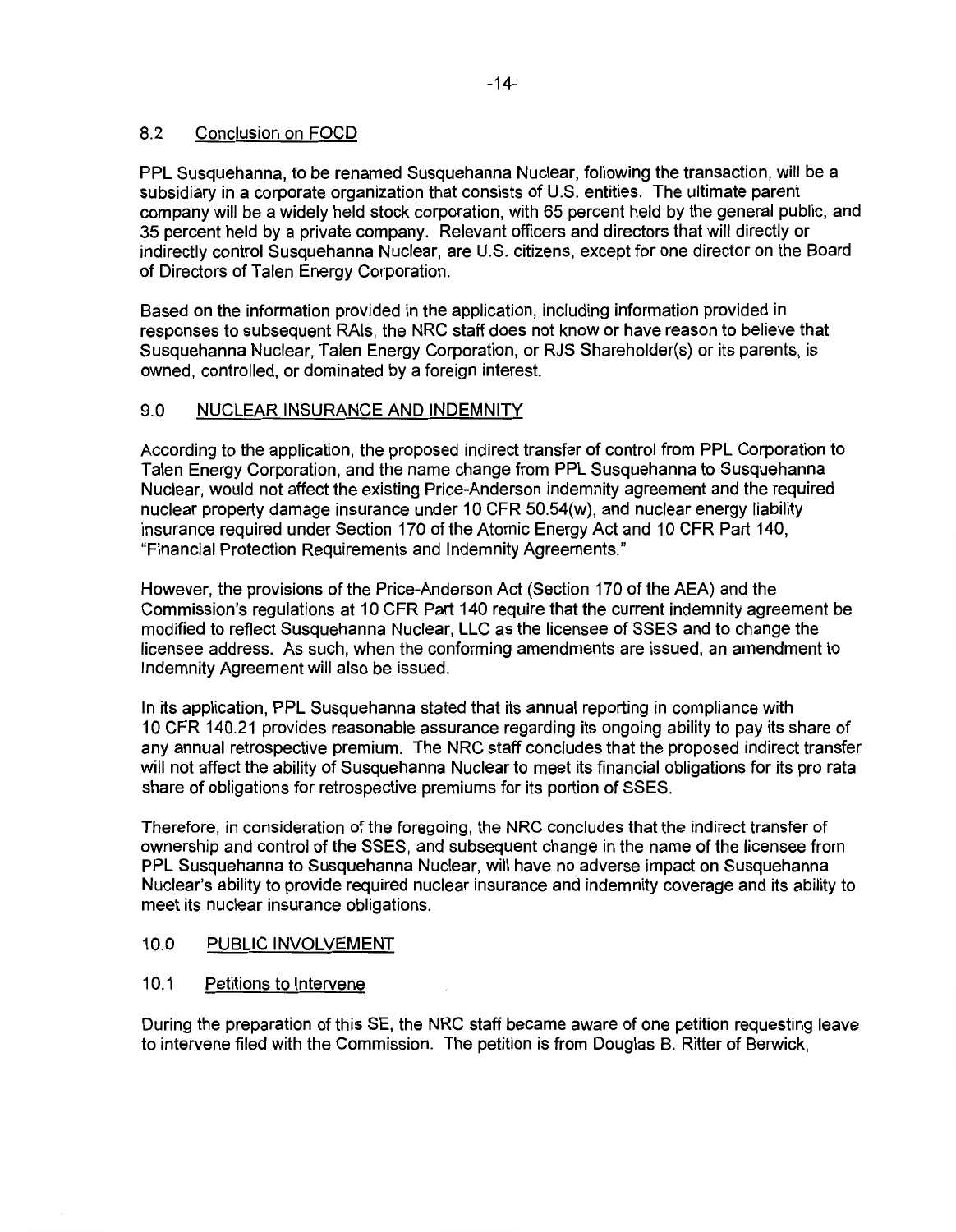Pennsylvania.<sup>8</sup> The NRC staff has made a review of this petition as it relates to the financial qualifications of Susquehanna Nuclear. The NRC staff has found no information that would cause it to change the conclusions contained herein.

## 10.2 Public Comments

As discussed in this SE, the NRC staff published a public notice concerning the proposed indirect license transfer in the Federal Register on October 6, 2014 (79 FR 60192). The notice provided an opportunity for public comment until November 5, 2014, regarding the license transfer application, as provided for in 10 CFR 2.1305. In light of the generic determination reflected in 10 CFR 2.1315, no public comments with respect to significant hazards considerations were solicited.

Public comments were received regarding the proposed License Transfer. These comments are outlined below and have been provided to the licensee by letters dated November  $3<sup>9</sup>$  and November 17, 2014.<sup>10</sup>

## 10.2.1 Public Comment No. 1

On October 13, 2014, an anonymous member of the public provided a comment to the NRC, stating that:

My main concern is the turmoil now at the plant over what Talen is going to do with the employees benefits. I am retired and no longer at the plant, but I have contacts that still are there since I have been gone a short time. Attitudes are poor. PPL is stating that Talen will only promise to continue the present employee benefits for two years after the takeover. They will evaluate the benefits they give after that. The biggest concern I have heard is for pensions and medical insurance. That is really the right of any company but there is a lack of trust present due to poor communications on this merger. I worked for Susquehanna for over 30 years and have never heard this much discourse. I think more communication about what Talen plans to do may help the situation. Even if bad news, it is better to get it out in the open. It's the lack of communication that is hurting the working climate. I also think the NRC should measure the SCWE presently at Susquehanna for itself and not just go on what I am stating. Thanks

### NRC Response:

The above comment does not specifically concern the license transfer review. The NRC staff does not review matters of employee benefits or communications relating to those benefits by a company to its employees. As for the Safety Conscious Work Environment (SCWE) concerns, those are normally reviewed as part of an inspection, and are also not part of the license

<sup>&</sup>lt;sup>8</sup> Hearing Request, "Douglas B. Ritter's Request for a Public-Hearing on the Application for Approval of the Indirect License Transfer of Susquehanna Steam Electric Station, Units 1 and 2 Facility Operating License No's. NPF-14 and NFP-22; NRC Docket No's. 50-387, 50-388, and 72-28," dated October 24, 2014 (ADAMS Accession No.

<sup>&</sup>lt;sup>9</sup> ADAMS Accession No. ML14308A640.<br><sup>10</sup> ADAMS Accession No. ML14321A742.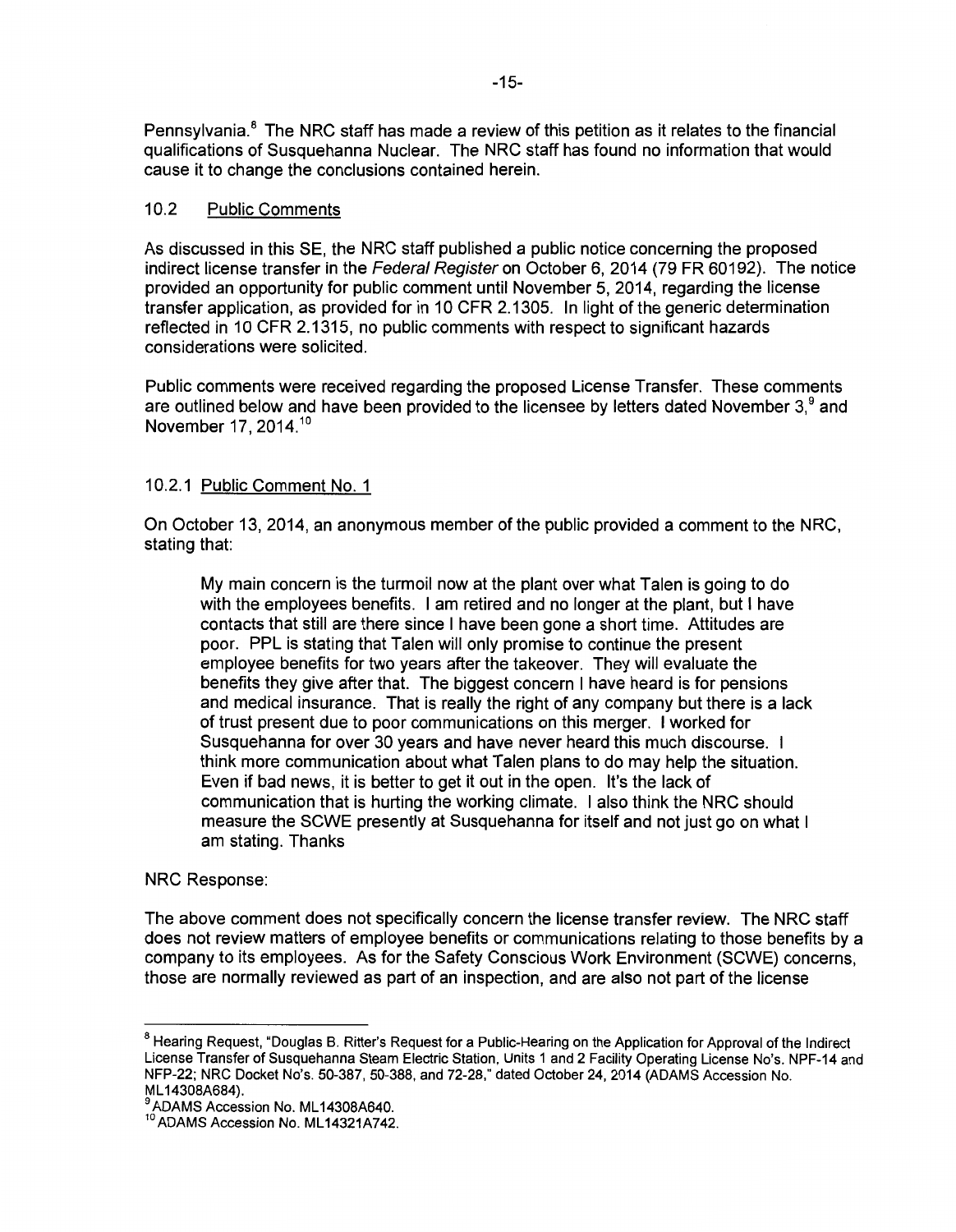transfer review. For example, as part of a recent NRC 95002 Supplemental Inspection, the results of which can be found in letter dated September 12, 2014,<sup>11</sup> the NRC staff inspected the SCWE at Susquehanna and determined that there were no issues of concern or performance deficiencies.

## 10.2.2 Public Comment No. 2

On October 20, 2014, Mr. Jerry McClintock provided a comment to the NRC, stating that:

As a citizen of Berwick, PA near the area of the [PPL] nuclear plant, I am quite concerned about the transfer of the reactors from [PPL] to Talen Energy. Already Talen has announced that they will not maintain programs at the Riverlands Nature Preserve nor the [Montour] Preserve near Washingtonville, PA. If Talen cannot manage simpler things like that, why should I have confidence that they can manage two nuclear reactors?

Yes, I know that Talen is not in the business of providing entertainment, nor nature preservation, but [PPL] did a good job with both that and power production. Why can't Talen keep both those nature preserves up and running for the public. It leaves a bad taste in my mouth along with many citizens of the communities they are around.

If Talen Energy [cuts] costs there, I would be of the opinion that they will drastically reduce the work force, thereby creating an environment where critical work may not be accomplished. I know there is no basis to my argument at this time, but I have talked with many people that feel pretty much the same way.

I am asking the NRC to be deeply involved in this transfer and make sure that Talen does not balk in keeping up an adequate work force and reliable equipment.

### NRC Response:

The above comment concerning the nature programs does not specifically concern the license transfer review, and is not in the NRC's regulatory purview. As for the concern that Talen Energy will reduce the work force, as stated in Section 6.0 above, the NRC has determined that the technical qualifications of the licensee will not change because the licensee isn't changing. The NRC's regulations in 10 CFR Part 50 require that licensee's maintain a work force capable to operate a nuclear reactor in a safe manner.

### 10.2.3 Public Comment No. 3

By letter dated November 5, 2014,<sup>12</sup> Mr. Eric Epstein provided 5 comments and 7 recommendations on the public notice for the proposed license transfer. Consistent with the requirements in 10 CFR 2.1305, and as noted above, the NRC staff's public notice solicited comments specifically on the proposed license transfer. While some of Mr. Epstein's comments and recommendations regard his objections to NRC's issuance of the proposed license transfer,

 $^{11}$  ADAMS Accession No. ML14255A250.<br> $^{12}$  ADAMS Accession No. ML14321A463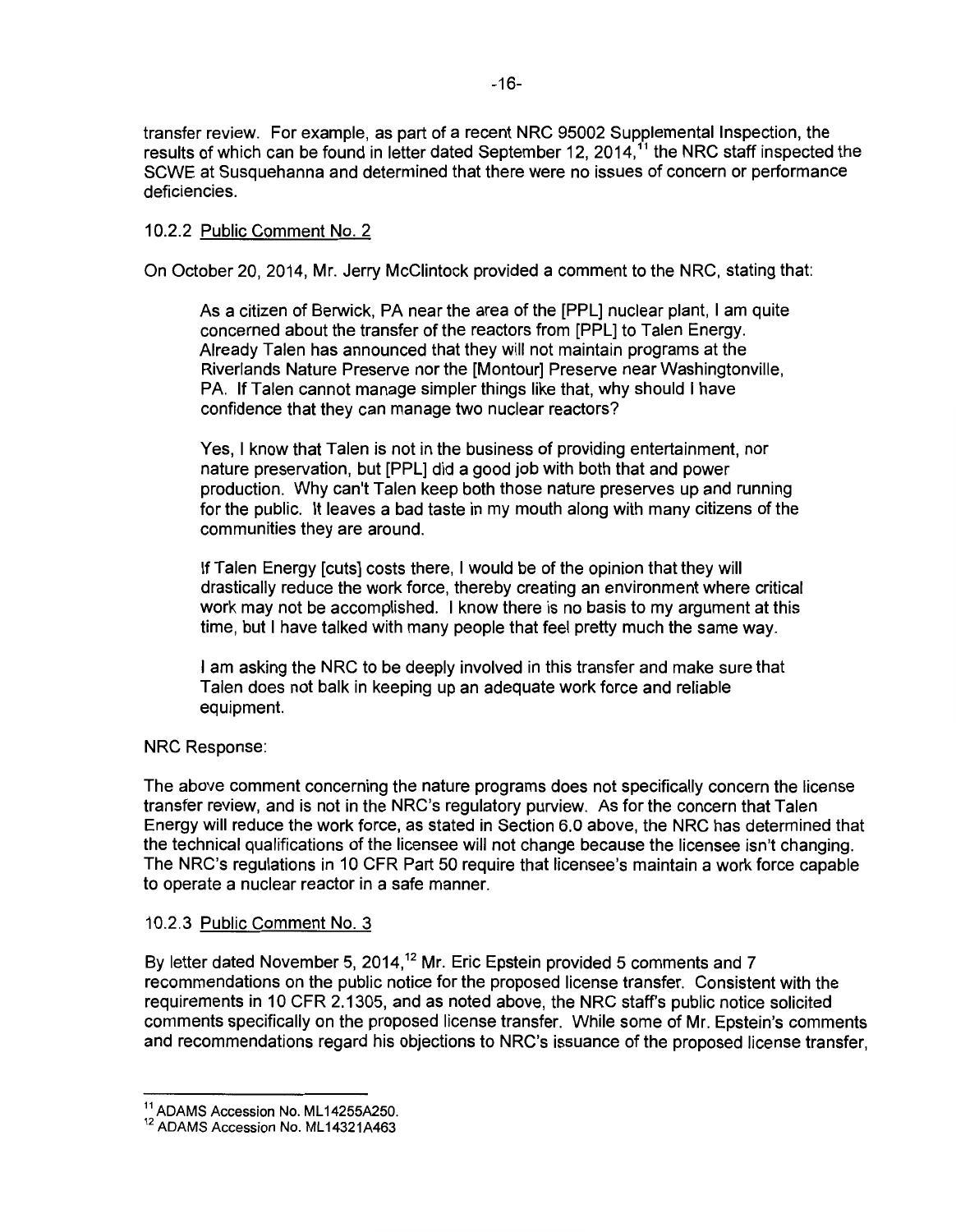some of them pertained to SSES in general and were not specific to the transfer. Specifically, Mr. Epstein's comments regarding the licensee's plan for low-level waste storage, the SSES reactor design, and SSES's operating history are not comments on the license transfer, are outside of the review completed by the NRC staff for the transfer, and will not be addressed by the staff in this SE. Also, Mr. Epstein's recommendations on the topics previously mentioned and his recommendations to convene a public hearing and await shareholder approval for the license transfer are not comments on the license transfer, are outside of the NRC staff's review, and will not be addressed by the staff in this SE. The NRC staff has provided responses below to his comments specifically regarding the license transfer.

### 10.2.3.1 Comment 8

Comment B from Mr. Epstein's letter states, in part, that:

[T]he NRC should detail and explain to the community how the financial ability of these entities will safely operate, maintain and decommission the Susquehanna Steam Electric Station.

#### NRC Response:

The NRC staff's review of the licensee's ability to safely operate SSES can be found in Section 6.0 of this SE. Further, the NRC regulations in 10 CFR 50.33 require all licensees have the financial ability to safely operate and maintain their facilities. The regulations in 10 CFR 50.75 require that licensees have the ability to decommission their facilities. The regulations in 1 O CFR 50.80 require that licensees submit, and the NRC review financial qualifications and decommissioning funding assurance for licensees during a review of a license transfer. Section 6.0 above states that the NRC staff has determined that the licensee's technical qualifications to operate SSES are acceptable. As stated in the SE, the NRC staff has also determined that Susquehanna Nuclear has reasonable assurance of obtaining the funds necessary to cover estimated operation costs of SSES, Units 1 and 2 for the period of the licenses and NRC staff finds that the indirect transfer of control of PPL Susquehanna will not affect the decommissioning funding arrangements currently in place for SSES, Units 1 and 2, and for the ISFSI.

#### 10.2.3.2 Comment D

Comment D from Mr. Epstein's letter states, in part, that:

The NRC is obligated to ensure any corporate organization has adequate funding to decommission a nuclear generation station: 10 CFR § 50. 75 requires the owner and operator of such a facility to demonstrate that they have sufficient funds to properly decommission the facility.

### NRC Response:

The NRC staff's review of the licensee's ability to decommission SSES can be found in Section 5.0 of this SE. Further, and as stated above, the regulations in 10 CFR 50.75 require that licensees have the ability to decommission their facilities. The regulations in 10 CFR 50.80 require that licensees submit, and the NRC review the decommissioning funding assurance for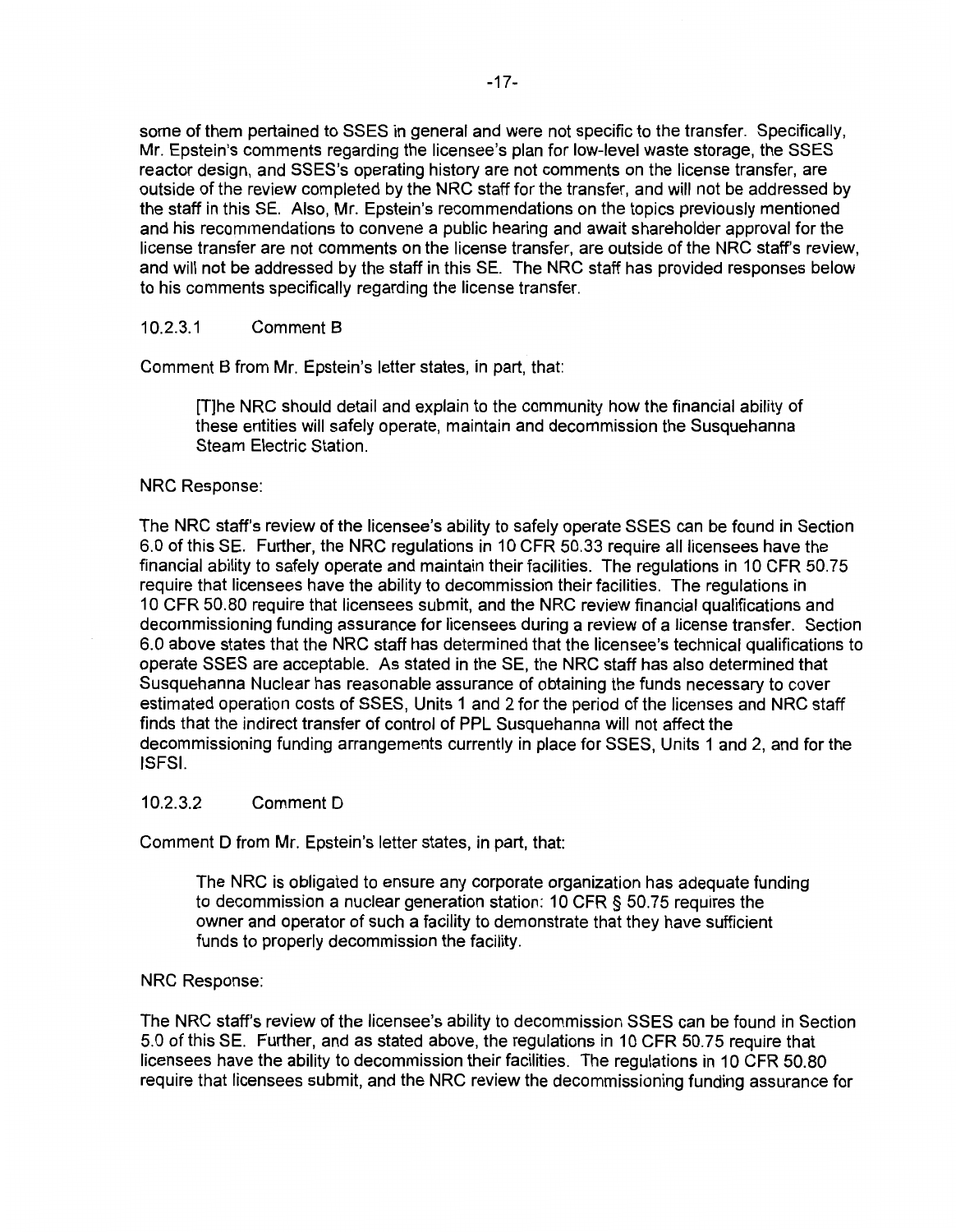licensees during a review of a license transfer. As stated in Section 5.0 above, the NRC staff concluded that the applicant has complied with the regulations with respect to providing decommissioning funding assurance for SSES, Units 1 and 2, and that the indirect transfer of control of PPL Susquehanna will not affect the decommissioning funding arrangements currently in place for SSES, Units 1 and 2, and for the ISFSI.

### 10.2.3.3 Recommendation 2

Recommendation 2 from Mr. Epstein's letter states, in part, that:

Because Talen Energy Corporation will operate the SSES as an independent power producer, the NRC must evaluate the financial and operational interrelationships between PPL Energy Supply, [Riverstone] Generation Business and Talen Energy Corporation and related family subsidiaries that market the electric power generated by these reactors.

### NRC Response:

The NRC staff's review of the interrelationships between the above stated companies can be found in Section 8.0 of this SE. The NRC staff asked an RAI concerning the interrelationships of the above stated companies. By letter dated October 24, 2014, the licensee provided a response to the NRC staff's RAI. The NRC staff has reviewed this response and determined that the information provided was acceptable.

## 10.2.3.4 Recommendation 3

Recommendation 3 from Mr. Epstein's letter states, in part, that:

A retired nuclear power reactor does not produce income. PPL's flawed plant design and poor operating history suggest the SSES will be prematurely retired. The NRC's assessment of the financial qualifications of [Talen] Energy should address current and future maintenance and operational costs as well as retirement and remediation expenses for the Susquehanna Steam Electric Station.

### NRC Response:

The NRC staff's review on the licensee's ability to cover operational, maintenance, and decommissioning costs can be found in the SE. Further, the NRC regulations in 10 CFR 50.33 require all licensees have the financial ability to safely operate and maintain their facilities. The regulations in 10 CFR 50. 75 require that licensees have the ability to decommission their facilities. The regulations in 10 CFR 50.80 require that licensees submit, and the NRC review financial qualifications and decommissioning funding assurance for licensees during a review of a license transfer. As stated in the SE, the NRC staff has determined that Susquehanna Nuclear has reasonable assurance of obtaining the funds necessary to cover estimated operation costs of SSES, Units 1 and 2, for the period of the licenses and NRC staff finds that the indirect transfer of control of PPL Susquehanna will not affect the decommissioning funding arrangements currently in place for SSES, Units 1 and 2, and for the ISFSI.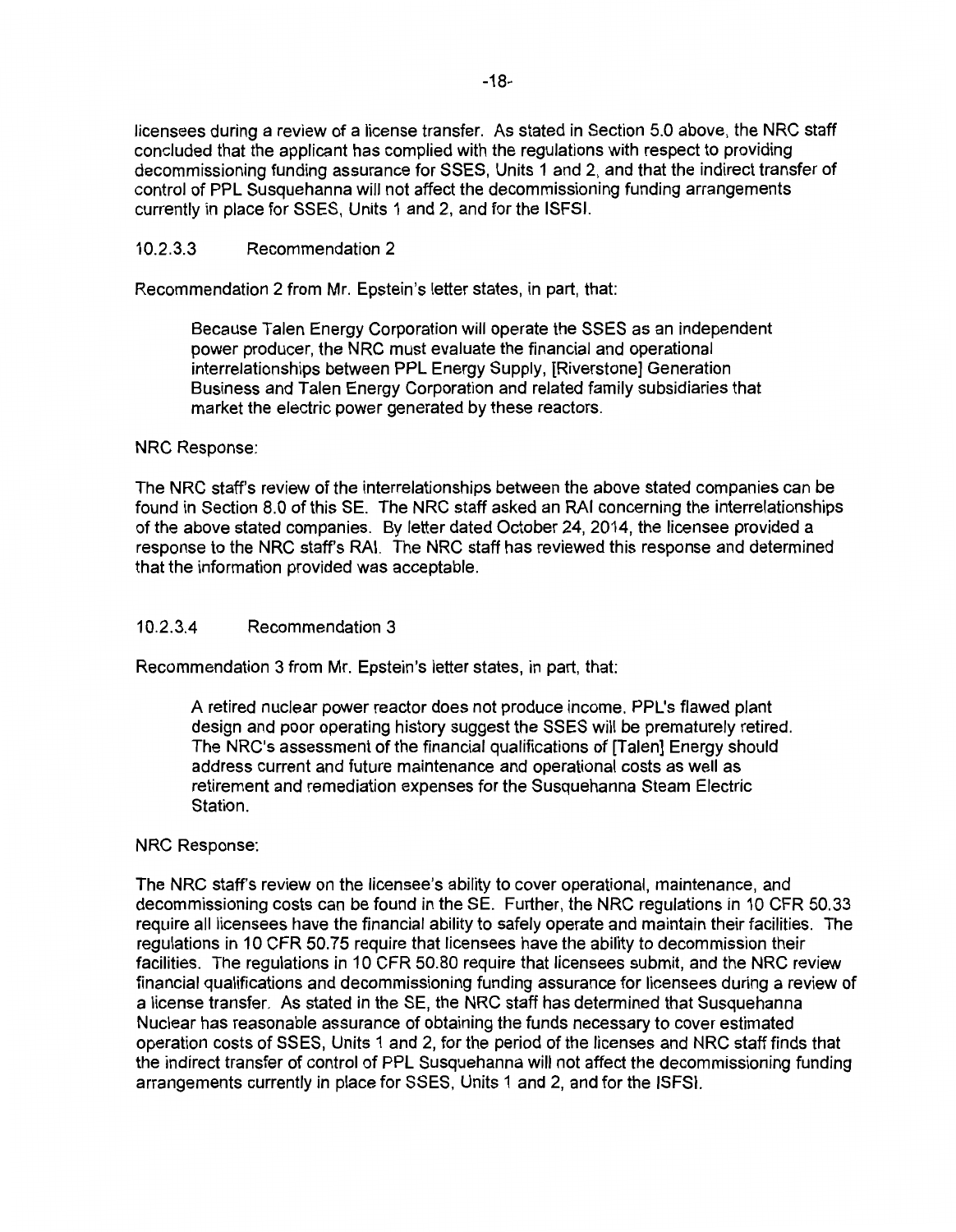## 10.2.3.5 Recommendation 4

Recommendation 4 from Mr. Epstein's letter states, in part, that:

It is critical for public confidence and NRC's regulatory credibility that the agency investigate, understand, and report its findings regarding the financial structures as they pertain to the ability of Talen Energy to safely operate, maintain, and decommission the Susquehanna Steam Electric Station.

## NRC Response:

The NRC staff's review on the licensee's ability to cover operational, maintenance, and decommissioning costs can be found in the SE. Further, the NRC regulations in 10 CFR 50.33 require all licensees have the financial ability to safely operate and maintain their facilities. The regulations in 10 CFR 50. 75 require that licensees have the ability to decommission their facilities. The regulations in 10 CFR 50.80 require that licensees submit, and the NRC review financial qualifications and decommissioning funding assurance for licensees during a review of a license transfer. As stated in the SE, the NRC staff has determined that Susquehanna Nuclear has reasonable assurance of obtaining the funds necessary to cover estimated operation costs of SSES, Units 1 and 2, for the period of the licenses and NRC staff finds that the indirect transfer of control of PPL Susquehanna will not affect the decommissioning funding arrangements currently in place for SSES, Units 1 and 2, and for the ISFSI.

## 11.0 CONFORMING AMENDMENTS

### 11.1 Introduction

As stated previously, PPL Susquehanna, LLC requested approval of proposed conforming amendments to Renewed Facility Operating Licenses NPF-14 AND NPF-22 for the Susquehanna Steam Electric Station, Units 1 and 2. No physical or operating changes to the facilities are requested.

## 11.2 Discussion

The changes to be made to the licenses are indicated in the conforming amendments in Enclosures 2 and 3 to the cover letter forwarding the NRC staff's Order regarding the subject transfer. The changes do no more than accurately reflect the approved transfer action. The amendments involve no safety questions and are administrative in nature. Accordingly, the proposed amendments are acceptable.

### 11.3 State Consultation

In accordance with the Commission's regulations, the Pennsylvania State official was notified of the proposed issuance of the amendment. The State official had no comment.

### 11.4 Conclusion With Respect to the Conforming Amendment

The Commission has concluded, based on the considerations discussed above, that: (1) there is reasonable assurance that the health and safety of the public will not be endangered by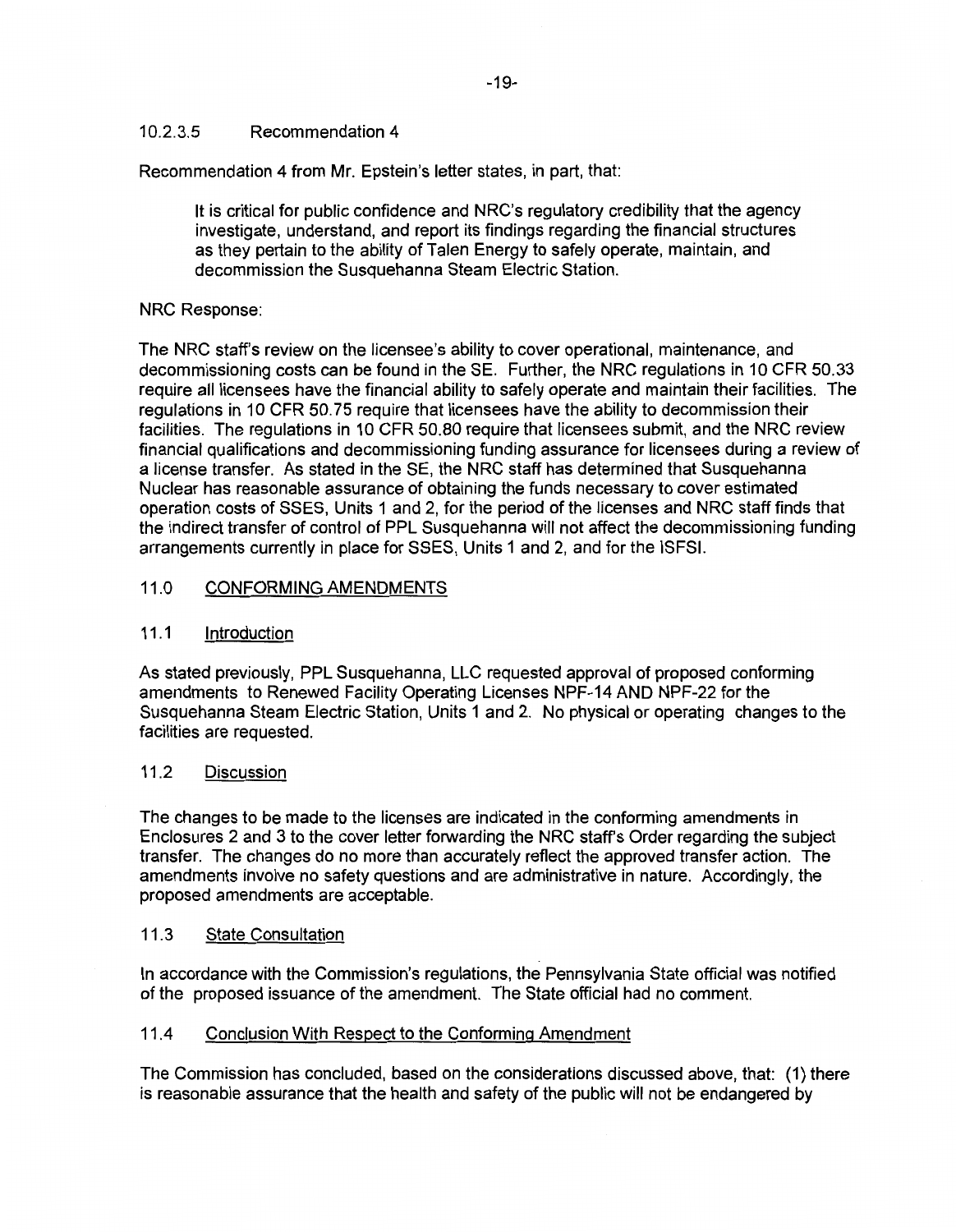operation in the proposed manner, (2) there is reasonable assurance that such activities will be conducted in compliance with the Commission's regulations, and (3) the issuance of the amendment will not be inimical to the common defense and security or to the health and safety of the public.

## 12.0 ENVIRONMENTAL CONSIDERATION

The subject application is for approval of a transfer of license issued by the NRC and approval of conforming amendment. Accordingly, the actions involved meet the eligibility criteria for categorical exclusion set forth in 10 CFR 51.22(c)(21). Pursuant to 10 CFR 51.22(b}, no environmental impact statement or environmental assessment need be prepared in connection with approval of the application.

## 13.0 CONCLUSION

In view of the foregoing, the NRC staff finds that, subject to the condition discussed herein, Susquehanna Nuclear, LLC is qualified to hold the licenses for SSES, to the extent proposed in the application, and that the indirect transfer of the licenses to Talen Energy Corporation, as described herein, are otherwise consistent with applicable provisions of law, regulations, and orders issued by the Commission pursuant thereto.

Principal Contributors: R. Turtil J. Whited Date: April 10, 2015